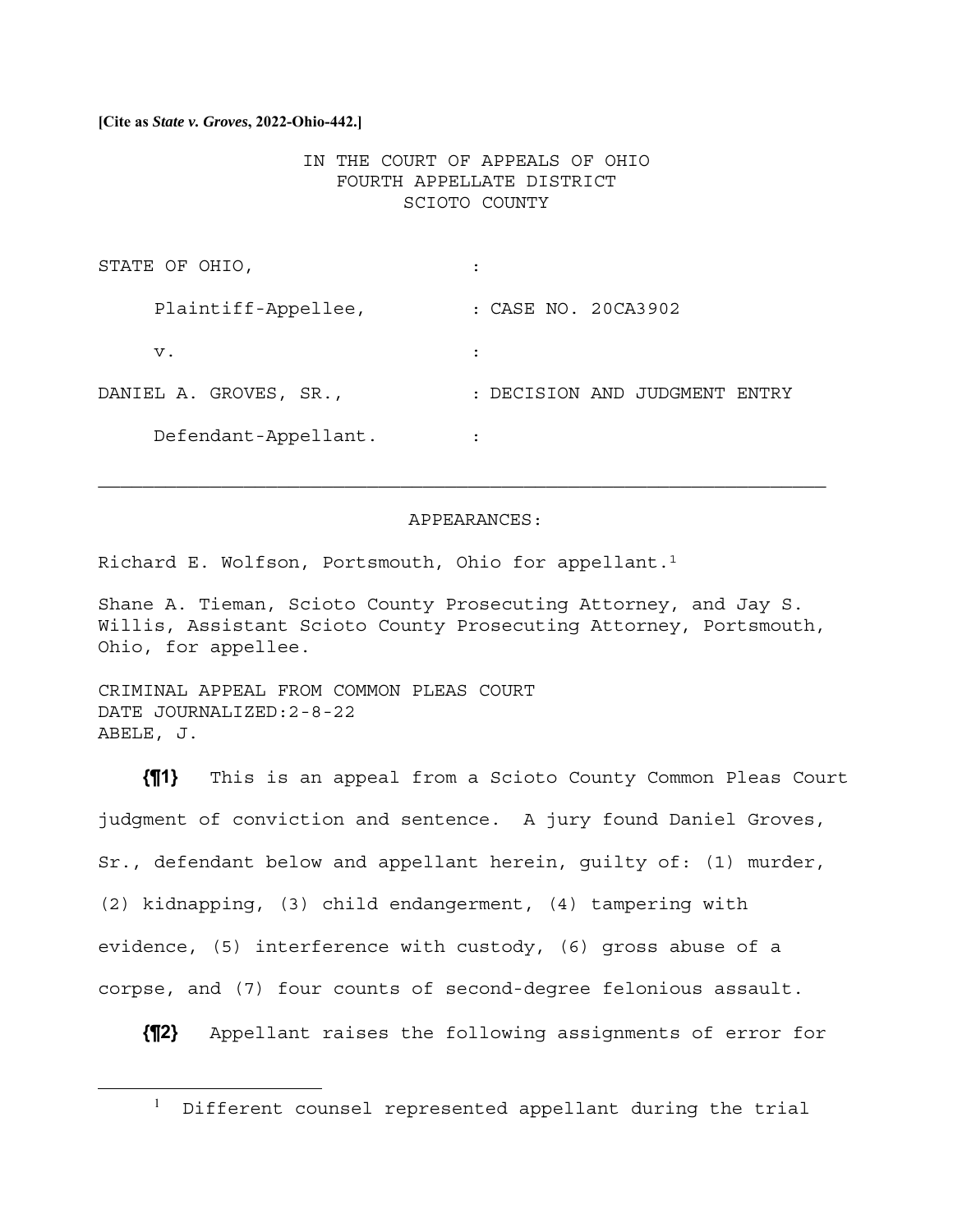# review:

FIRST ASSIGNMENT OF ERROR:

"APPELLANT WAS DENIED EFFECTIVE ASSISTANCE OF COUNSEL UNDER THE FIFTH, SIXTH, AND FOURTEENTH AMENDMENTS TO THE UNITED STATES CONSTITUTION AND ARTICLE I, SECTION 10 OF THE OHIO CONSTITUTION DEPRIVING HIM OF A FAIR TRIAL, THE OUTCOME OF WHICH WOULD HAVE BEEN DIFFERENT BUT FOR TRIAL COUNSEL'S CUMULATIVE DEFICIENCIES AND THE PREJUDICE CAUSED."

SECOND ASSIGNMENT OF ERROR:

"THE TRIAL COURT COMMITTED PLAIN ERROR BY FAILING TO PROVIDE THE JURY THE CAUTIONARY INSTRUCTION AT R.C. 2923.03(D) THAT HAD IT BEEN GIVEN, WOULD HAVE RESULTED IN A DIFFERENT OUTCOME."

**{¶3}** On June 14, 2019, a Scioto County Grand Jury returned an

indictment that charged appellant with multiple, serious felony

offenses.2

court proceedings.

 $2$  The Scioto County Grand Jury returned an indictment that charged appellant with the following eleven counts: Count 1 aggravated murder, in violation of R.C. 2903.01(C), an unspecified felony; Count 2 - murder, in violation of R.C. 2903.02(B), an unspecified felony; Count 3 - kidnapping, in violation of R.C. 2905.01(A)(5), a first-degree felony; Count 4 - endangering children, in violation of R.C. 2919.22(A), a third-degree felony; Count 5 - tampering with evidence, in violation of R.C.  $2921.12(A)(1)$ , a third-degree felony; Count 6 - interference with custody, in violation of R.C. 2919.23(A)(1), a fourth-degree felony; Count 7 - gross abuse of a corpse, in violation of R.C. 2927.01(B), a fifth-degree felony; Count 8 - felonious assault, in violation of R.C. 2903.11(A)(1), a second-degree felony; Count 9 felonious assault, in violation of R.C. 2903.11(A)(1), a seconddegree felony; Count 10 - felonious assault, in violation of R.C.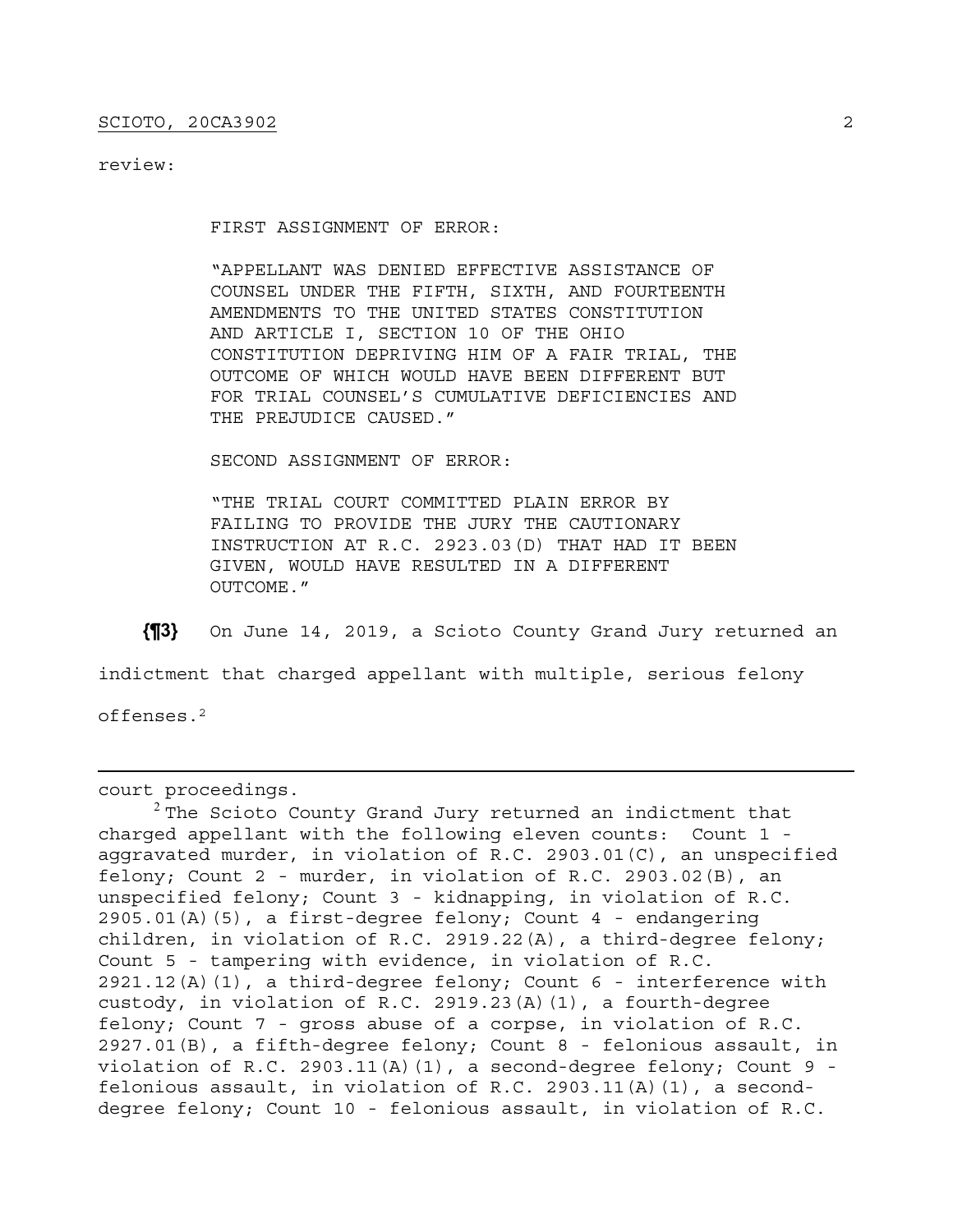On June 17, 2019, appellant pleaded not guilty to the charges set forth in the indictment. Jessica Groves (appellant's spouse, codefendant and victim Dylan Groves' birth mother) initially pleaded not guilty by reason of insanity, but after the trial court found her competent, she pleaded not guilty on September 24, 2019.

**{¶4}** On January 6, 2020, a five-day joint jury trial began with both co-defendants present. Registered Nurse Darienne Liles worked at Southern Ohio Medical Center (SOMC) on January 10, 2019 when appellant and Jessica Groves (hereinafter Groves) arrived at the hospital at 5:25 a.m. Liles testified that Groves appeared to be "flat, disconnected and uncooperative," refused to provide a urine sample, and refused to answer questions about prenatal care. Groves was completely dilated, but "not in pain, \* \* \* very unusual for somebody who we've not administered pain medicine to." Moments before the baby's birth, appellant stated that Groves "had used heroin two days ago."

**{¶5}** SOMC staff eventually obtained Groves' urine sample that tested positive for amphetamines. Approximately 30 minutes after Groves entered the hospital, she delivered Baby Dylan (Dylan).

 $2903.11(A)(1)$ , a second-degree felony; and Count 11 - felonious assault, in violation of R.C. 2903.11(A)(1), a second-degree felony.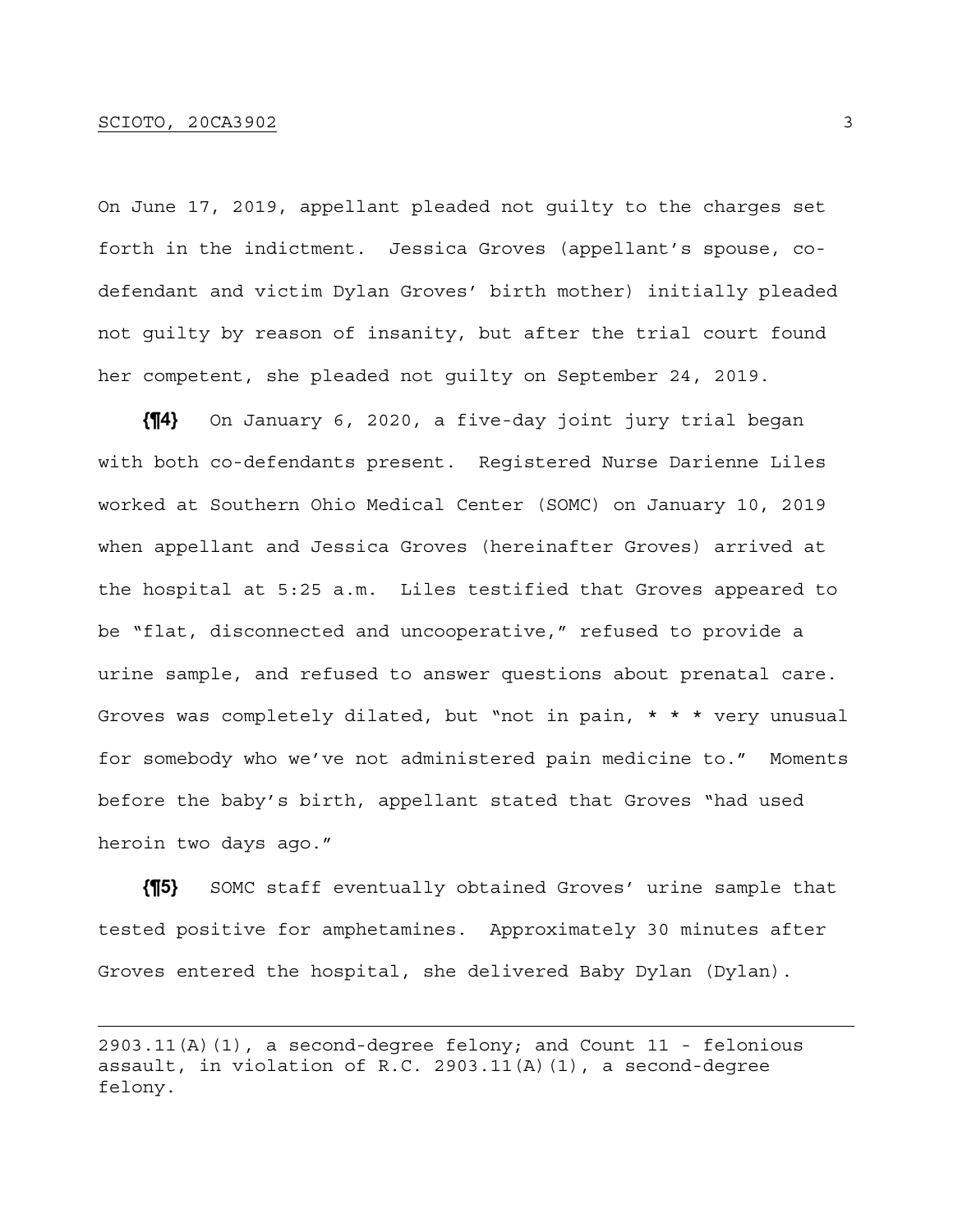Nurse Liles testified that appellant "seemed worried and almost afraid." "Whenever we were questioning her they were both just making  $* * *$  eye contact with each other, not acting like they were paying much attention to us." "The only thing [appellant] said was that she [Groves] had used heroin that she was always too high to go to her prenatal care visits." \* \* \* "[W]e thought he was almost looking to [Groves] for permission to answer our questions. I could feel a couple of times he wanted to say things or answer and he did not." Liles testified that neither Groves nor appellant requested to see Dylan after his birth.

**{¶6}** Registered Nurse Tori Howell cares for newborns in the SOMC nursery. Howell testified that because Dylan, born approximately one month early, had difficulty breathing, they removed him to the nursery. Howell also testified that (1) Dylan's preliminary screen showed "unconfirmed positive" for amphetamines, and (2) the umbilical cord tested positive for amphetamines, methamphetamines, fentanyl, opiates, and morphine. Also, while Dylan was in the nursery for several days, appellant visited once and neither parent asked about Dylan's condition.

**{¶7}** SOMC Obstetrician-Gynecologist Dr. Darren Adams was on call when Groves and appellant arrived at the hospital. The hospital called Dr. Adams because Groves had no prenatal care and was ready to deliver. When Dr. Adams arrived, Groves, dilated at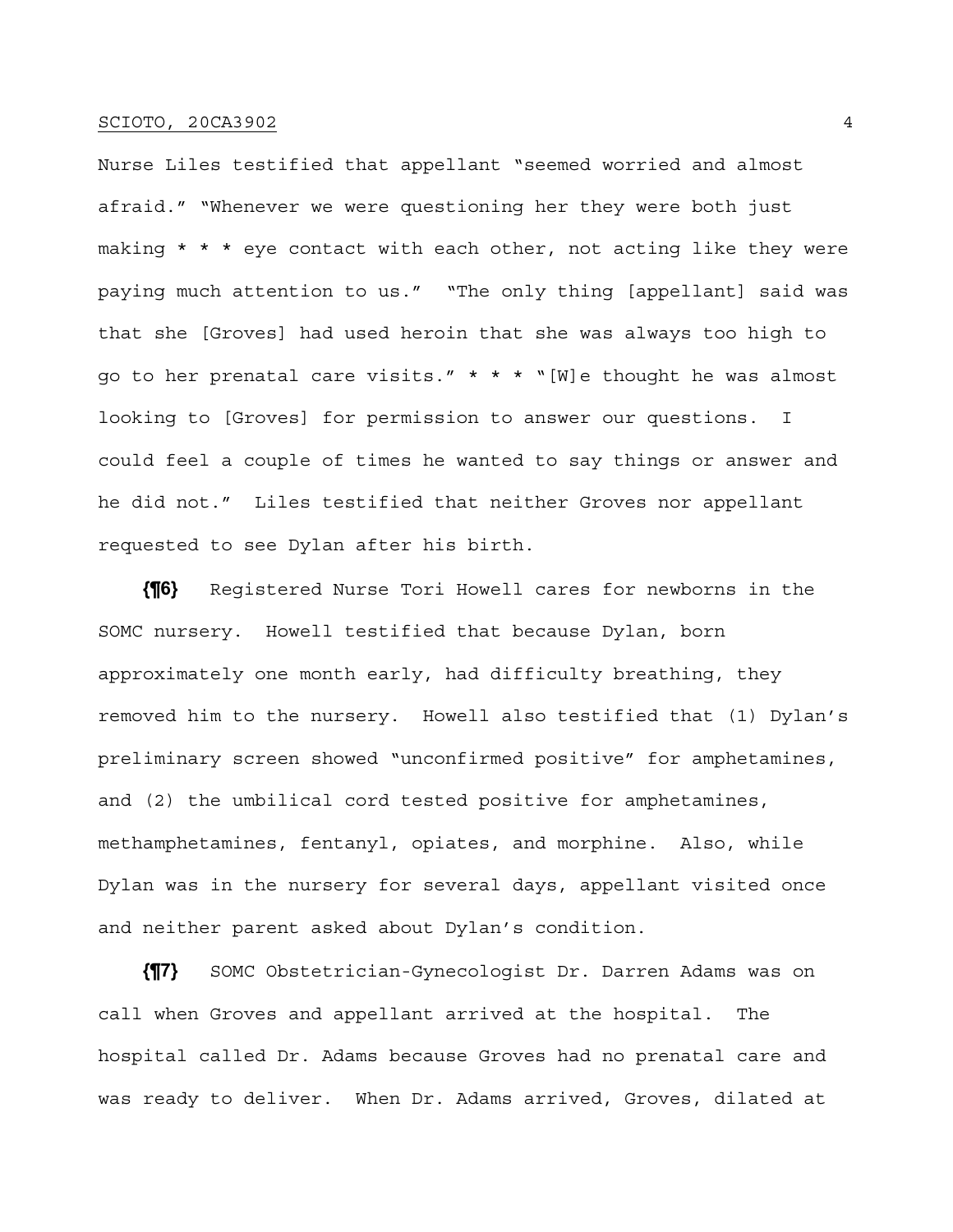nine and one half centimeters, appeared distant and did not answer questions. Dr. Adams believed Groves might have been impaired because, typically, a mother that far dilated with no pain medication would be in extreme pain, but "she was just distant, an - - an odd reaction." Dr. Adams delivered Dylan within minutes and he weighed 5 pounds, 10 ounces, and was 19 inches long. Later that day, Dr. Adams returned to care for Groves' postpartum hemorrhage.

**{¶8}** Assistant Nurse Manager Stacey Riffitt testified that Jessica Groves kept Dylan for 15 minutes after his birth and "didn't hold him. She didn't ask how his condition was. She just said, 'Put him there on the wall.'" Also, Dylan was diagnosed with neonatal abstinence syndrome, meaning that he had been exposed to drugs in utero and was in withdrawal. Dylan had tremors, could not quiet himself, and needed to be comforted. Riffitt explained that an umbilical cord test shows "every substance the mother used from 20 weeks gestation on." Riffitt also testified that Dylan required oxygen treatment immediately after birth, but they weaned him from the oxygen treatment within 90 minutes and otherwise he appeared to be "very healthy" with no injuries.

**{¶9}** When Nurse Riffitt spoke with appellant in Groves' hospital room, appellant told Riffitt that he had "just talked with the physician and asked if meth could be found in heroin." Appellant also told Riffitt that Groves, a nurse, used heroin and,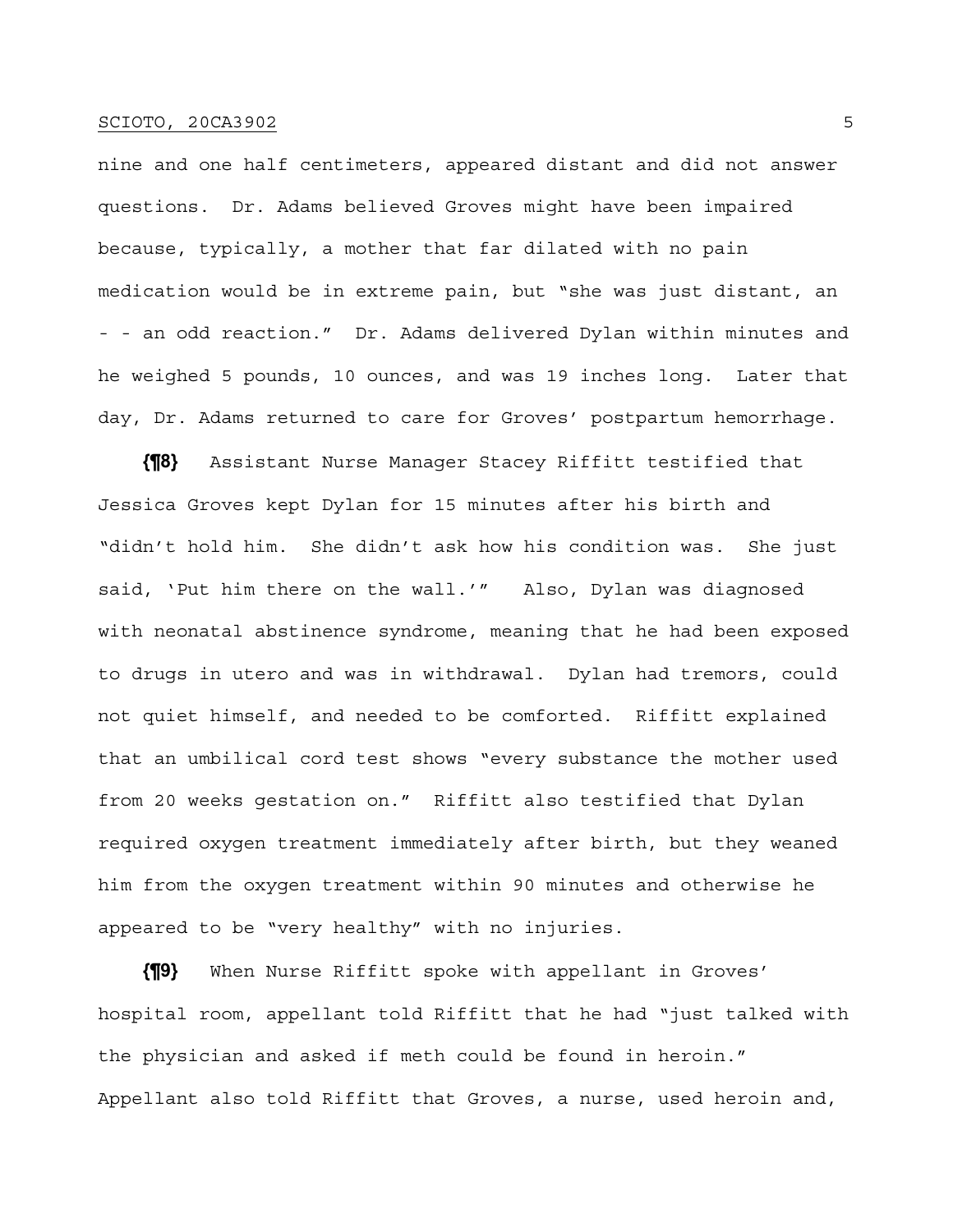after she learned of her pregnancy, she continued to use heroin, "enough to keep the withdrawal symptoms from happening to her." Riffitt later returned to the room and appellant's eyes "looked a little more glassy. He would not make eye contact with me. His speech was slow." Riffitt believed appellant was under the influence of something. Riffitt further testified that, after Dylan stayed at the hospital for five days to monitor drug withdrawal symptoms, the hospital discharged Dylan to Scioto County Children's Services (SCCS).

**{¶10}** SOMC Social Worker Christine Procter Frantz testified that Dylan's initial discharge plan permitted him to go home with appellant due to appellant's negative drug screen, and because appellant told SCCS he did not know about Groves' drug use during pregnancy. Frantz also stated that, although SCCS considered the unconfirmed positive not to be a true positive, the hospital disagreed and sought to keep Dylan until they received the umbilical cord test results "because with mom and baby both being positive it should be an automatic removal."

**{¶11}** SOMC Social Work Services Manager Mandy Burchett testified that the hospital received the cord toxicology results on January 15, 2019 and learned that Dylan would be discharged to foster care.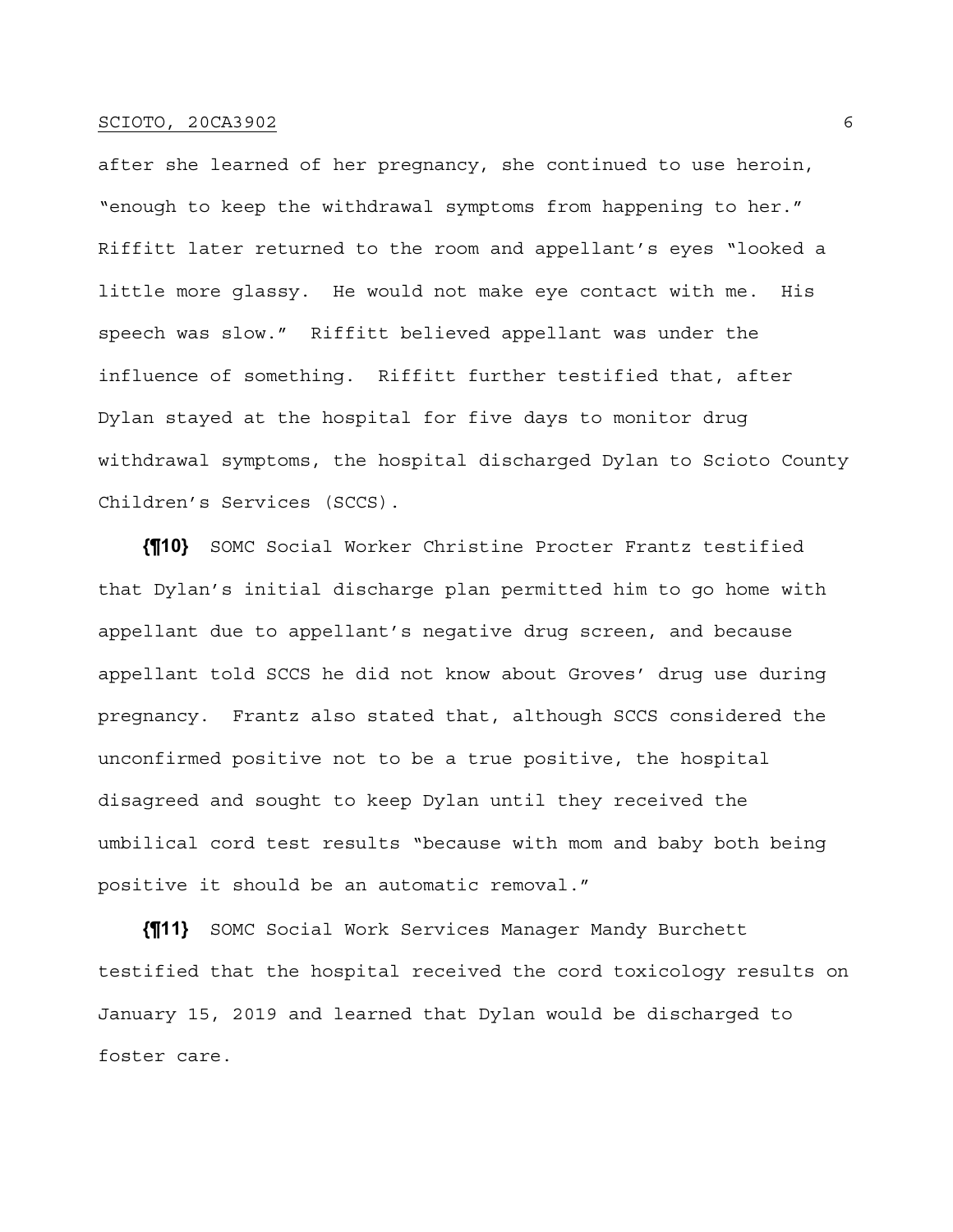**{¶12}** On January 16, 2019, SCCS filed a complaint in the juvenile court and alleged Dylan (age six days), and appellant's other child, Daniel, Jr. (age 14), to be abused, neglected and dependent. SCCS sought an ex parte order to place Dylan in SCCS custody and Daniel, Jr. under an order of protective supervision.

**{¶13}** On January 16, 2019, the juvenile court awarded Dylan's custody to SCCS and on January 28, 2019, the court further ordered: (1) the children remain in SCCS custody, (2) Groves complete a drug abuse evaluation and follow all recommendations, and (3) Groves report to juvenile court and complete an assessment to participate in the Family Reunification Court.

**{¶14}** After foster parent and elementary school teacher Andrea Bowling received a call to ask her to foster parent a drugdependent infant, she took physical custody of Dylan. Bowling observed Dylan's tremors, sweats and his desire to be held at all times. Also, during visitation with Dylan's parents at SCCS, Bowling believed a "possibility that Groves may have been under the influence of something." When Dylan reunited with his parents on January 28, 2019, Bowling gave appellant diapers, supplies, and a letter with Bowling's contact information and statement that she would be available if the parents needed anything. After the family visitation, Bowling also called SCCS about her concerns with Groves' demeanor.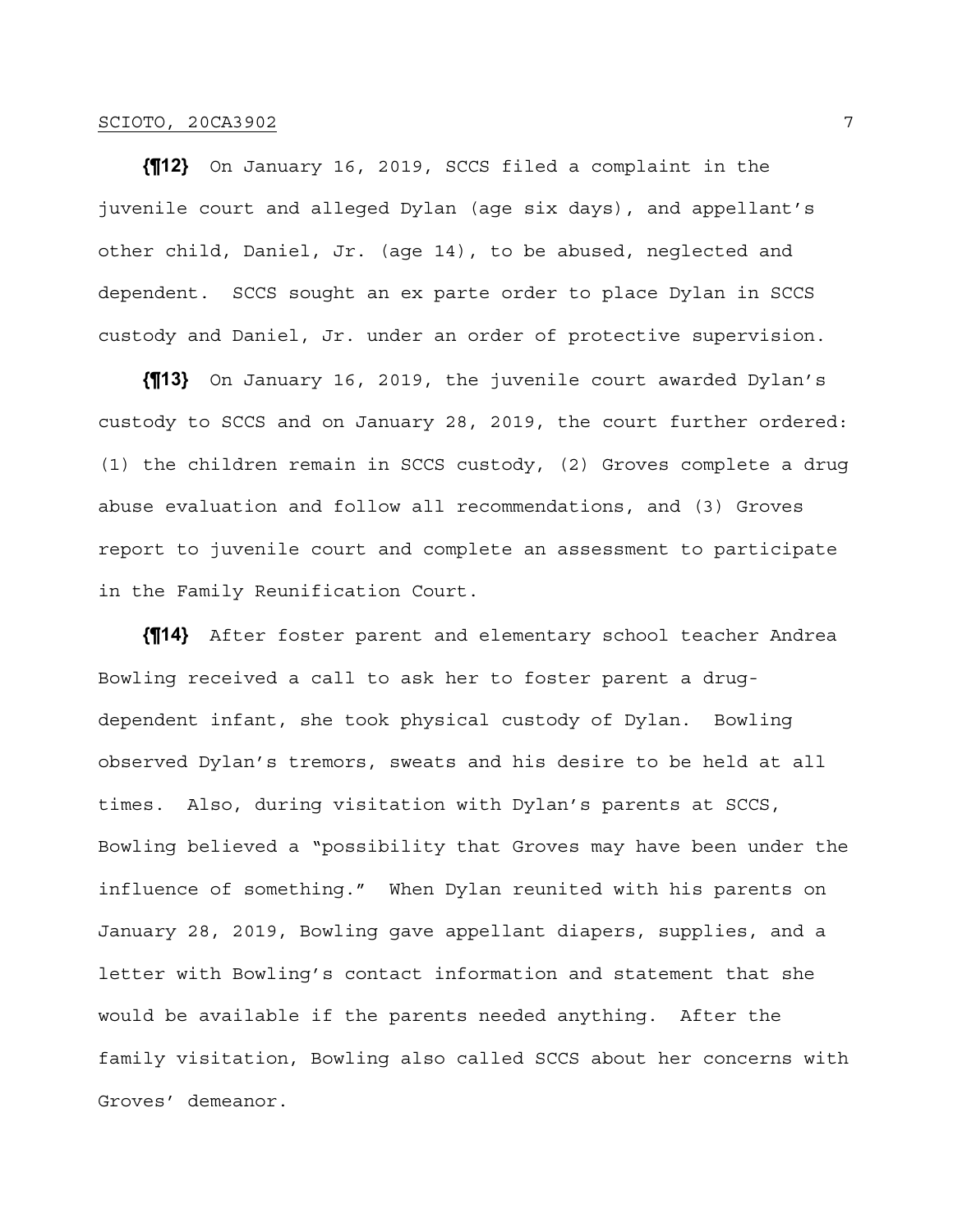**{¶15}** Scioto County Help Me Grow Service Coordinator Stephanie Jenkins administers an Early Intervention Program. In this program, staff will (1) conduct home visits to screen and monitor a child's progress, (2) assist parents to understand developmental milestones, and (3) work directly with children, and (4) refer a family to other programs, including WIC, Head Start, medical cards, food stamps, therapies and transportation. After Jenkins received a January 25, 2019 referral, she made multiple attempts, from January to March, to contact Dylan's parents. However, on March 11, 2019 Help Me Grow terminated the parents from the program because of their lack of a response.

**{¶16}** SCCS Caseworker Patricia Craft, who served as Dylan's caseworker, testified that, after Dylan's removal from Groves' custody and the juvenile court's emergency order that awarded custody to SCCS, foster parent Andrea Bowling took physical custody of Dylan. A safety plan identified Groves' substance abuse as a threat, and required her to (1) sign a release form, (2) obtain a drug and alcohol assessment, (3) submit to weekly contact and drug treatment, (4) remain outside the home unless supervised, and (5) submit to supervised visits.

**{¶17}** Caseworker Craft testified that she first met Dylan's parents on January 25, 2019 at a family team meeting. Participants at the meeting included Caseworker Johnson, Andrea Bowling, Groves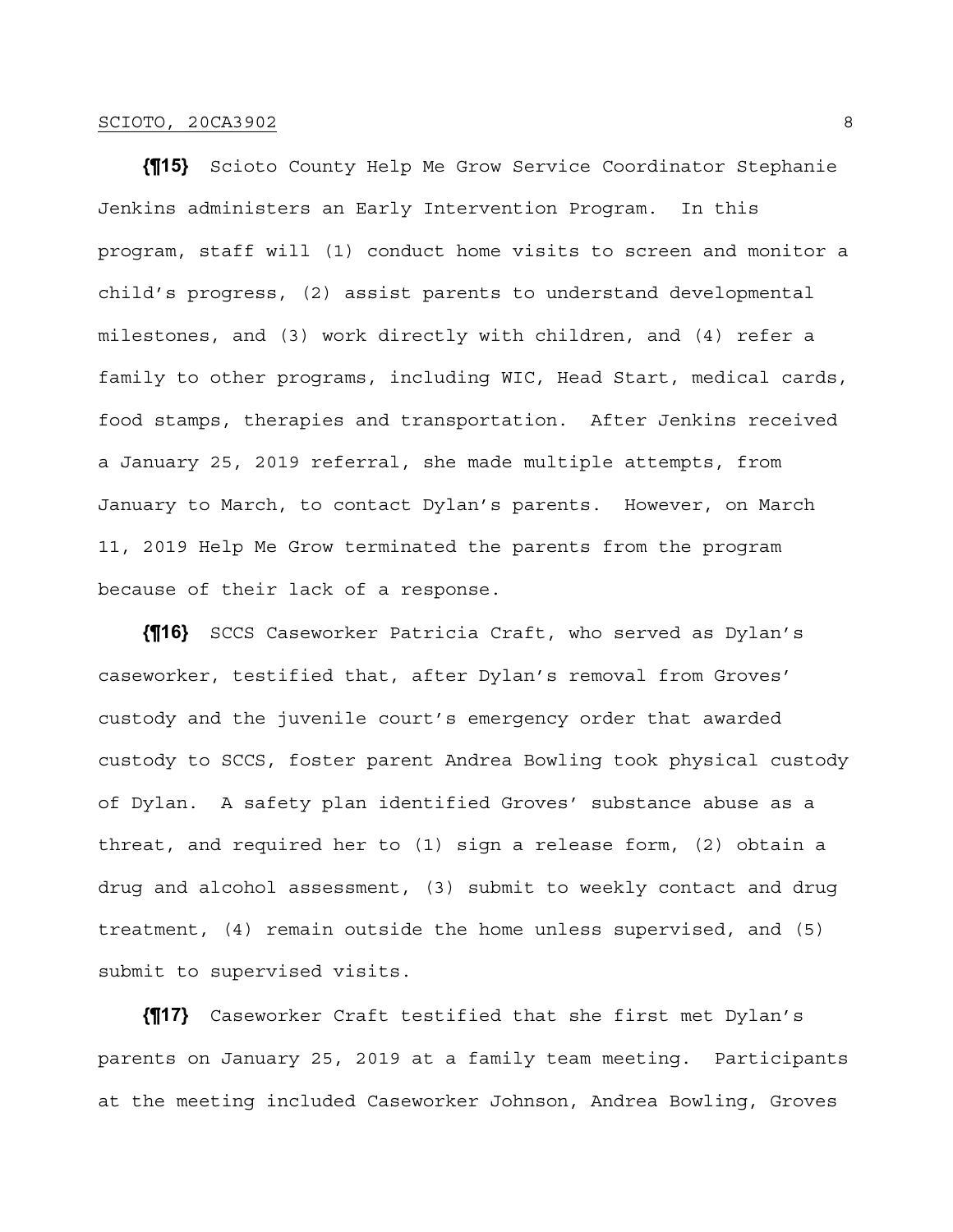and appellant. At that time, Daniel, Jr. remained in appellant's custody. Appellant also informed Craft that he had a six-month leave from his employment at Rural King. SCCS informed both parents that they should complete drug and alcohol assessments, participate in individual counseling, and comply with court orders. Immediately after the team meeting, the parents had a one-hour visit with Dylan. Afterward, Bowling told Craft that she thought Groves was "loopy" and "on drugs."

**{¶18}** Caseworker Craft further explained that, because appellant had no violent criminal history and no prior SCCS involvement, SCCS policy provided that Dylan should be returned to appellant if he could successfully pass another drug screen. Interestingly, although appellant's drug screen tested clean, neither Craft nor anyone else directly observed appellant during the drug screen process.

**{¶19}** SCCS returned Dylan to appellant on January 28, 2019. At the February 4, 2019 home visit, Caseworker Craft observed that Dylan appeared to be quiet and exhibited no visible injuries. Additionally, Jessica Groves was in treatment and SCCS required her to attend treatment "until further notice" and to continue to report to drug court.

**{¶20}** Between February 4 and 21, 2019, Caseworker Craft made multiple phone attempts to contact appellant. Craft and another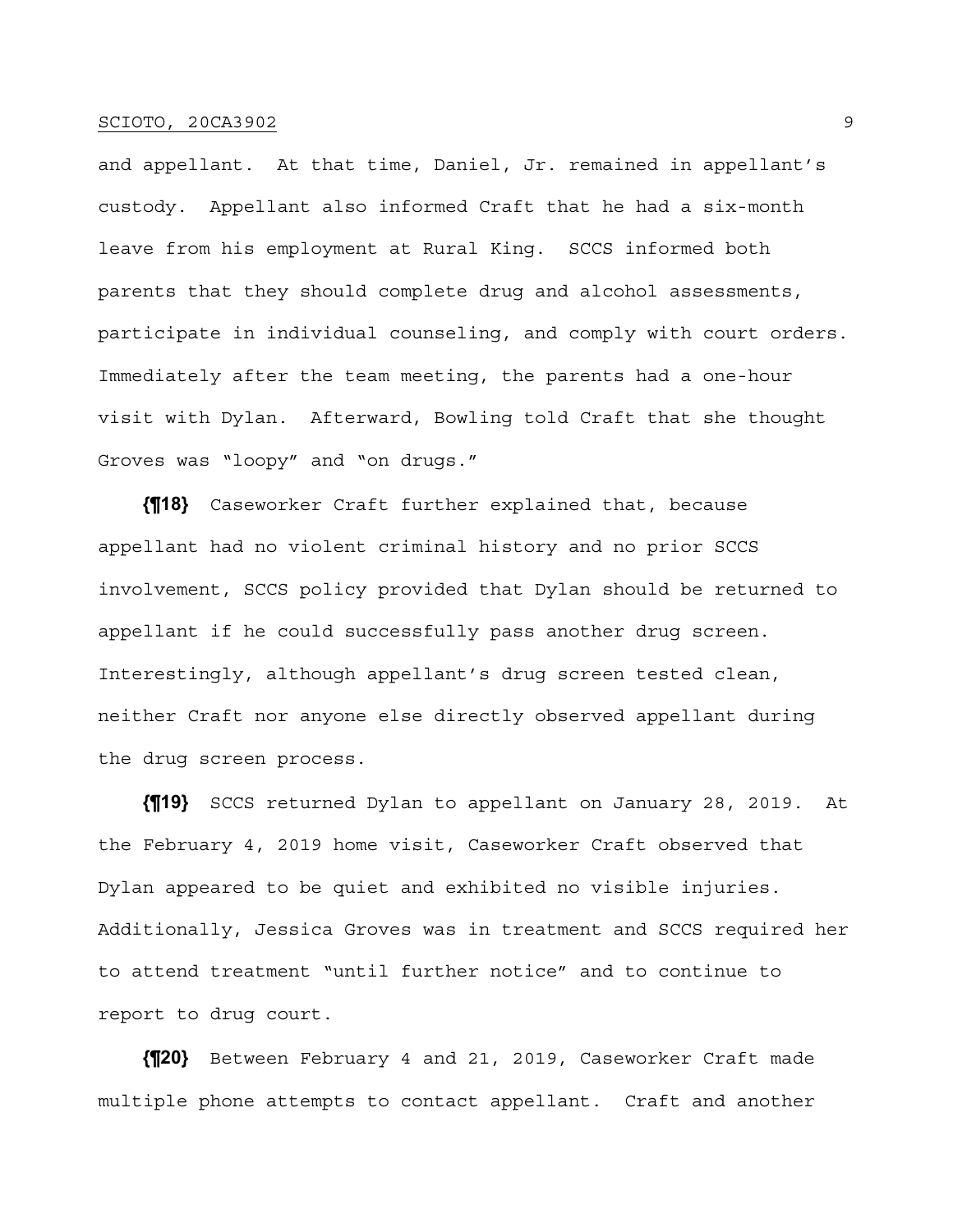caseworker visited appellant's home, but found no one. Craft then visited Daniel, Jr.'s school and gave him a note to ask appellant to call Craft. Craft also left notes in appellant's door and mailbox and, on February 21, 2019, visited appellant's residence. During this attempted visit, Craft observed Daniel, Jr. exit his school bus and enter the home. Craft also noticed two dogs and a chain with a "No Trespassing" sign, but did not see cars. The next day, Craft returned to appellant's home, but did not see cars.

**{¶21}** On February 25, 2019, Caseworker Craft completed her monthly home visit and observed that Dylan appeared to be clean, appropriately dressed, and displayed no visible injuries. According to appellant, Dylan had recently visited the doctor, weighed 8 pounds, 9 ounces, and was 22 inches long. Appellant also told Craft that Jessica Groves stayed at the residence only during the day, but Craft could not verify this information.

**{¶22}** At the time of the next monthly scheduled home visit on March 18, 2019, appellant told Caseworker Craft that he was in Canton visiting his ill father. At the rescheduled March 21, 2019 visit, Craft found no one home. After she returned to her office, Craft received appellant's voicemail that said he was in Canton with his father.

**{¶23}** At the March 27, 2019 juvenile court hearing, Groves appeared at the hearing, but appellant did not. The juvenile court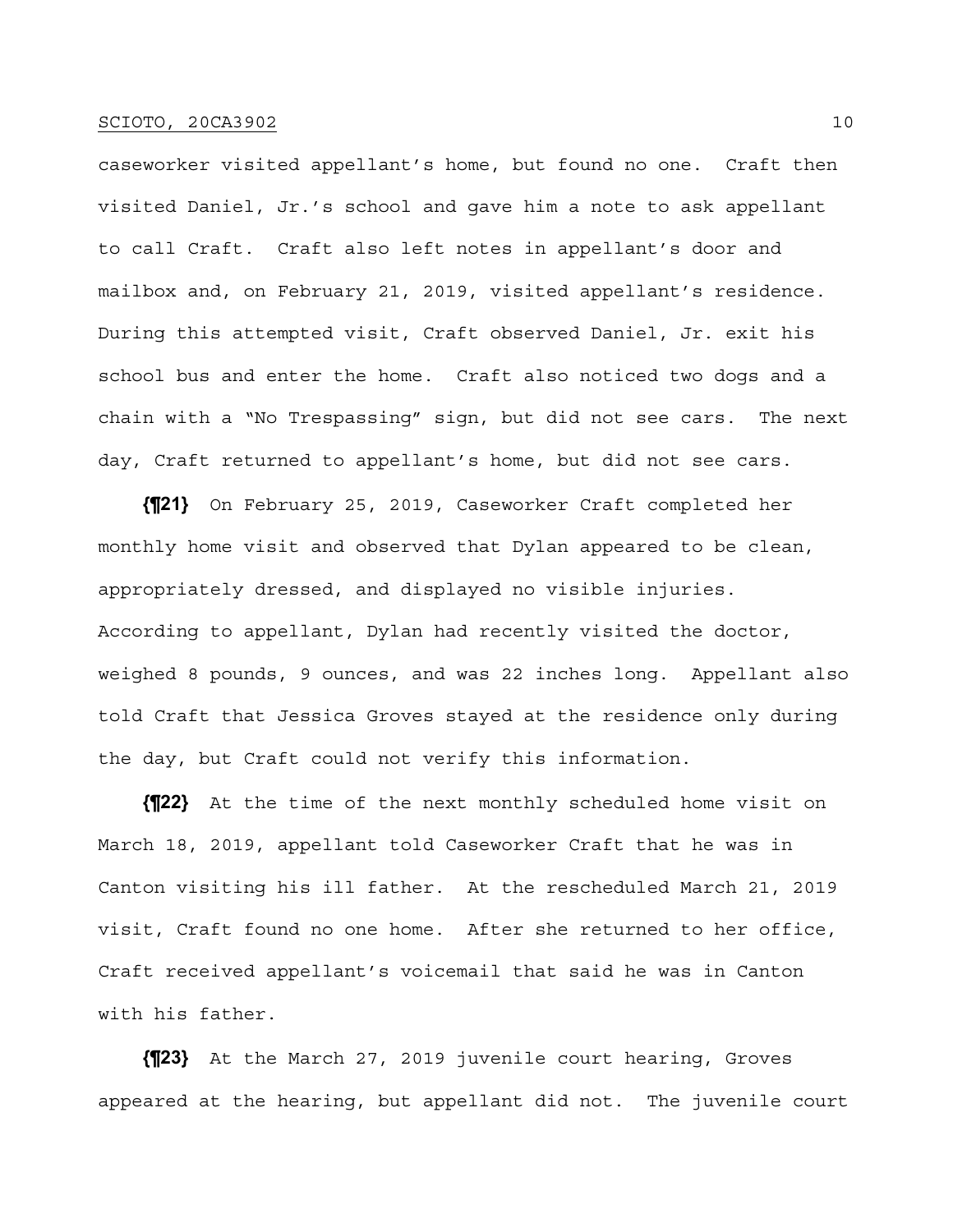adjudicated the children to be abused, neglected and dependent, pointed out that Groves did not complete her drug treatment program, and concluded that Dylan's best interests required him to remain in SCCS custody pending disposition.

**{¶24}** At the March 28, 2019 home visit, Caseworker Craft interacted with appellant, Groves and Dylan. Although Craft did not inquire why appellant did not attend the March 27, 2019 adjudication, she did observe Groves feed Dylan. Also, Craft did not observe any injuries to Dylan. When both parents told Craft they had kept all appointments and asked Craft whether Groves could return home, Craft said she would ask her supervisor. Craft also reminded them about the April 3, 2019 court hearing and her next monthly home visit on April 9, 2019.

**{¶25}** On April 3, 2019, appellant texted Caseworker Craft and said that, although he and Groves had been ill, they drove to Canton to visit appellant's father when their car broke down and they became stranded. On April 17, 2019, Craft unsuccessfully attempted to inform appellant that the guardian ad litem wanted to visit their home and Craft's next home visit would be April 24, 2019. At this point, because appellant had texted Craft from four different numbers, she and the guardian ad litem attempted to contact appellant using all four numbers. Further, Craft learned that, since February 8, 2019, Groves had not complied with her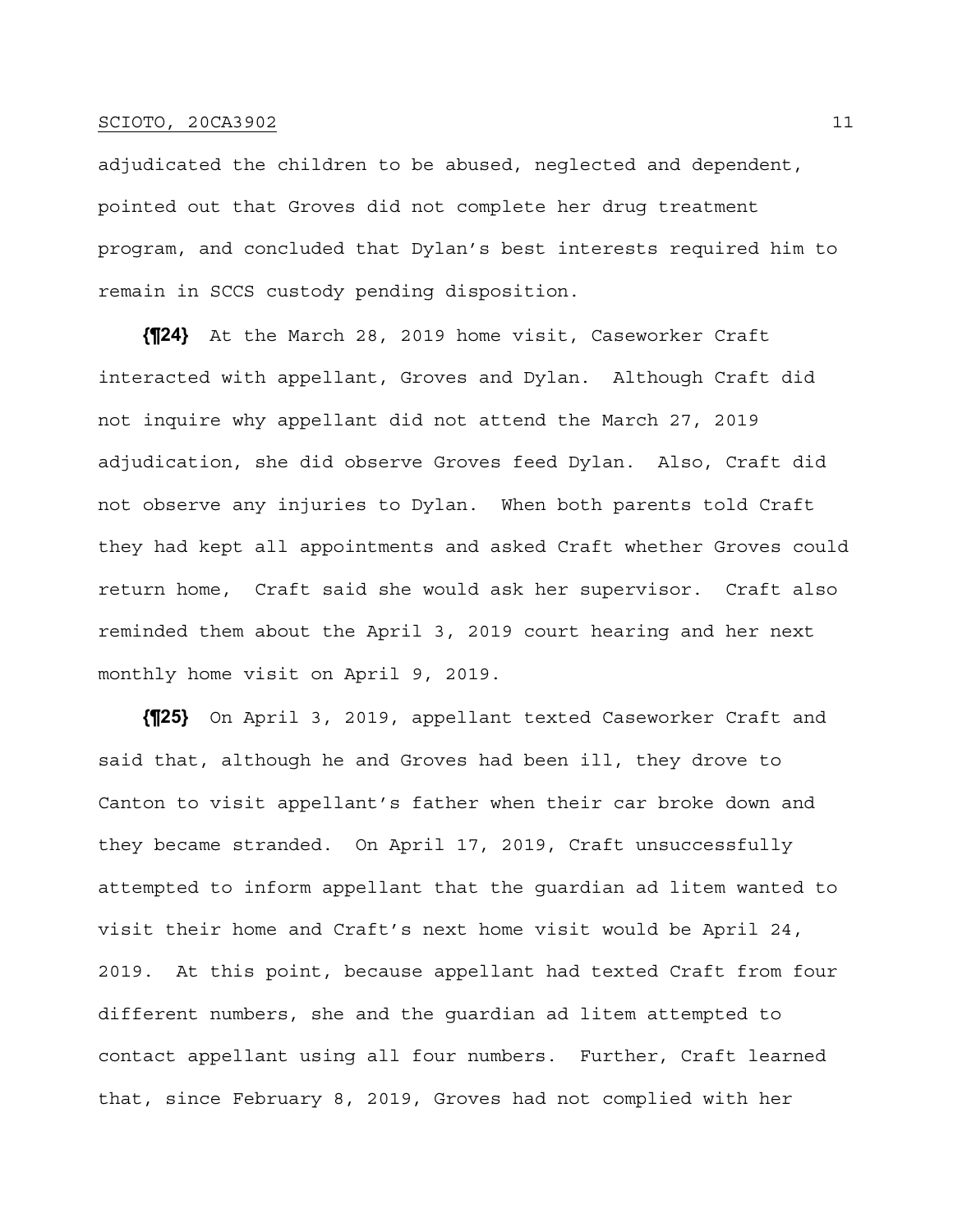individual therapy visits and she last attended a group session on March 26, 2019.

**{¶26}** At the April 18, 2019 juvenile court hearing, appellant's attorney, Groves' attorney, Caseworker Craft, and the SCCS attorney all attended, but appellant and Groves did not. At the conclusion of the hearing, the juvenile court ordered Dylan to remain with SCCS.

**{¶27}** On April 19, 2019, Caseworker Craft again visited appellant's home, knocked on the door for several minutes, then left cards in the door and mailbox to ask appellant to call. Craft also contacted Rural King because she thought appellant could be at work, but Rural King informed her that appellant quit his job in 2018. That same day, appellant texted Craft and said he was still "up north" and a friend watches his home when he is away. Appellant also told Craft that Dylan is "doing great. Growing like a weed. LOL." Because of car trouble, appellant said his uncle could bring him home Monday or Tuesday and he would contact Craft.

**{¶28}** Caseworker Craft continued to attempt to contact Dylan's parents on April 19, 22, 23, and 24, 2019. Craft also visited school to talk with Daniel, Jr., who appeared to be nervous, but told her that Dylan was fine. When Craft asked if Groves stayed at their home, first Daniel, Jr. said, "yes," then he said "occasionally." When asked about his ill grandfather in Canton,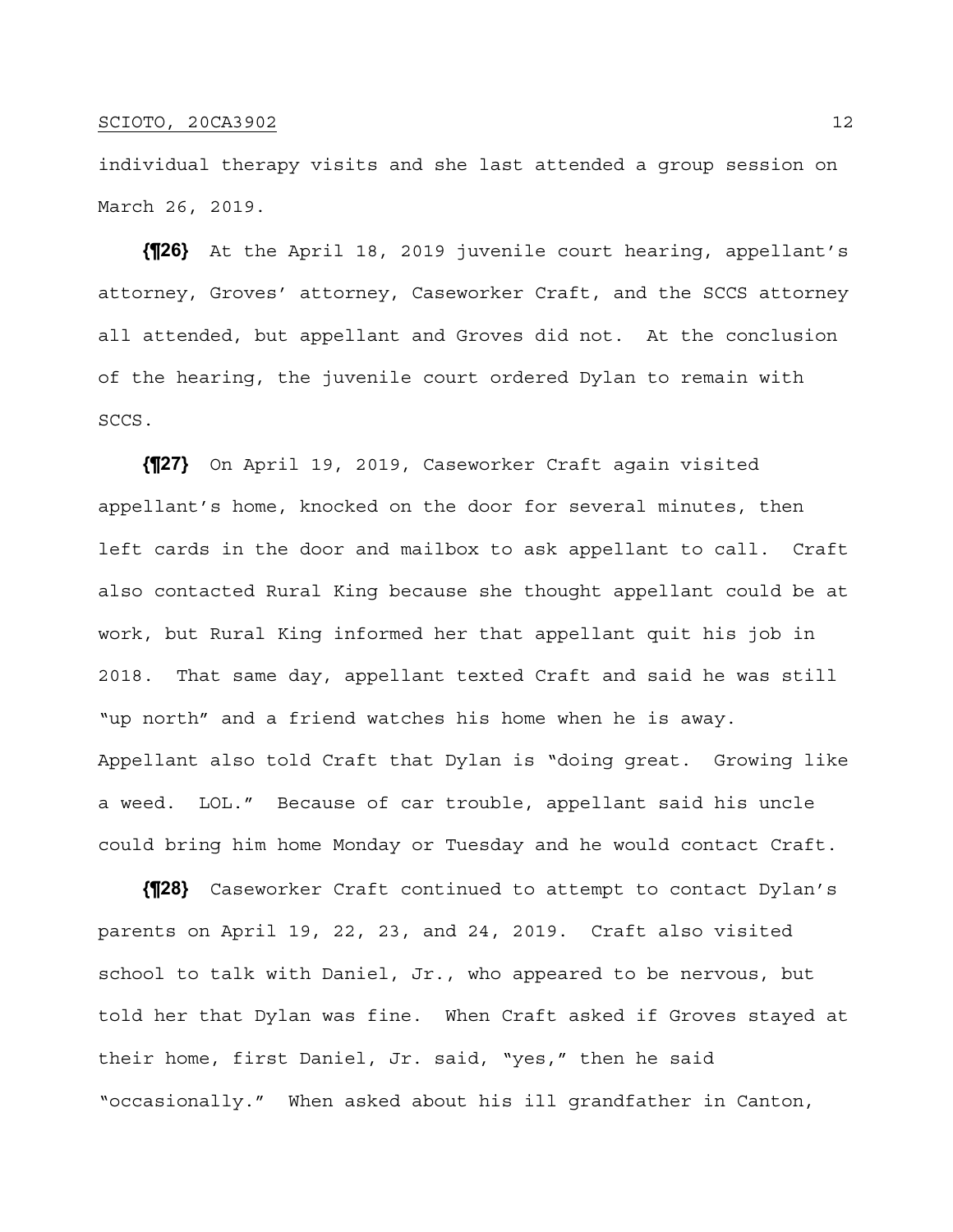Daniel, Jr. replied "Who was that?"

**{¶29}** On April 24, 2019, SCCS took custody of Daniel, Jr. and placed him with an aunt and uncle. Shortly thereafter, Caseworker Craft received appellant's text that asked why Daniel, Jr. did not come home from school. Craft then visited appellant's home, and because of the parked cars, assumed everyone to be home, but received no answer. Craft then texted appellant and told him to bring Dylan, along with the children's personal items, to the agency the next day. Appellant said he would do so, but did not. On April 25, 2019, the juvenile court continued protective supervision of Daniel, Jr., and continued Dylan's temporary custody with SCCS.

**{¶30}** On April 30, 2019, Caseworker Craft filed a missing person report with the Scioto County Sheriff's Department. Craft continued to communicate with appellant and, on May 3, 2019, visited the residence, along with another caseworker and a deputy sheriff. On May 7, 2019, Craft returned to the residence and observed all vehicles present. On May 15, 2019, SCCS visited the residence and noted one missing vehicle. On May 23, 31, and June 7, 2019, SCCS attempted additional home visits, but to no avail. Craft testified that other agencies, including the juvenile court and Care Source, searched for appellant.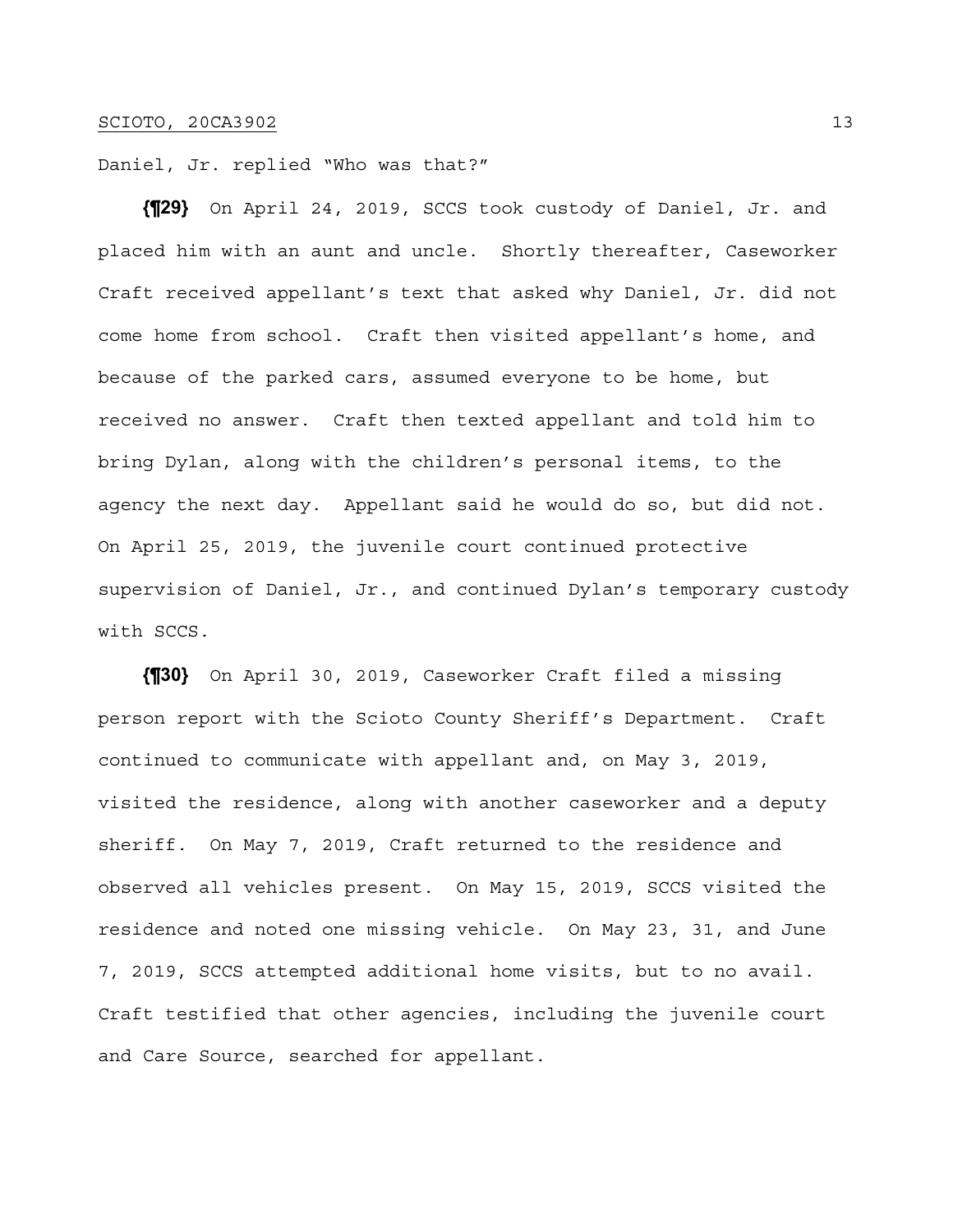**{¶31}** On June 10, 2019, Caseworker Craft learned that law enforcement had arrested both appellant and Groves and "Jessica and Daniel was [sic.] telling them that I came several months ago and took the child." Craft, however, testified that she last observed Dylan on March 28, 2019. Craft also conceded on cross-examination that SCCS did not issue an Amber Alert because a supervisor believed that, if an Amber Alert goes out, it "would give a bad reputation for the agency because we lost a child."

**{¶32}** Pediatrician Dr. Mohammad Ali first observed Dylan at the hospital soon after his birth, then a few times at his office. Dr. Ali testified that Dylan stayed at the hospital longer than normal due to drug withdrawal symptoms. On January 16, 2019, Dr. Ali observed Dylan in his office for a well-newborn check and Dylan's foster parent stated that he sneezed, perspired excessively, had tremors, but otherwise appeared to be well. Dr. Ali learned about the abnormal newborn 17-hydroxy progesterone screening, that indicated elevated risk for congenital adrenal hyperplasia, but Dylan's care transferred to a different pediatric practice and miscommunication occurred about whether the screening had been repeated. Dr. Ali also testified that, although he did not know whether the screening had been repeated, this abnormality would not cause bone fractures, bruising or swelling of the head.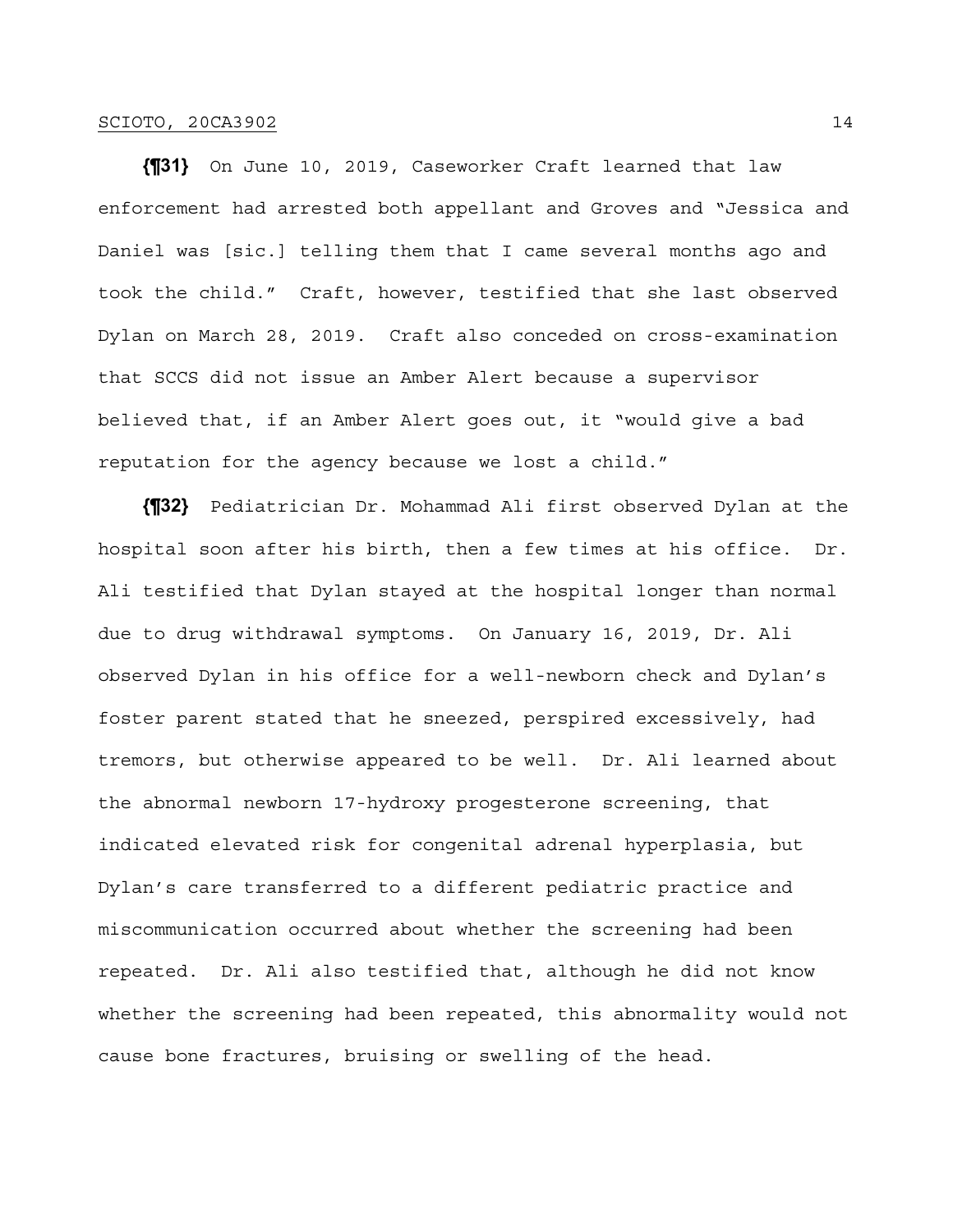**{¶33}** Christ Care Pediatrics Pediatrician Dr. Gregory Hudson testified he first observed Dylan on February 7, 2019. Dr. Hudson discussed the abnormal 17-hydroxy progesterone screening and ordered additional lab work to recheck the abnormal panel. As instructed, Groves and appellant returned to Dr. Hudson's office on February 21, 2019 when Dr. Hudson learned that Groves had completed all but one lab test. Because Dr. Hudson was not the attending pediatrician at Dylan's birth, and he did not know that the hospital had completed a 17-hydroxy progesterone test, Dr. Hudson ordered another test. Although Dylan exhibited no injuries at his February 21, 2019 office visit, he did weigh on the low end of normal. Consequently, Dr. Hudson scheduled a March 7, 2019 return visit. Groves, however, did not return with Dylan.

**{¶34}** Dr. Hudson further explained that, due to the testing mix-up, his office sent two letters to Groves to indicate the importance of another test and threatened that, if they did not repeat the screening, "they will involve Children's Protective Services." In addition to the letters, his office called appellant and Groves, but received no response. Dr. Hudson further testified that in his 30 years of experience, he had never observed a two to three month old baby fracture his own skull, ribs, arms or legs.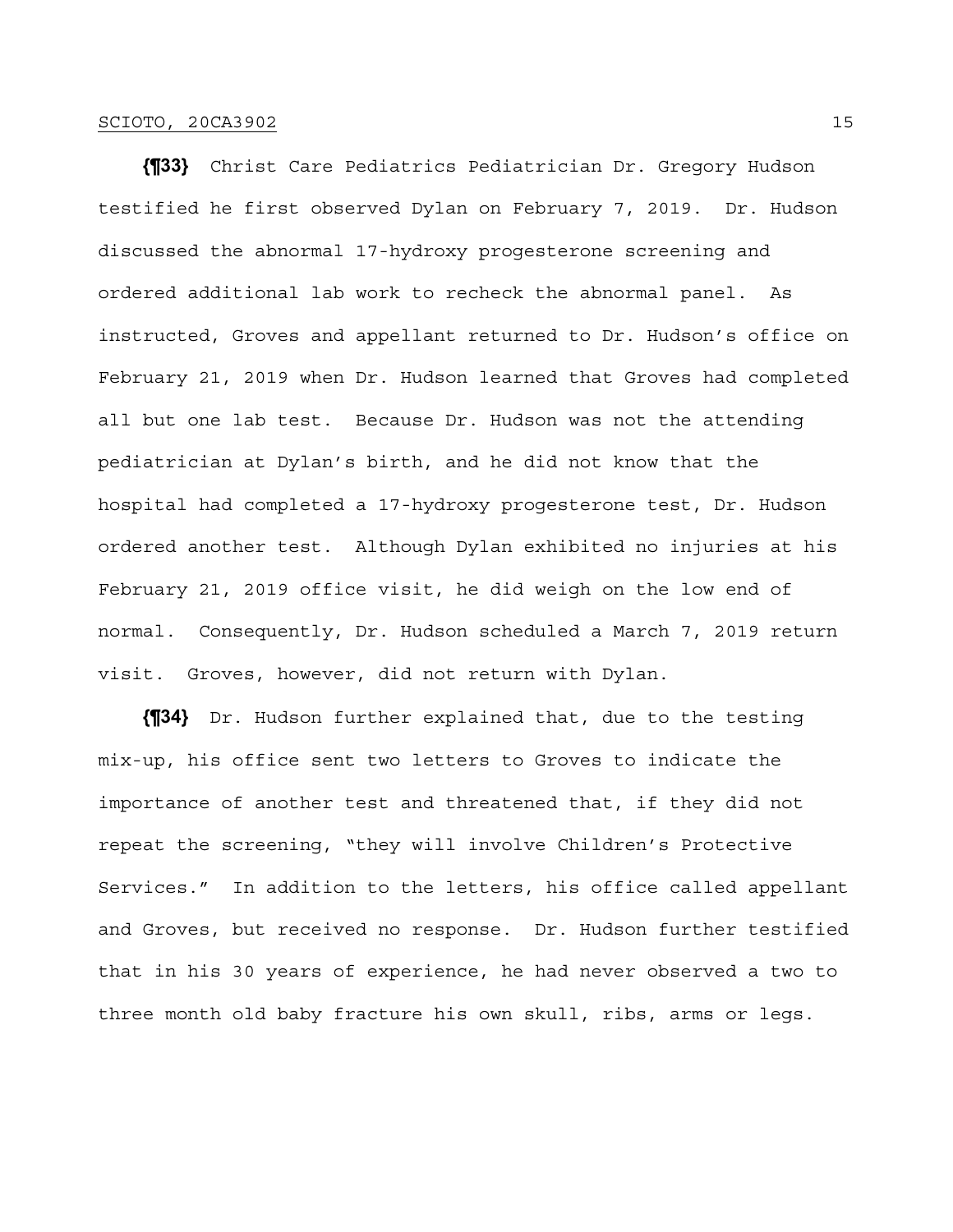**{¶35}** Mahajan Therapeutics Therapist Jessica Byrd testified that SCCS referred Jessica Groves to their facility for assessment and treatment. Groves completed her drug and mental health assessments on January 18, 2019, attended an individual therapy session on February 8, 2019, and submitted to several supervised drug screens. However, after February 8, 2019, Groves became "very inconsistent and eventually then just totally stopped coming." Byrd also contacted SCCS on February 14, 15, 22, 27, March 1, and April 2, 2019 about Groves' noncompliance. Apparently, Groves attended one group counseling session on March 26, 2019, but was "a little bit different. \* \* \* she was very defensive. It seemed like she was edgy, a little angry, just upset that Children's Services like wasn't letting her husband just be with the baby." Byrd also suspected Groves was under the influence of drugs or alcohol at her March 26, 2019 session.

**{¶36}** Scioto County Juvenile Court Intake Officer and Investigator Greg Dunham testified that, after SCCS removed Dylan, the juvenile court ordered Jessica Groves to report to Dunham twice per month. Dunham met with Groves on January 24, 2019, reviewed her requirements and completed a drug court assessment. Groves, however, missed three report dates and did not appear until March 28, 2019 when she told Dunham that she missed appointments because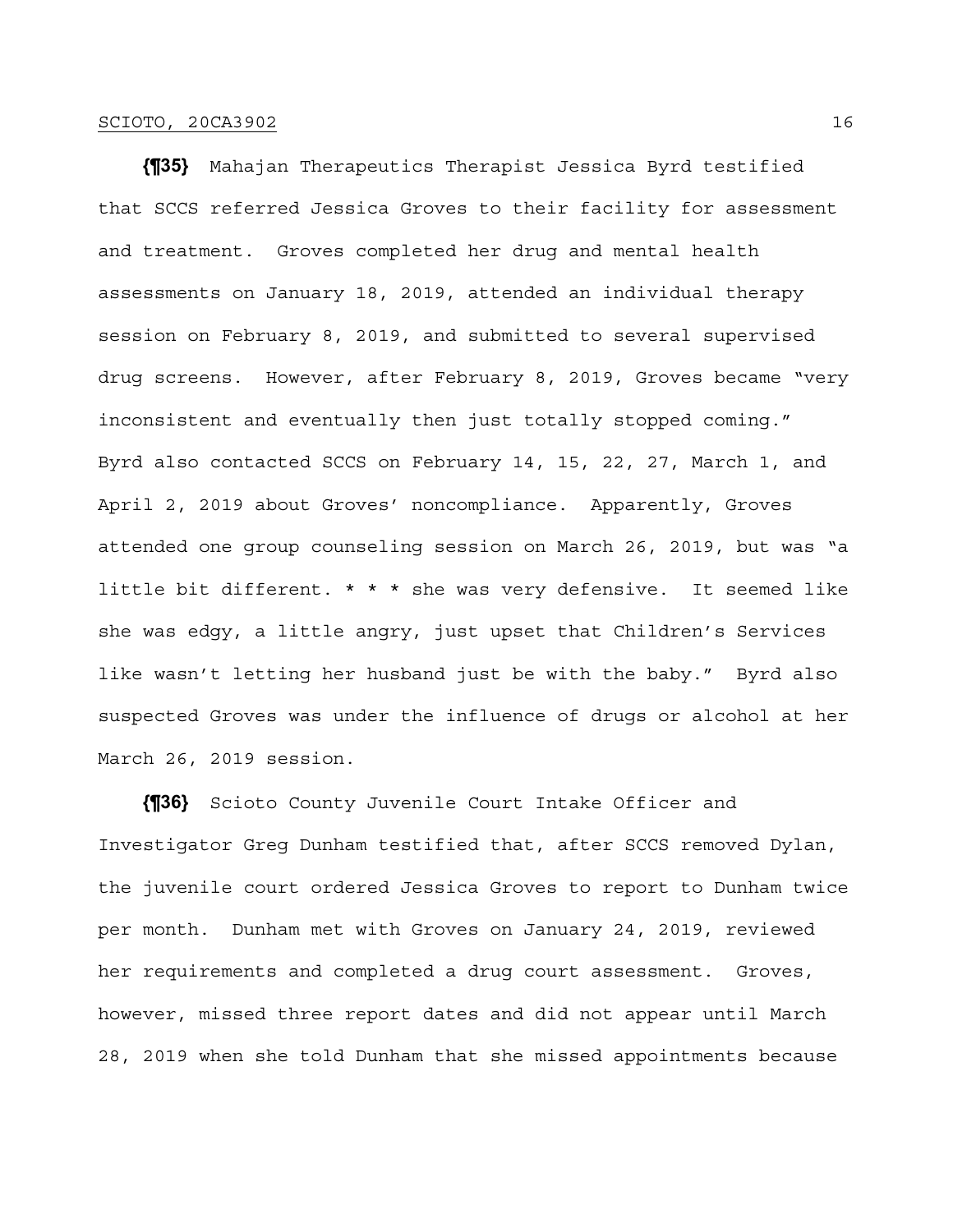she had no transportation. Dunham also visited the Groves residence on May 31, June 3, June 4, June 5, and June 10, 2019, but could not locate Groves.

**{¶37}** Scioto County Sheriff's Captain John Murphy visited the Groves home on May 20, 2019 and attempted to locate Dylan, but the driveway had been "cabled off" with motion detectors. Murphy did hear dogs inside the mobile home, but did not see anyone. When Murphy began to leave, he spoke with a neighbor who told him "they [the Groves] leave early morning hours and they come back late at night. They're usually on a four-wheeler riding up and down the roadway." During this conversation, Murphy observed Groves and appellant riding atop a four-wheeler. Murphy did attempt to stop them, but appellant "took off through a field and I gave chase through the grassy field, and they hit the woods and we could not pursue any further."

**{¶38}** Scioto County Sheriff's Detective Adam Giles testified he secured a search warrant on June 10, 2019 and visited the Groves home, along with other officers. After officers surrounded the home, they knocked on the door and asked the occupants to exit. Approximately 15 to 20 minutes later, Groves exited, screamed, cursed and informed officers that SCCS had already taken Dylan. Groves, however, would not answer whether appellant remained inside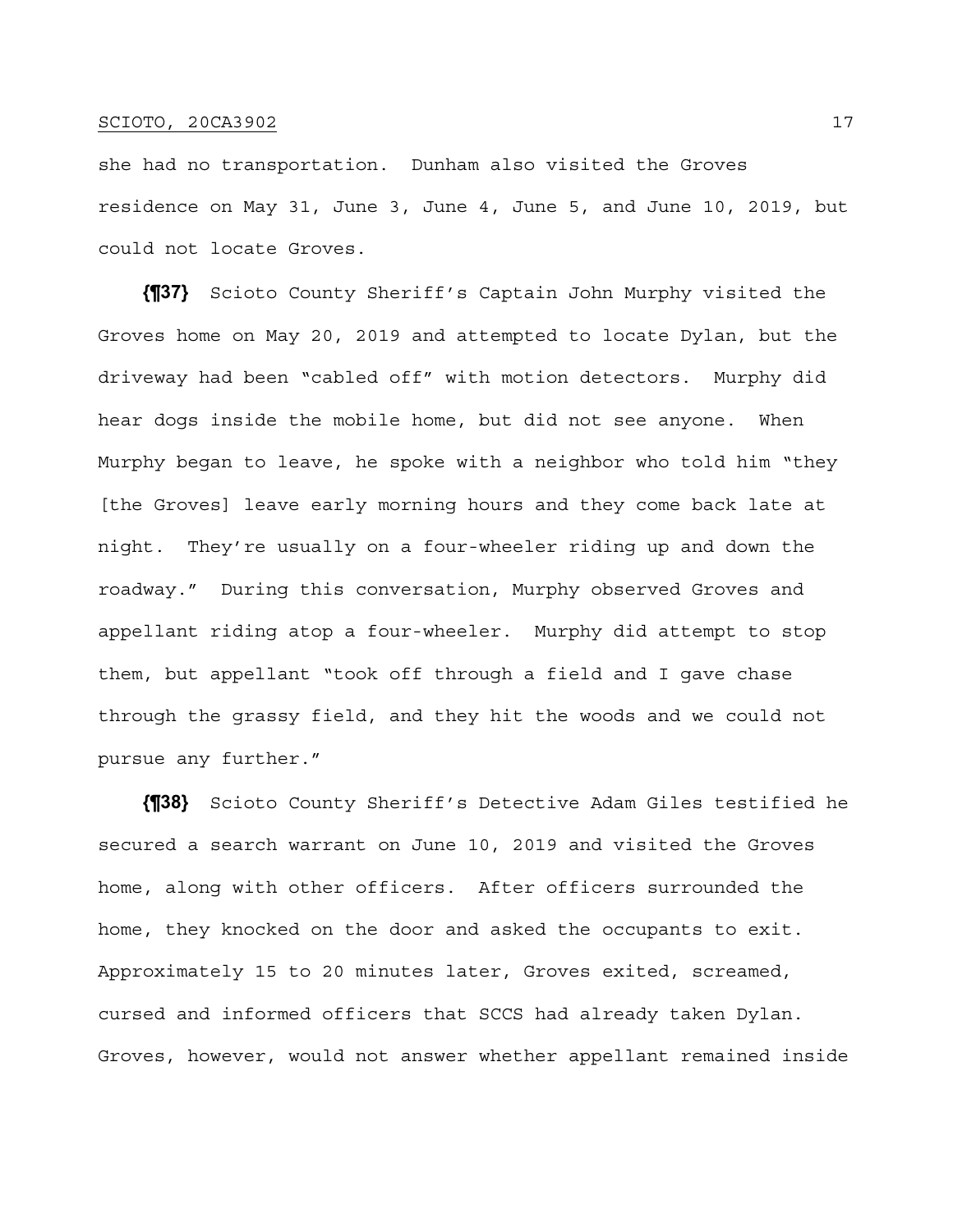the home. When appellant did not exit, officers sent a robot into the home. Eventually, officers apprehended appellant and he told them he had "been asleep the whole time." When Giles asked about Dylan, appellant said that SCCS had already taken him.

**{¶39}** Otway Volunteer Fire Department firefighters Steven Gambill and Dan Shirey testified that the department used a truck and chain saws to access a logging road to search a well, but the water level prevented a search. Instead, they dropped a hook into the well and retrieved two milk crates connected with a heavy padlocked chain. Montgomery County Coroner's Office Forensic Pathologist Dr. Susan Brown received Dylan's body in two milk crates, connected with a chain and "three padlocks \* \* \* 12 zip ties, and \* \* \* eight metal wires \* \* \* [and] 18 large rocks." Dylan had been "wrapped in multiple layers of plastic and around all of this plastic is this iron anchor type device." Dr. Brown testified that Dylan's body exhibited: (1) skull fractures (that did not occur simultaneously), (2) bruises on right side of chest and left leg, (3) laceration on left arm, (4) fractures of the left humerus or the upper arm bone \* \* \* and \* \* \* fracture of the left radius and ulna, the bones of the left forearm, (5) fractures of left tibia, and (6) on sixth rib an "old healing fracture, and the same thing on rib seven next to it, a large nodular area, which is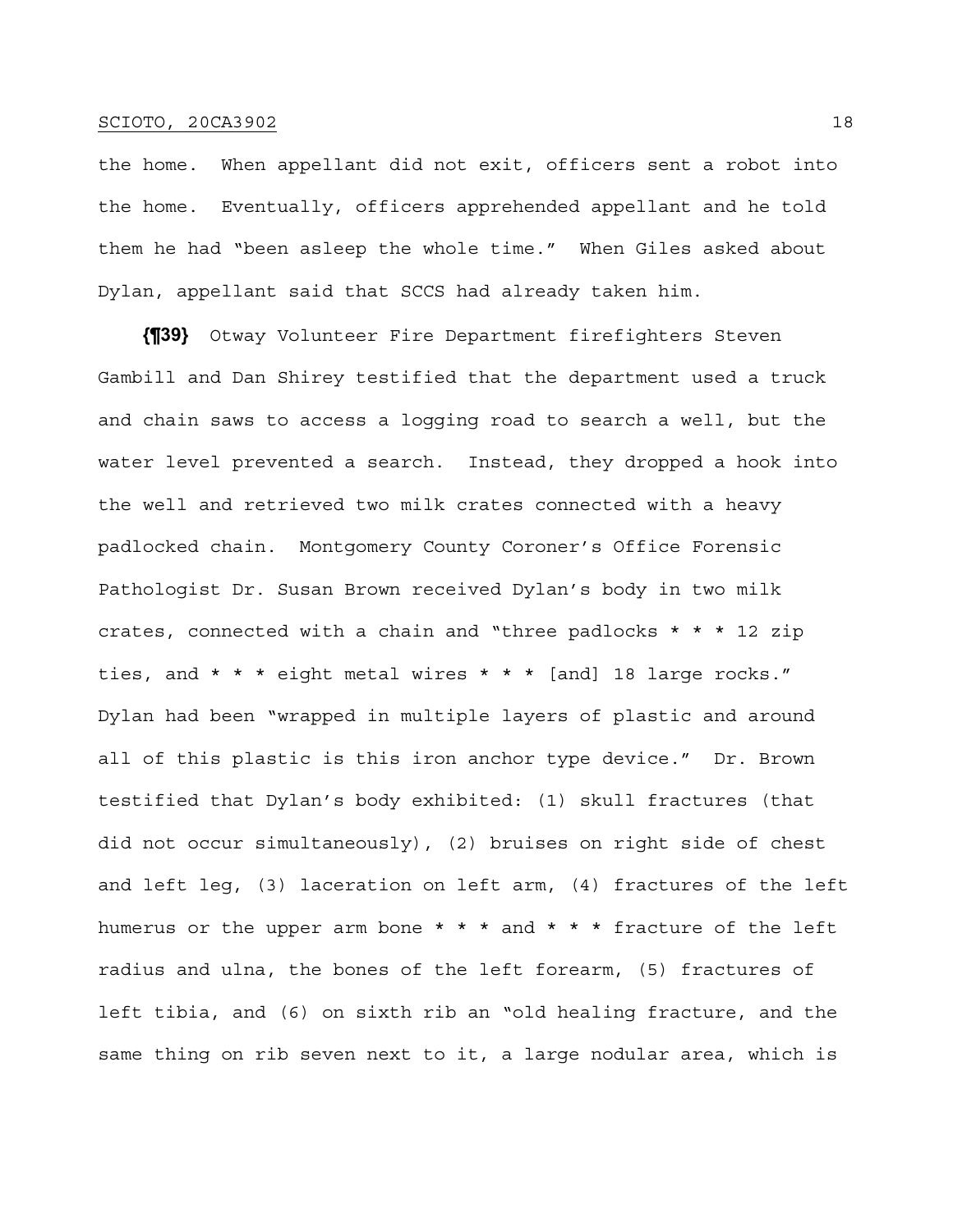a healing old fracture, left rib six and seven." The examination further revealed that the rib fractures did not occur at the same time as the other fractures. Dr. Brown testified that Dylan's "cause of death is homicidal violence of undetermined etiology." She explained Dylan had been a victim of blunt force trauma, but the "specific cause of death can't be determined because a typical exam could not be performed because his body was decomposing from being concealed in - - in water for months." Dr. Brown also believed the fractures showed at least three different traumas. At June 13, 2019 autopsy, Dylan weighed four pounds and eight ounces, when he had weighed 7 pounds and 15 ounces on February 21, 2019. Furthermore, toxicology reports detected methamphetamine and amphetamine in Dylan's liver.

**{¶40}** Scioto County Sheriff's Detective Jodi Conkel interviewed Groves after her arrest and described her as "very standoffish, cold, didn't really want to talk to me, kind of annoyed." Groves told Conkel that SCCS had taken Dylan and Daniel, Jr., and that she did not use illegal drugs. Later that day, Conkel interviewed appellant who also maintained that SCCS had taken Dylan. Conkel stated that appellant appeared to be "dope sick," which he did admit to Conkel. Appellant later told Conkel that he found Dylan in his crib deceased.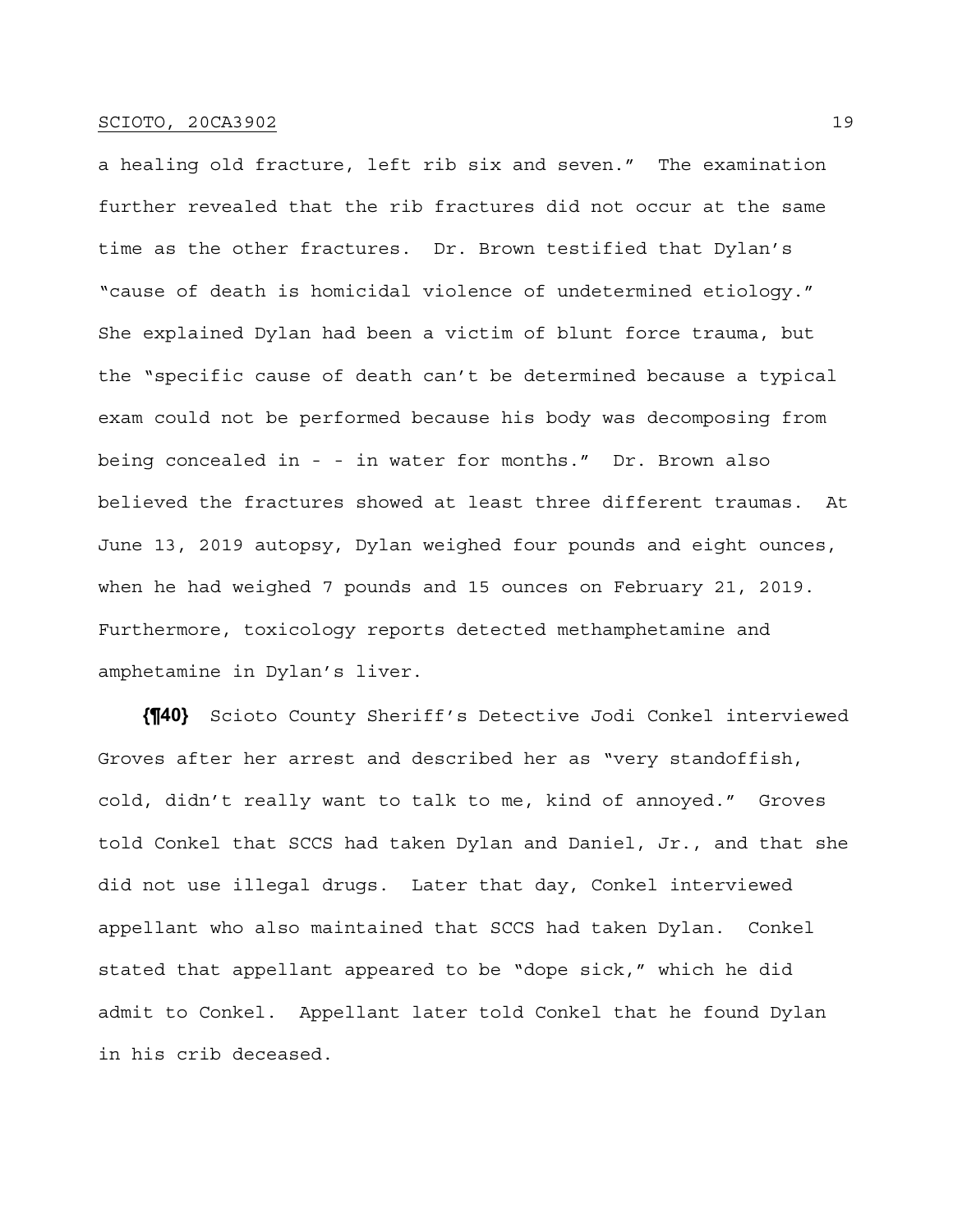**{¶41}** On June 12, 2019, Detective Conkel interviewed Jessica Groves and appellant. During this conversation, appellant admitted that he knew that SCCS did not take Dylan. The Sheriff's Office also accommodated appellant's request to talk to Groves, and a video recording of their jail conversation revealed additional information:

DEFENDANT D. GROVES: When they took me out there yesterday - - wanted me to take them where he was at, and I took them - - some bullshit place because - - don't tell them where he is because if they find his body - -

DEFENDANT J. GROVES: (Inaudible).

DEFENDANT D. GROVES: If they find his body and if they find out where he had a broken arm and shit, we're fucked. It don't matter.

DEFENDANT J. GROVES: They don't know where he's at. I don't know where he's at.

 At some point, appellant agreed to take authorities to Dylan's body. Detective Conkel also testified about a calendar found in the mobile home with a notation "Worse [sic.] day ever" on April 24, 2019, the date SCCS removed Daniel, Jr.

**{¶42}** Daniel, Jr., the co-defendants' 15-year old son, testified he first found out about his mother's pregnancy "somewhere around in November" 2018. Before Daniel, Jr.'s April 24, 2019 removal from the home, Daniel, Jr. observed bruising and swelling on Dylan's head and, when he asked his parents what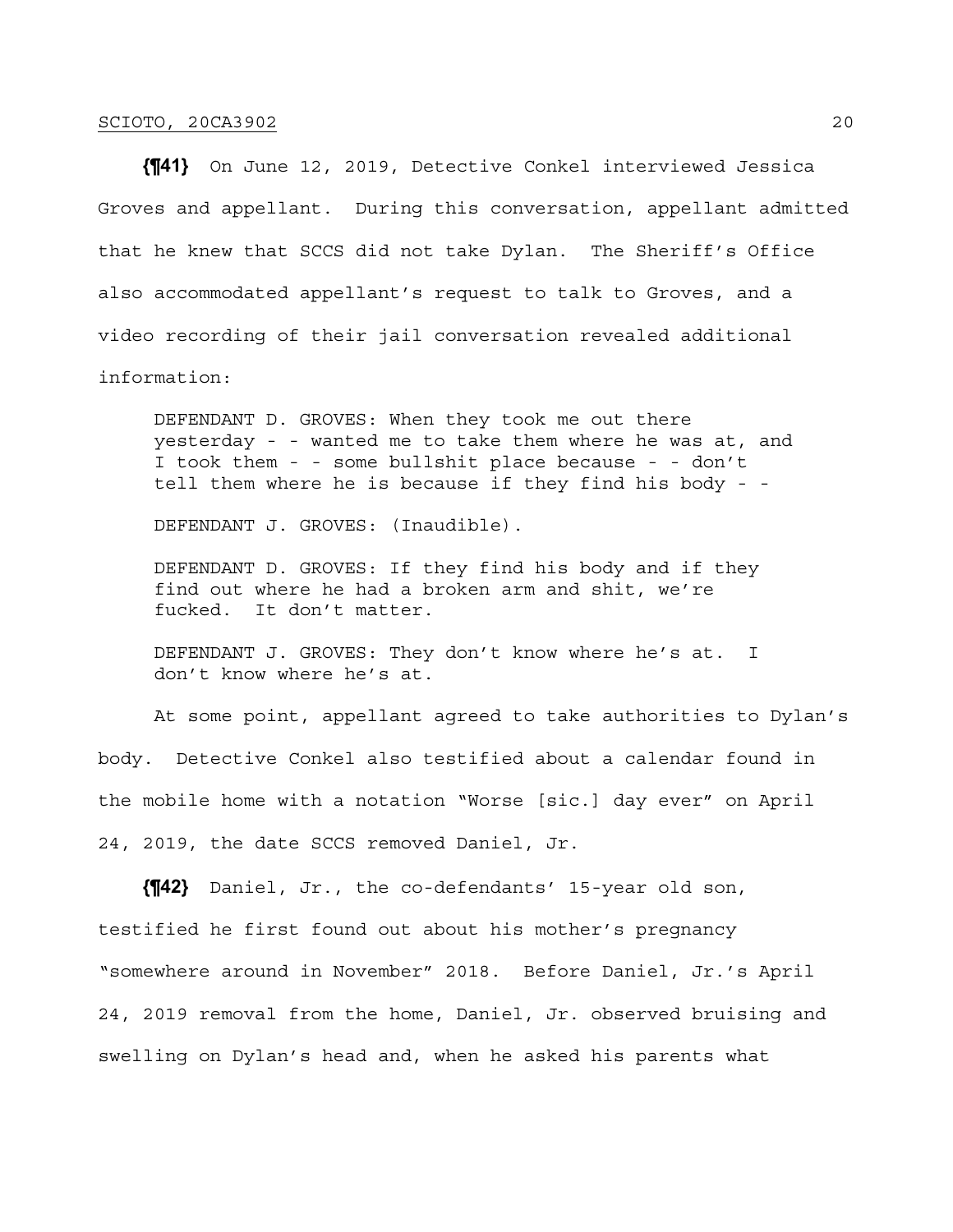happened, appellant told him "about him getting a - - like a dream catcher stuck within his arm and him swinging a small tiny stone up to his head. I'm not sure if that caused the injury - - the swelling of his head. I don't believe it was." Daniel, Jr. also testified that every couple of months, he provided his urine to appellant, both before and after Dylan's birth, and appellant then put the urine in a capped lid bottle.

**{¶43}** At the close of the state's case-in-chief, the trial court conducted a lengthy and thorough discussion with the codefendants. The court informed them about their right to testify or not to testify, and the consequences of either choice, including cross-examination about prior criminal offenses. After both codefendants informed the court that they wished to testify, Groves testified as follows:

Q [Jessica's Counsel Mr. Stratton]: Jessica, did you, and you only, cause the death of your son, Dylan Groves?

A: Yes.

Q: Did Daniel Groves participate in the killing of Dylan? A: No.

Q: Was Daniel Groves aware of any of the injuries that you caused Dylan that may have led to his death?

A: No.

Q: Did you hide all the injuries that you caused Dylan from your husband?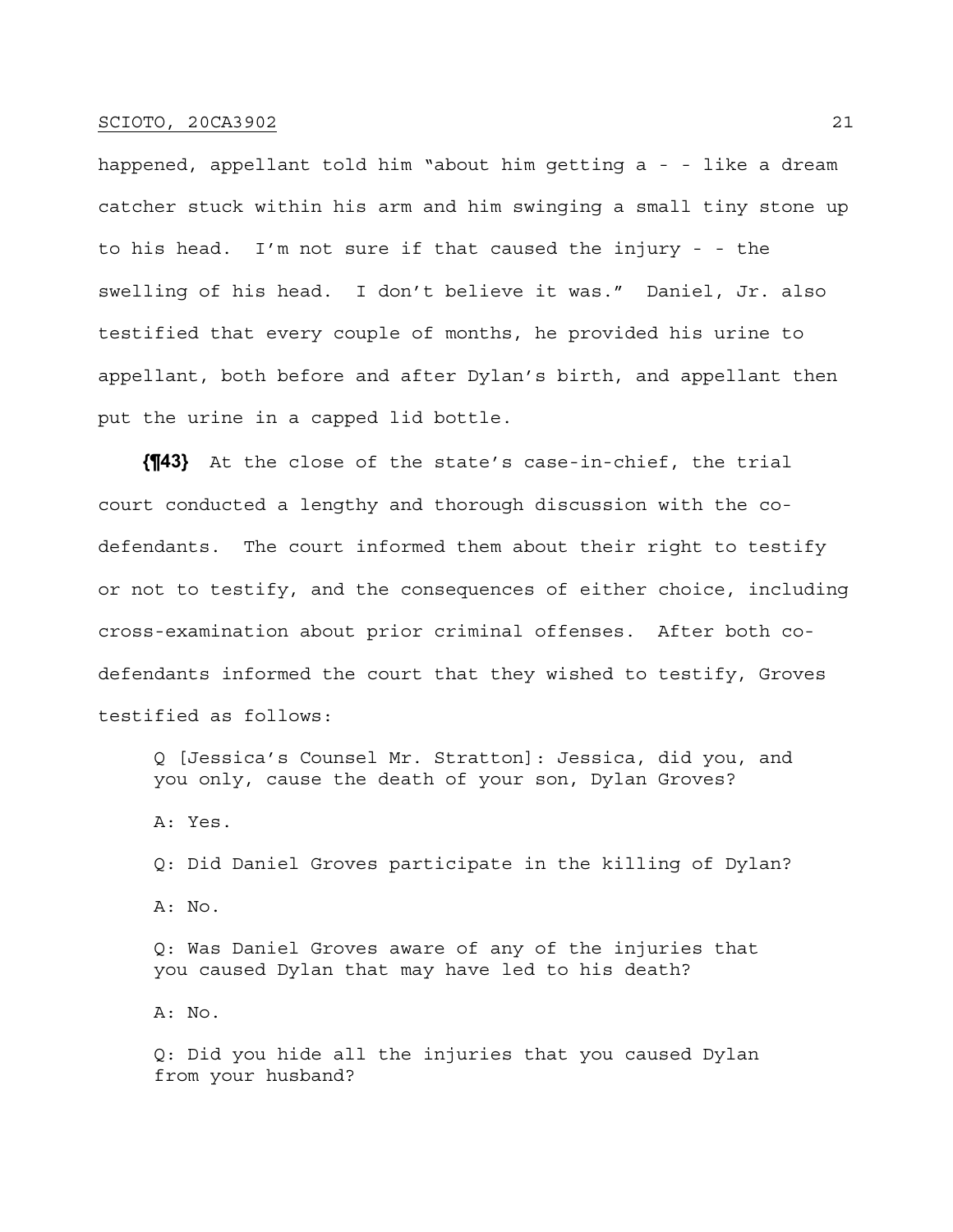A: Yes. \* \* \* Q: Jessica Groves, the injuries that Dylan sustained happened on what date? A: On March 27th. Q: Dylan died on what date? A: March 28th. \* \* \* Q: Where did you take Dylan after he died? A: He was at our house for a couple days. Q: And then where did you take him? A: To the well. Q: Did you murder Dylan Groves? A: Not intentionally.

**{¶44}** On cross-examination, the state asked Jessica Groves how she caused Dylan's death, to which she replied, "[i]t was an accident." When asked about the rib fractures, Groves replied "by dropping him." When asked about the skull fractures, she said "I don't remember.  $* * *$  It had to be from dropping him." When asked about the upper arm fracture, she replied "Nothing that I ever did was intentional.  $* * * I$  have to live with this for the rest of my life. \* \* \* You have devoured my family." When pressed for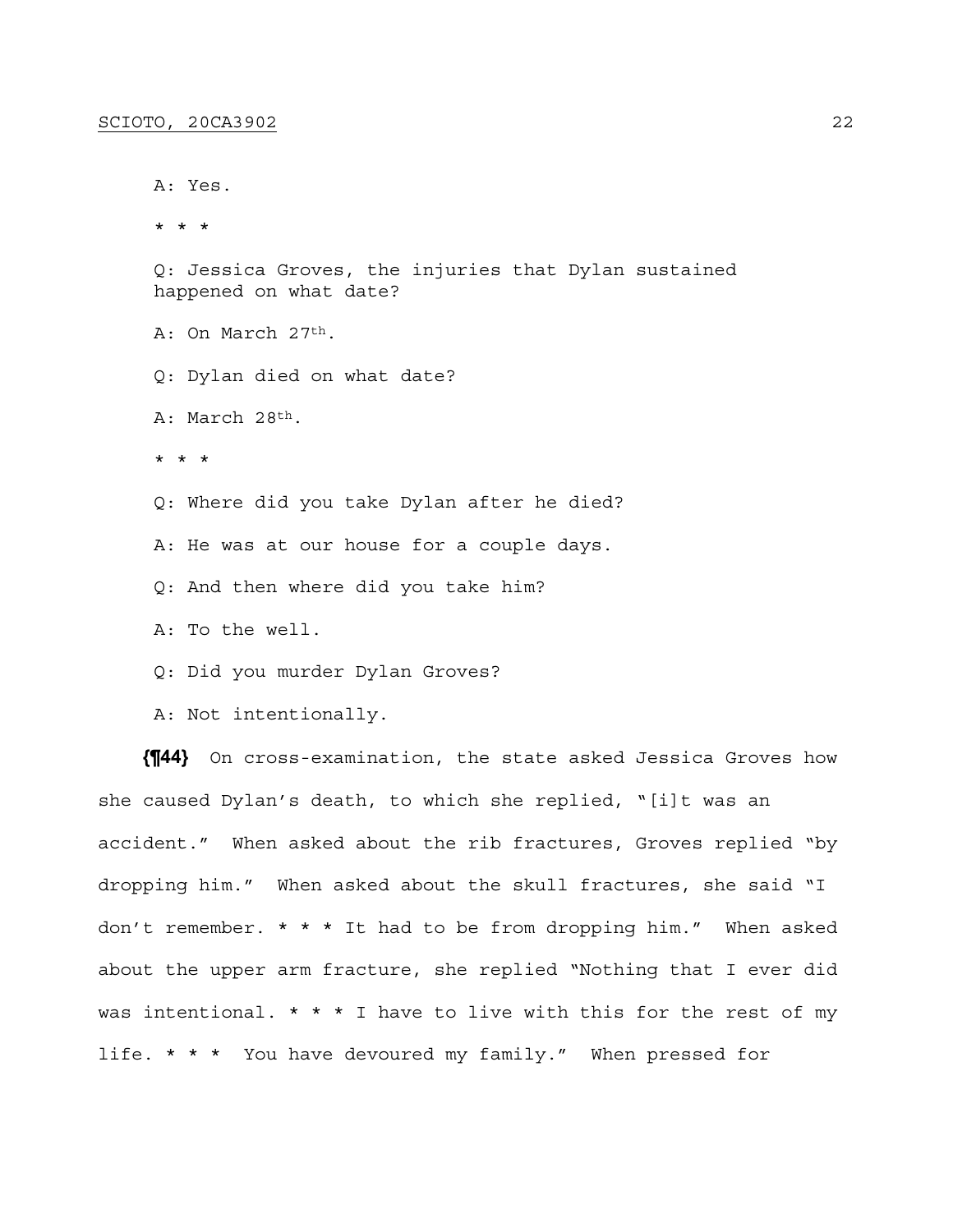details about how she caused Dylan's death, she told the prosecutor, "I've admitted to my guilt. \* \* \* And I have to live without - - my children.  $* * * I'm$  done talking to you." At that point, the trial court admonished Groves that she must submit to cross-examination, or her testimony would be stricken. She then responded to most questions "I don't remember." Eventually, Groves did state that she did not have a clear mind "because of drugs," and that appellant, her co-defendant, participated only in the preparation and concealment of Dylan's body.

**{¶45}** After appellant testified about his prior shoplifting conviction, he addressed facts in the case at bar and stated that Jessica Groves first told him about her pregnancy in October or November 2019. About five minutes into their trip to the hospital for Dylan's birth, Groves also told appellant that "she had been using drugs and that she had not went to her [prenatal] appointments." According to appellant, he hesitated to answer medical questions at the hospital because he had not processed what he had just learned, and that Groves could be "intimidating." Appellant did say he visited Dylan once in the nursery and inquired about his health. Appellant also claimed he was not impaired at the hospital, but he may have given that appearance because he had "been up for over 30 some hours straight." Additionally, appellant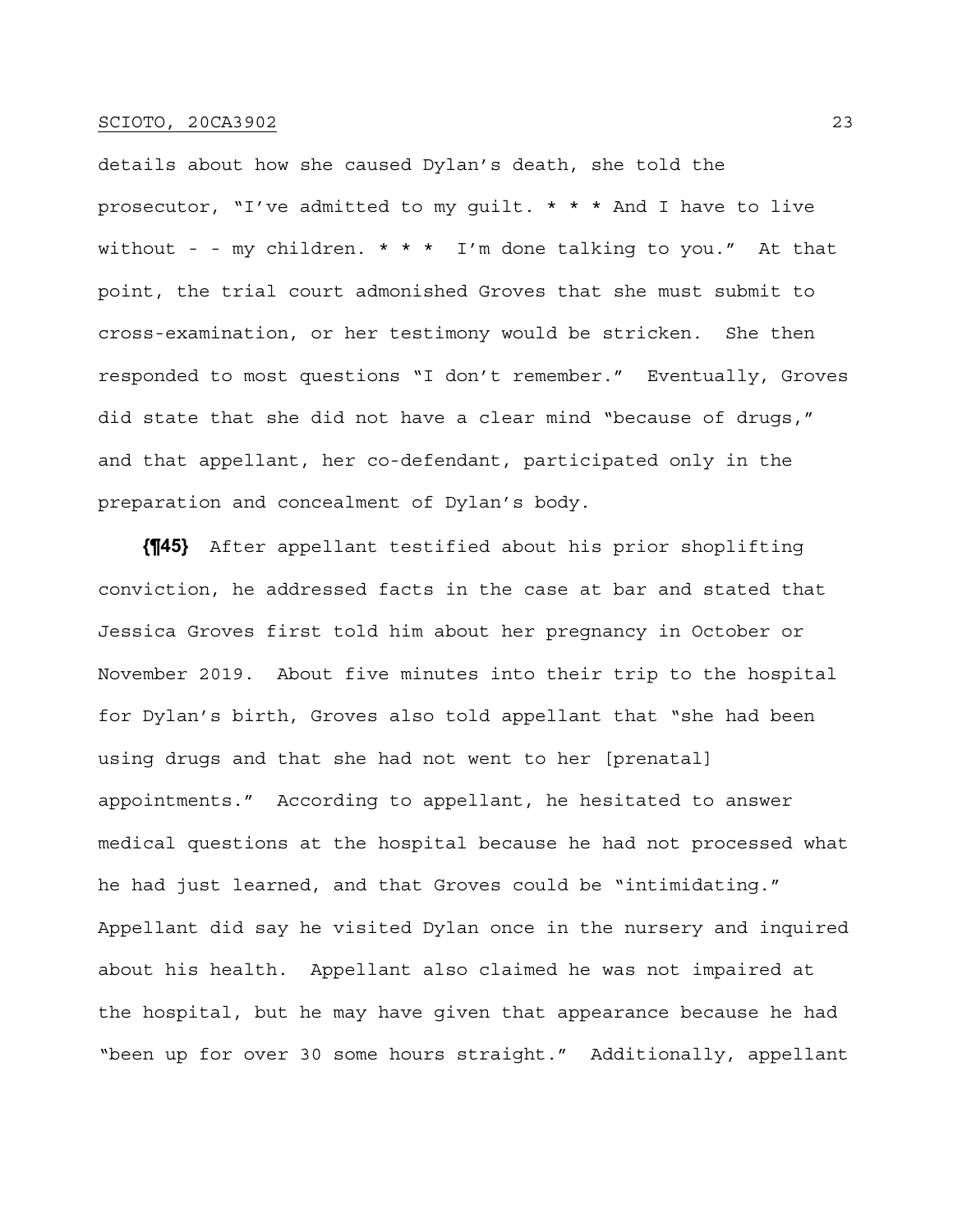testified that he provided his own urine sample at the hospital, but admitted that, on other occasions, he asked Daniel, Jr. for his urine, but always for a friend to use for drug tests. Appellant explained the reason he did not give his own urine to his friend is because he "smoked some marijuana and occasionally would hit - smoke, you know a little." Thus, appellant claimed he did not use his son's urine sample to fake his own drug test.

**{¶46}** Appellant also testified that he recalled seeing bruises on Dylan's head, but did not see swelling. Appellant believed that Dylan's head bruise resulted from an accident with a dream catcher, and that the bruise appeared to be on Dylan's forehead, not all around his head. Appellant also testified he did not cause Dylan's death and was not present when Dylan died. Instead, appellant said he found Dylan deceased in his crib. Appellant also said that, after Groves told him SCCS would blame him for Dylan's death because he had custody, he became scared and lied to law enforcement. Appellant did admit, however, that he told Detective Conkel that he had "seen [sic] her [Groves] hit him probably four times, probably," \* \* \* "because he wouldn't stop crying and because she was so  $* * *$  agitated and aggravated and if I brought her coke [cocaine] she wouldn't be that way." Appellant also admitted he told Conkel, "[o]ne time I saw her, she had a hold of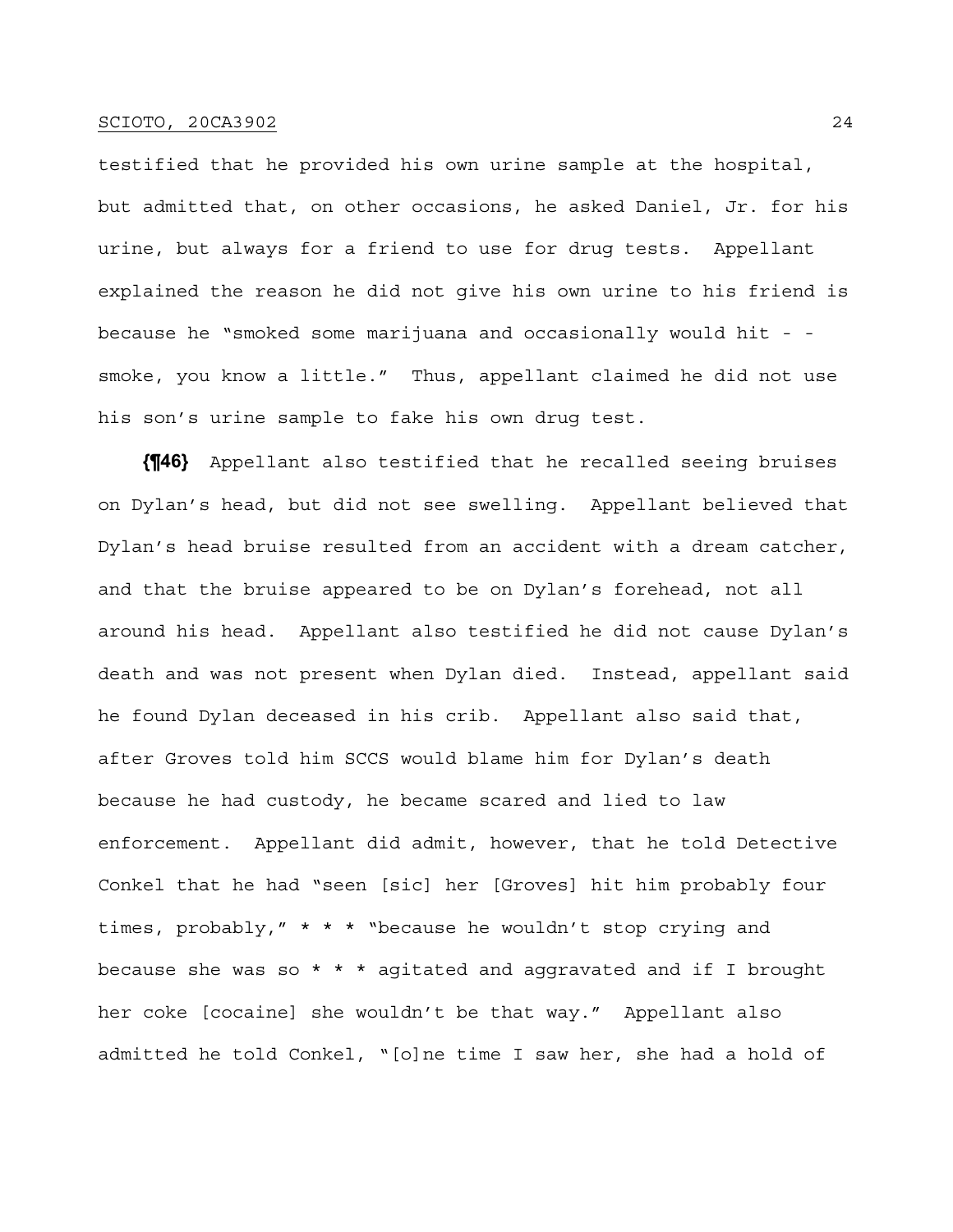him like below his arms. \* \* \* Like by his ribs or something and she just kind of went ahh." Appellant again said he did not tell the truth because he feared "he would get the blame for it completely."

**{¶47}** After hearing the evidence, the jury found appellant not guilty of aggravated murder, but guilty of: (1) murder, in violation of R.C. 2903.02(B), an unclassified felony, (2) kidnapping, in violation of R.C. 2905.01(A)(5), a first-degree felony, (3) child endangerment, in violation of R.C. 2919.22(A), a third-degree felony with a serious physical harm specification, (4) tampering with evidence, in violation of R.C. 2921.12(A)(1), a third-degree felony, (5) interference with custody, in violation of R.C. 2919.23(A)(1), a fourth-degree felony with a physical harm specification, (6) gross abuse of a corpse, in violation of R.C. 2927.01(B), a fifth-degree felony, and (7) four counts of felonious assault, in violation of R.C. 2903.11(A)(2), second-degree felonies.

**{¶48}** At that point, the trial court: (1) merged Count 2 murder and Count 11 felonious assault, (2) merged Count 3 kidnapping and Count 6 interference with custody, and (3) merged Count 8 felonious assault and Count 10 felonious assault.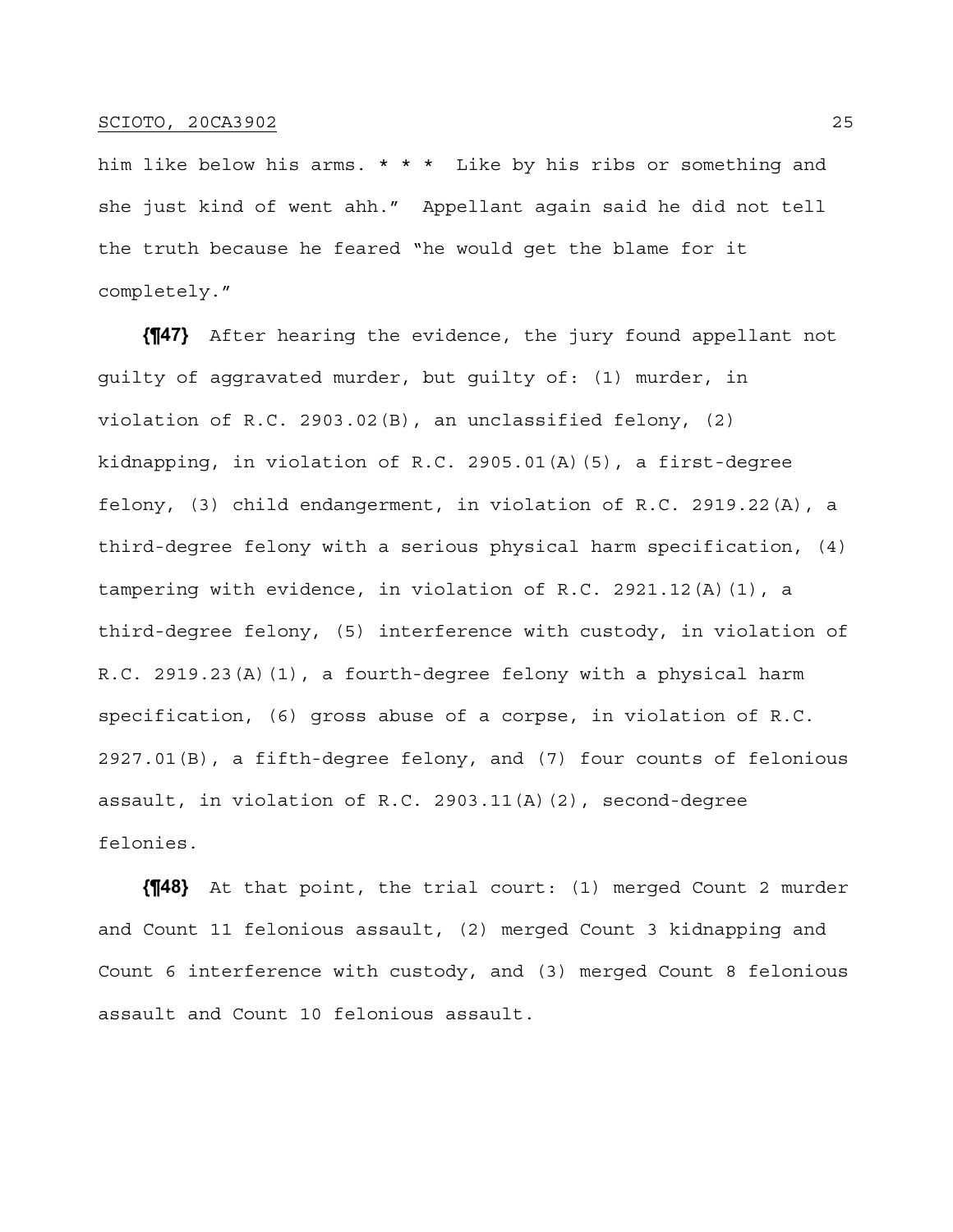**{¶49}** For sentencing, the trial court imposed the following prison sentences: (1) 15 years to life for Count 2 murder, (2) 10 years for Count 3 kidnapping, (3) 36 months for Count 4 endangering children, (4) 36 months for Count 5 tampering with evidence, (5) 12 months for Count 7 gross abuse of a corpse, (6) eight years for Count 8 felonious assault, and (7) eight years for Count 9 felonious assault. The court also ordered (1) the tampering and abuse of a corpse sentences to be served concurrently with each other, (2) the sentences in Counts 2, 3, 4, 6, 8, 9, 10, and 11 to be served consecutively, and (3) a mandatory five-year post-release control term.

**{¶50}** Consequently, the trial court sentenced appellant to serve an aggregate prison term of 47 years to life. This appeal followed.3

 $3$  Co-defendant Jessica Groves' appellate case number is 20CA3904. The jury found her guilty of: (1) aggravated murder in violation of R.C. 2903.01(C), an unclassified felony, (2) murder in violation of R.C. 2903.02(B), an unclassified felony, (3) kidnapping in violation of R.C. 2905.01(A)(5), a first-degree felony, (4) child endangerment in violation of R.C. 2919.22(A), a third-degree felony with a serious physical harm specification, (5) tampering with evidence in violation of R.C. 2921.12(A)(1), a third-degree felony, (6) interference with custody in violation of R.C. 2919.23(A)(1), a fourth-degree felony with a physical harm specification, (7) gross abuse of a corpse in violation of R.C. 2927.01(B), a fifth-degree felony, and (8) four counts of felonious assault in violation of R.C. 2903.11(A)(1), second-degree felonies.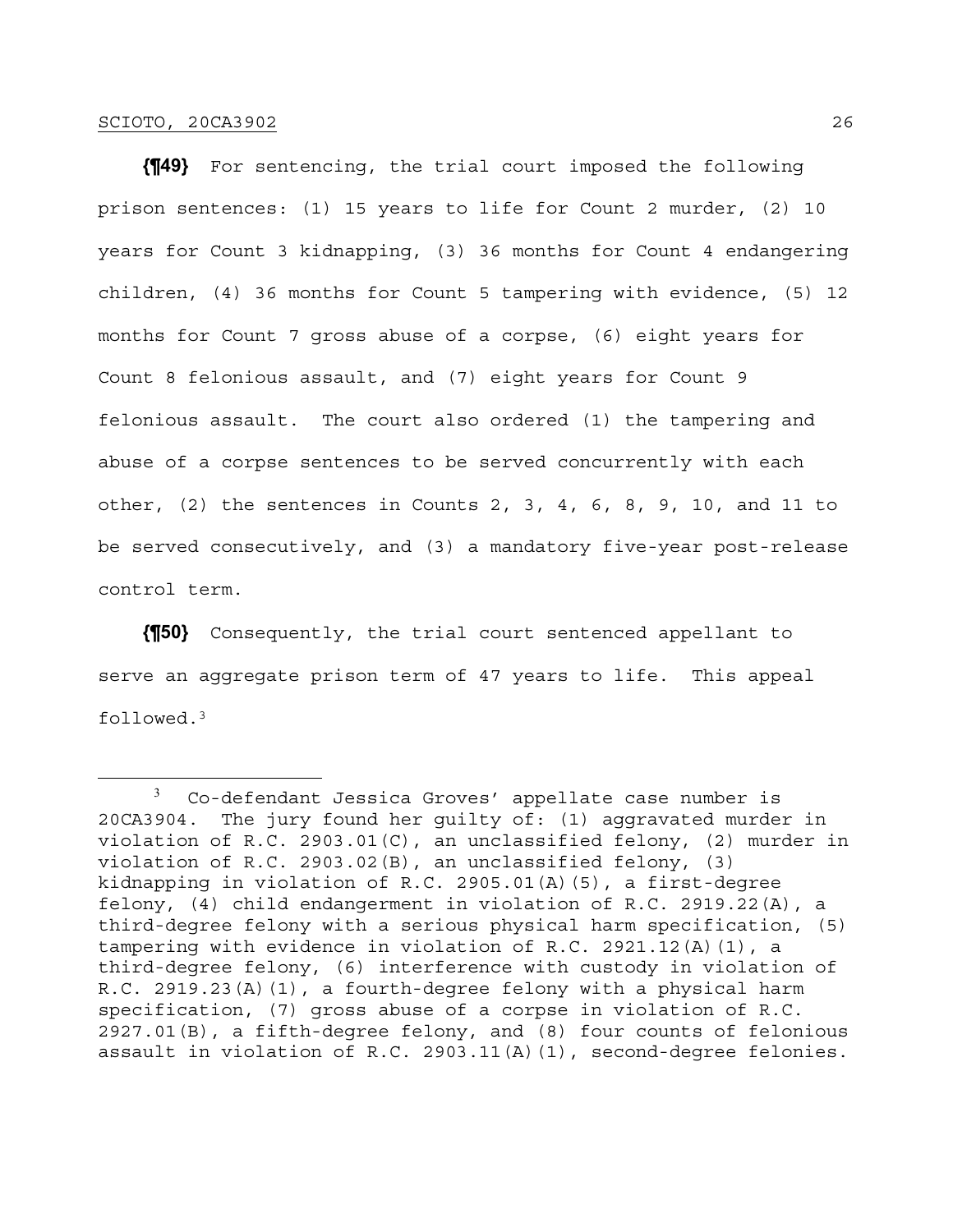**{¶51}** In his first assignment of error, appellant asserts that his trial counsel provided ineffective assistance of counsel under the Fifth, Sixth, and Fourteenth Amendments to the United States Constitution and Article I, Section 10 of the Ohio Constitution.

**{¶52}** In particular, appellant claims that, in light of trial counsel's knowledge about the state's intention to prove complicity, his counsel should not have relied on co-defendant Jessica Groves and her counsel to provide testimony in their joint trial to establish that she alone caused Dylan's death. Appellant contends these actions fell below an objective standard of reasonable representation, violated essential duties, prejudiced

 With respect to Jessica Groves, the trial court: (1) merged Count 1 aggravated murder, Count 2 murder and Count 11 felonious assault, (2) merged Count 3 kidnapping and Count 6 interference with custody, and (3) merged Count 8 felonious assault and Count 10 felonious assault.

 The trial court then imposed the following prison sentences for Jessica Groves: (1) life without parole for Count 1 aggravated murder, (2) ten years for Count 3 kidnapping, (3) 36 months for Count 4 endangering children, (4) 36 months for Count 5 tampering with evidence, (5) 12 months for Count 7 gross abuse of a corpse, (6) eight years for Count 8 felonious assault, and (7) eight years for Count 9 felonious assault. The court further ordered Counts 5 and 7 to be served concurrently, Count 1, 2, 3, 4, 6, 8, 9, 10, and 11 to be served consecutively, and a mandatory five-year postrelease control term.

 Consequently, the trial court sentenced Jessica Groves, appellant's co-defendant, to serve an aggregate prison term of life without parole, plus an additional 32 years.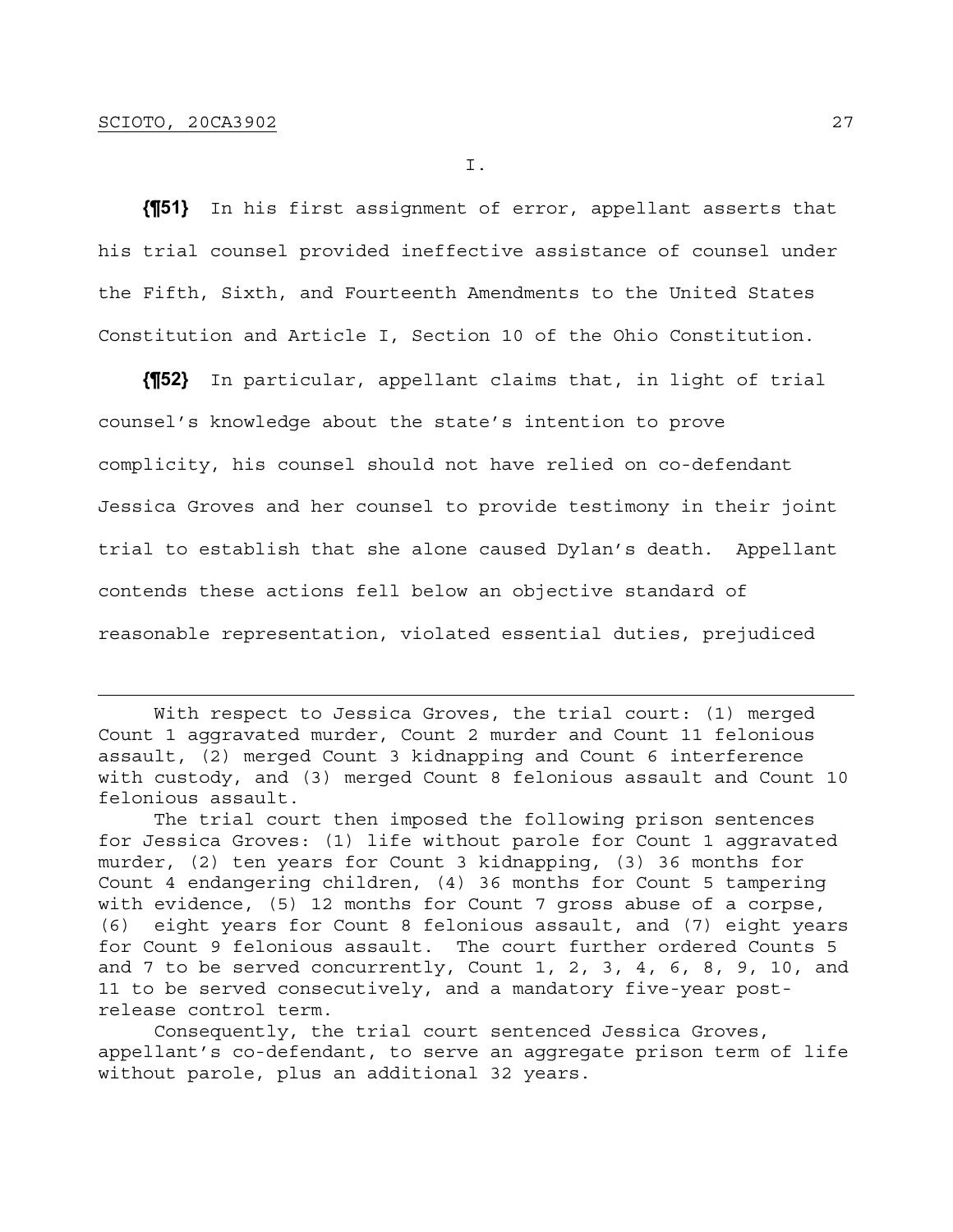appellant and resulted in a reasonable probability that the trial's outcome would have been different had counsel pursued an independent defense. Furthermore, appellant argues that trial counsel's cumulative failures, including the failure to file a written motion for a change of venue along with supporting evidence, the failure to request a separate trial, the failure to file a written motion for a separate sentencing hearing along with facts in mitigation, and the failure to attend his co-defendant's competency hearing and obtain a copy of the evaluation report, all caused him prejudice and denied him a fair trial.

# A. Reliance on Co-defendant's Counsel and on the Co-defendant to Testify in Joint Trial

**{¶53}** Appellant asserts that his trial counsel, knowing that the state intended to prove appellant's complicity, improperly relied on the strategy of a co-defendant and her counsel to testify in their joint trial that she alone caused Dylan's death. Appellant contends that these actions, or inactions, fell below an objective standard of reasonable representation, violated essential duties to the appellant, prejudiced him, and resulted in a reasonable probability that the outcome of his trial would have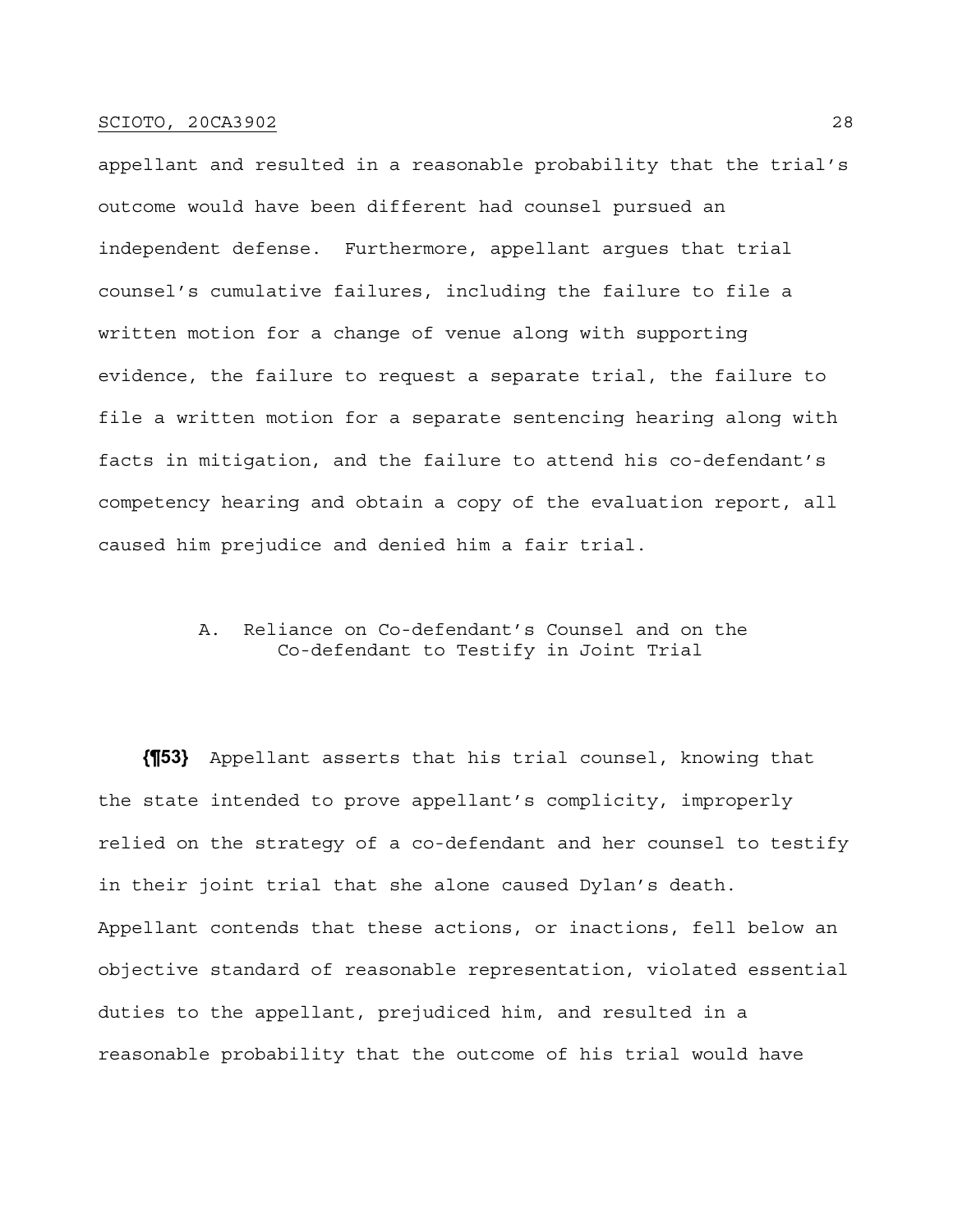been different had counsel pursued an independent defense.

**{¶54}** The Sixth Amendment to the United States Constitution, and Article I, Section 10 of the Ohio Constitution, provide that defendants in all criminal proceedings shall have the assistance of counsel for their defense. The United States Supreme Court has generally interpreted this provision to mean that a criminal defendant is entitled to the "reasonably effective assistance" of counsel. *Strickland v. Washington*, 466 U.S. 668, 104 S.Ct. 2052, 80 L.Ed.2d 674 (1984).

**{¶55}** To establish an ineffective assistance of counsel claim, a defendant must show (1) counsel's deficient performance, and (2) the deficient performance prejudiced the defense and deprived the defendant of a fair trial. *Id.* at 687. To establish a deficient performance, a defendant must prove that counsel's performance fell below an objective level of reasonable representation. *State v. Conway*, 109 Ohio St.3d 412, 2006-Ohio-2815, 848 N.E.2d 810, ¶ 95. Additionally, courts need not analyze both Strickland test prongs if a claim can be resolved under one prong. *See State v. Madrigal*, 87 Ohio St.3d 378, 389, 721 N.E.2d 52 (2000); *State v. Clark*, 4th Dist. Pike No. 02CA684, 2003-Ohio-1707, ¶ 17; *State v. Blair*, 4th Dist. Athens No. 18CA24, 2019-Ohio-2768, ¶ 58; *State v. Bowling,* 4th Dist. Jackson No. 19CA2, 2020-Ohio-813, ¶ 12-13.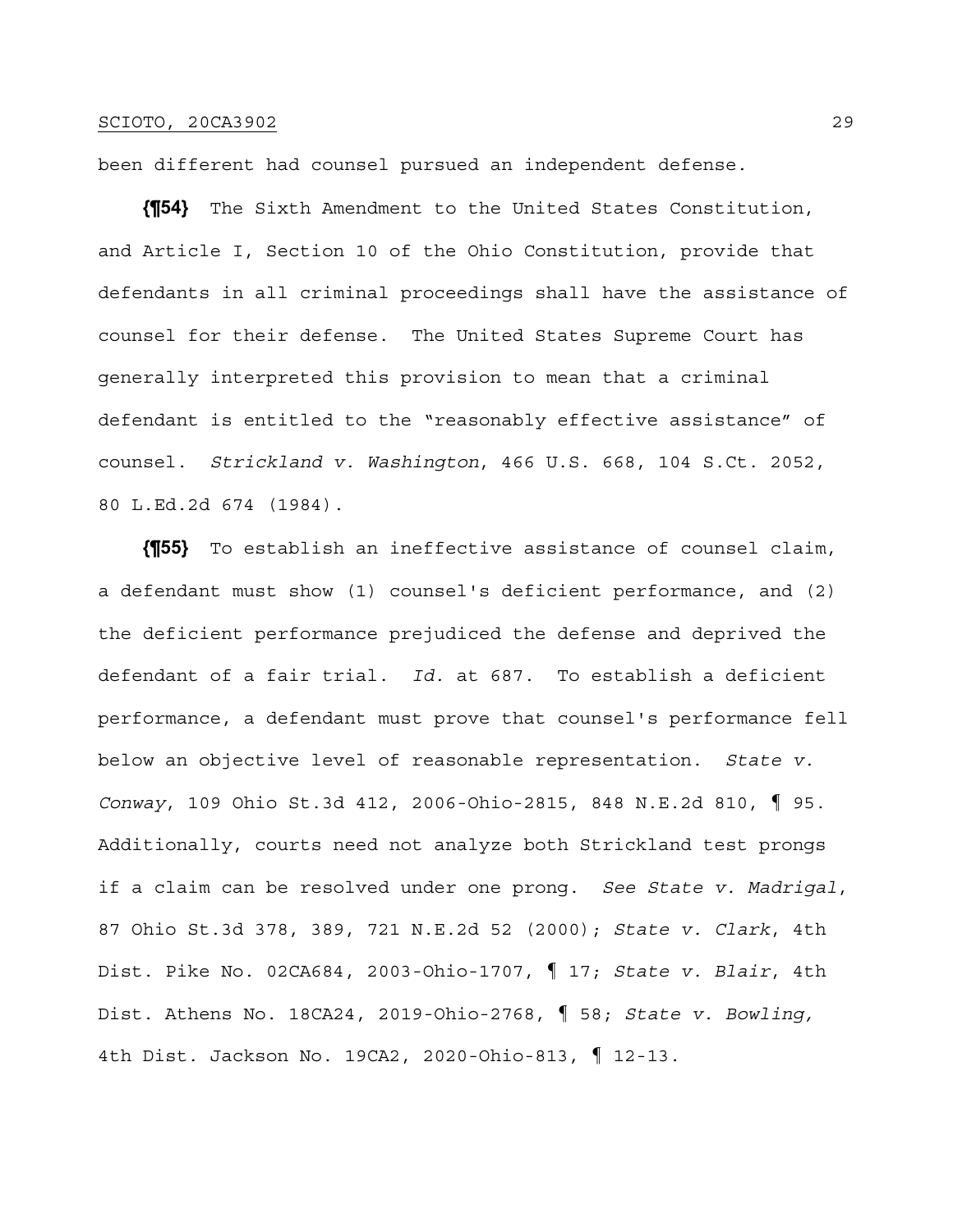**{¶56}** When a court examines whether counsel's representation amounts to deficient performance, "a court must indulge a strong presumption that counsel's conduct falls within the wide range of reasonable professional assistance." *Strickland* at 689, 466 U.S. 668, 104 S.Ct. 2052. Moreover, because a properly licensed attorney is presumed to execute all duties ethically and competently*, State v. Taylor*, 4th Dist. Washington No. 07CA11, 2008-Ohio-482, ¶ 10, to establish ineffectiveness a defendant must demonstrate that counsel's errors were "so serious" that counsel failed to function "as the 'counsel' guaranteed \* \* \* by the Sixth Amendment." *Strickland* at 687, 466 U.S. 668, 104 S.Ct. 2052.

**{¶57}** In the case sub judice, appellant asserts that trial counsel performed ineffectively in light of counsel's underlying trial strategy. Appellee, however, claims that both appellant and his co-defendant explicitly agreed to this particular strategy, and so informed the trial court on multiple occasions.

**{¶58}** Generally, a defendant has no right to determine counsel's trial tactics and strategy. *State v. Cowans,* 87 Ohio St.3d 68, 72, 717 N.E.2d 298 (1999); *State v. Conway*, 108 Ohio St.3d 214, 2006-Ohio-791, 842 N.E.2d 996, ¶ 150. Rather, decisions about viable defenses are the exclusive domain of defense counsel, after consultation with the defendant. *Id.*; *State v. Crank*, 5th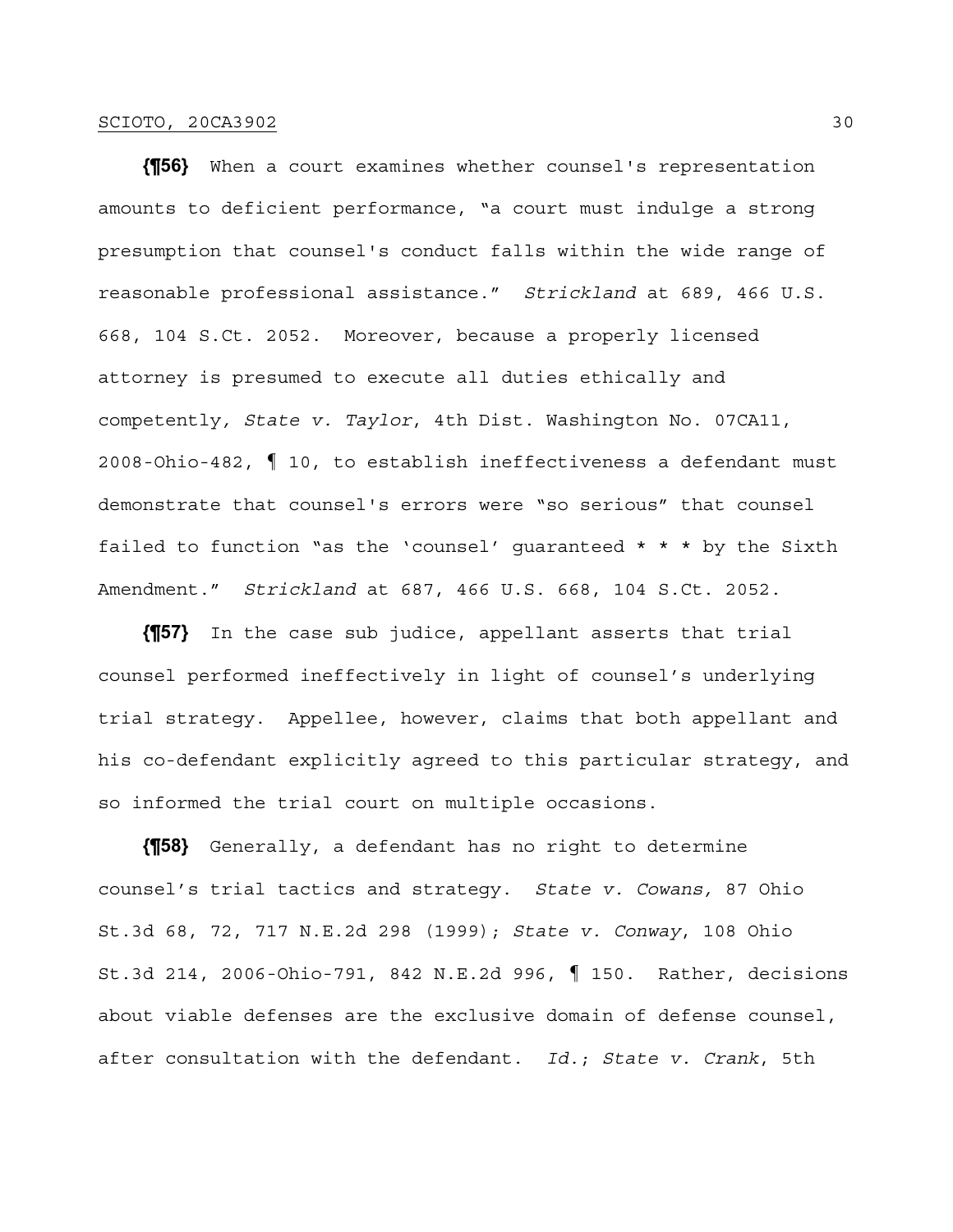Dist. Stark No. 2016CA00042, 2016-Ohio-7203, ¶ 18. "When there is no demonstration counsel failed to research the facts or the law or counsel was ignorant of a crucial defense, a reviewing court defers to counsel's judgment in the matter." *Crank* at ¶ 18, citing *State v. Clayton*, 62 Ohio St.2d 45, 49, 402 N.E.2d 1189 (1980).

**{¶59}** At trial, witness presentation, questioning and crossexamination falls within the ambit of trial strategy. Debatable trial tactics do not generally establish an ineffective assistance of counsel claim. *State v. Hoffner*, 102 Ohio St.3d 358, 2004-Ohio-3430, 811 N.E.2d 48, ¶ 45. Further, "[e]ven if the wisdom of an approach is questionable, 'debatable trial tactics' do not constitute ineffective assistance of counsel. *State v. Phillips*, 74 Ohio St.3d 72, 85, 656 N.E.2d 643 (1995).

**{¶60}** Appellant cites *State v. Burgins*, 44 Ohio App.3d 158, 542 N.E.2d 707 (4th Dist.1988) to support his argument that his trial counsel's actions in the case at bar should not be viewed as appropriate trial strategy. Convicted of theft, *Burgins* argued he did not receive effective assistance of counsel when during closing argument, counsel stated that he himself did not believe Burgins, and that he fully expected the jury to find Burgins guilty. This court held that, when a defendant's counsel in a criminal case tells the jury that counsel does not believe counsel's own client,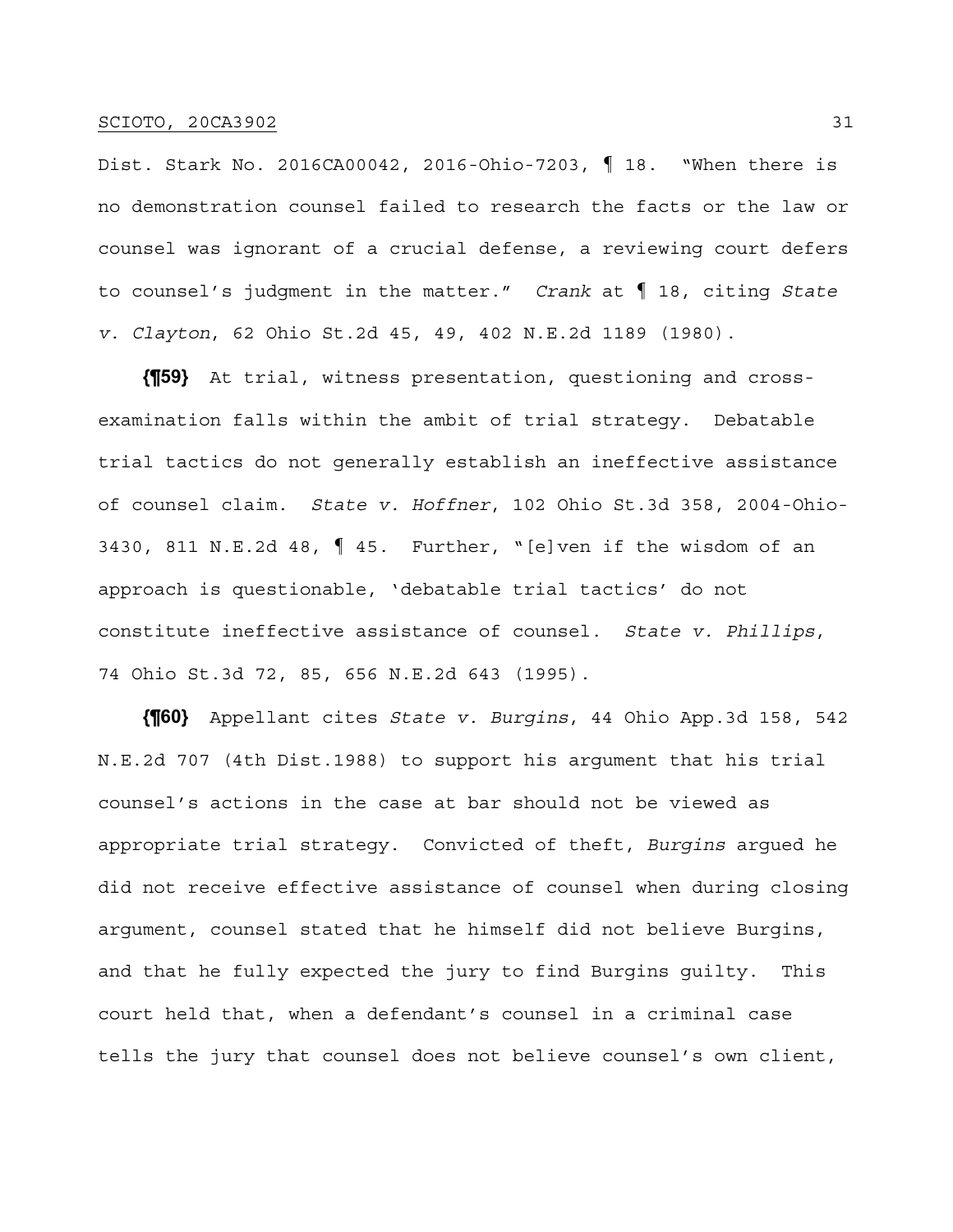and counsel also expects the jury to return a guilty verdict, the defendant has been denied the effective assistance of counsel. Although defense tactics, and even ineffective tactics, are usually not considered grounds for reversal, when such a deviation from the norm occurs that ordinary trial counsel would scoff at hearing of it, a reviewing court may reverse a guilty verdict and order a new trial.

**{¶61}** Appellee, however, points to *State v. May*, 1st Dist. Hamilton No. C-070290, 2008-Ohio-1731. In *May*, the defendant had been charged with both aggravated robbery and robbery, but after counsel stipulated to May's guilt on the robbery charge, the jury found May guilty of robbery, but not guilty of aggravated robbery. On appeal, although May argued he received ineffective assistance, the First District held that unlike *Burgins*, nothing in the record suggested that May had planned to maintain his innocence. *May* at ¶ 9. Moreover, even if May's attorney's stipulations arguably constituted error, because overwhelming evidence of guilt existed, the trial's outcome would not have changed even absent the stipulation. Thus, the court concluded that no prejudice occurred. *Id.* at ¶ 10.

**{¶62}** Appellee also points to *State v. McGlone*, 4th Dist. Scioto No. 90CA1910, 1992 WL 50021 (Mar.11, 1992), when counsel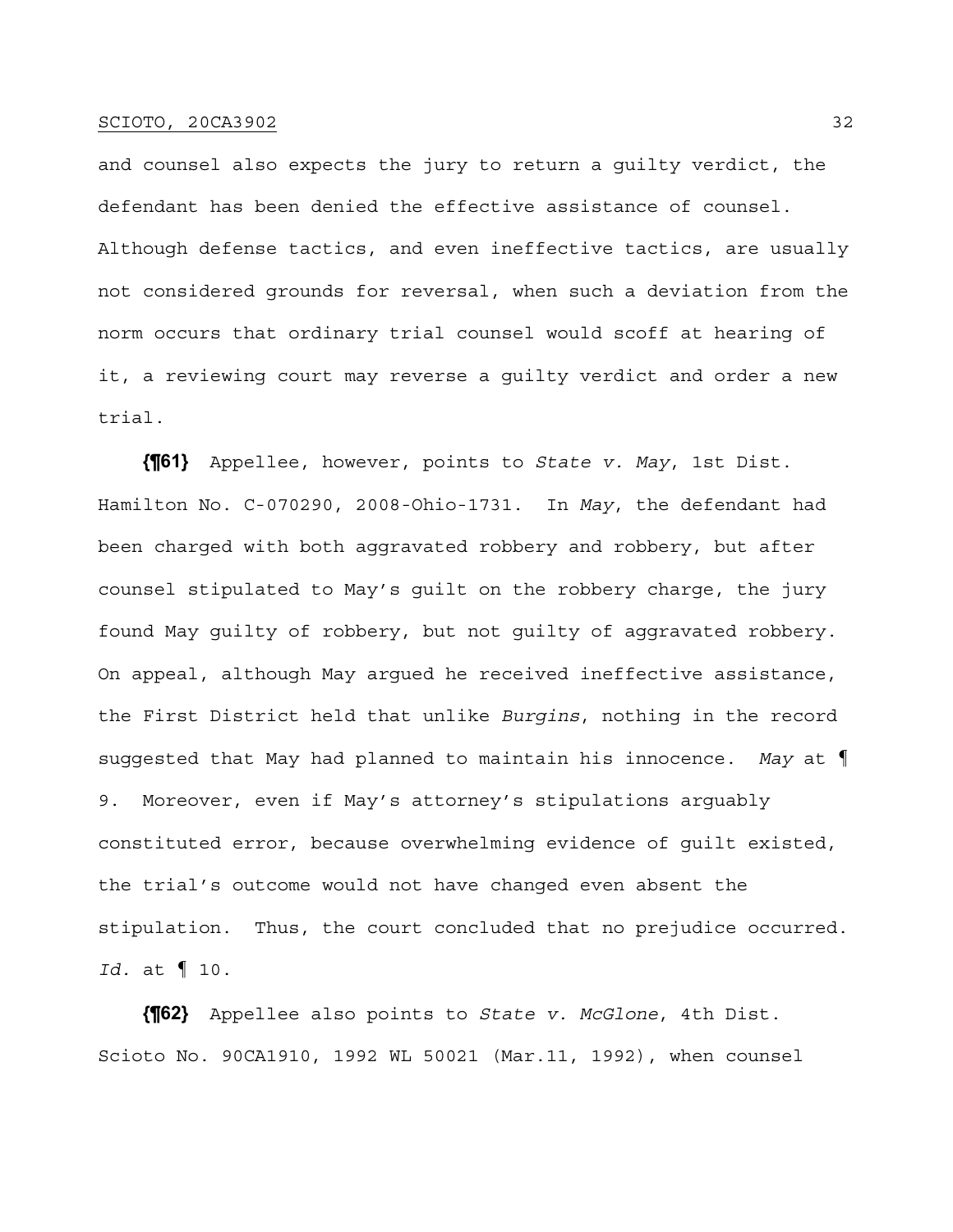admitted guilt on a minor offense to make more credible his proclamations of innocence on a more serious offenses. Appellee contends that the case sub judice is more similar to *May* and *McGlone* than *Burgins* because, although appellant's co-defendant's counsel's opening statement admitted the co-defendant's guilt on the charges of aggravated murder, murder, and felonious assault, counsel did leave the remaining counts in question "with the primary goal of attempting to exonerate Daniel Groves from the Aggravated Murder, Murder, and Felonious Assault counts." Appellee thus contends that appellant's strategy actually proved to be successful because the jury did, in fact, find appellant not guilty of aggravated murder. Additionally, as in *May,* nothing in the record appears to suggest that appellant planned to maintain his innocence. In fact, a review of the trial court proceeding actually suggests the opposite - that appellant openly planned to concede guilt for his participation in the concealment of Dylan's body.

**{¶63}** In the case at bar, appellant's co-defendant's counsel gave opening statement as follows:

\* \* \*

My client, Jessica Groves, was, and still is, a drug addict. There is no doubt about that fact. She and she alone, caused the injuries to Dylan Groves, which lead to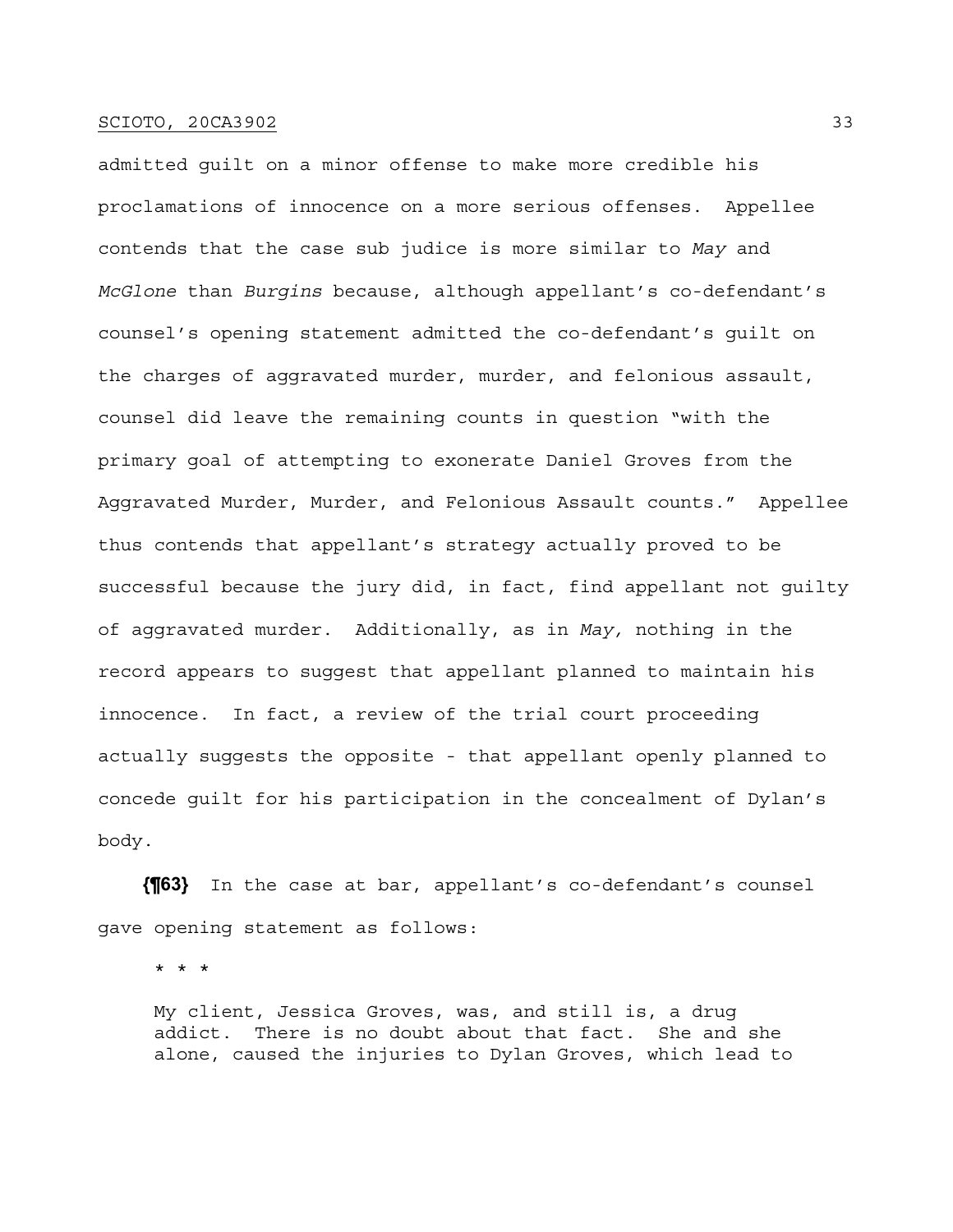his death. She murdered Dylan Groves. She will testify that she murdered Dylan Groves. She will testify to the injuries that she caused to Dylan Groves. The two inch fracture on the skull, the one inch fracture on the skull, the half inch laceration on the left arm, fracture of the left humerus, fracture of the left radius and ulna, red contusion on the right side of the chest, healed rib fractures and the drugs in Baby Dylan's system, these are the injuries caused to Dylan Groves by Jessica Groves.

Finally, you might ask why put everybody through this ordeal? Why put everybody through this trauma? The answer is because she's going to do the right thing right now. And that right thing is to take personal responsibility for her crimes and sins. And that right thing also is to protect and defend an innocent man.

\* \* \* Daniel Groves had nothing to do with the death of Dylan Groves, and he did not cause these injuries. He was foolishly unaware of these injuries. And I say foolishly because hindsight is always 20/20, and sometimes you're oblivious to what's going on. This is especially true for someone that you have loved.

Dylan Groves died on March 28th, and Daniel found him unresponsive. Once he found him panic and confusion set in. And with that panic and confusion came poor decision and that we saw - saw here today. Did he help hide the body? Yes. Did he suggest the well? Yes. He knew where this well was. Did he help craft the coffin and preserve Dylan? Yes he did. But that is all he did.

Jessica Groves is the person responsible for the death of Dylan Groves. She is here in front of you today taking personal responsibility for her crimes, and her sins. Thank you, Your Honor.

Appellant's counsel's gave opening statement as follows:

\* \* \*

[W]e would argue and support that position in this matter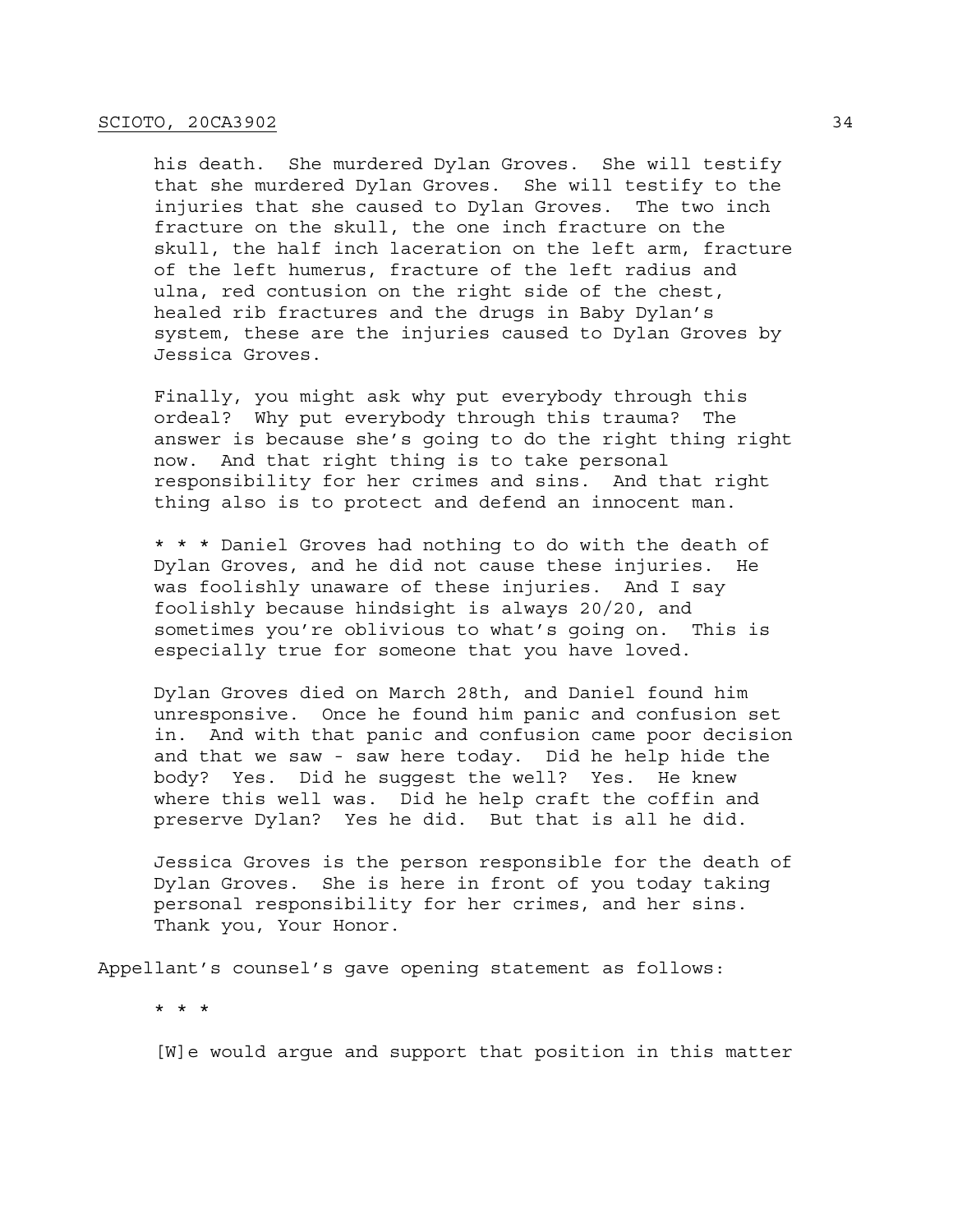that Ms. Groves is the principal perpetrator in this matter, and this is - - and the position that has actually been held by the State in this case since this case was arraigned right here in this courtroom.

\* \* \*

That will be the position that Mr. Groves will hold. That is the position that actually Jessica Groves is going to own in this matter, as you've heard from the opening statement.

\* \* \*

Ladies and Gentlemen, you heard my co-counsel in this matter the - - Mr. Stratton, who's representing Mrs. Groves talk about how my client participated in helping her dispose the body. You heard Ms. Hutchinson set up here and tell you that my client actually after some misconception that he did lead the law enforcement agency to the recovery of Dylan's body. But that's it, Ladies and Gentlemen, he only helped dispose of the body. He did eventually cooperate with the police, because he couldn't lie about it anymore.

\* \* \*

And I believe you will hear law enforcement come in and talk to you about that.

He led them to where Dylan had been placed. He did not cause the - - his death. He never kidnapped him. He never caused his death. He ever [sic.] endangered him. He never interfered with custody. He never caused harm to this child. He cannot be the source of felonious assault that he has also been charged with. And that's what I want you to listen for. Either that's going to be proven or not proven throughout this case. And it is our position that that will not be proven by the State. That will be accounted for by the actions of Jessica Groves, and she is going to own all of those actions and she will tell you in her own words, or we anticipate her telling you in her own words, how - - whether you call it my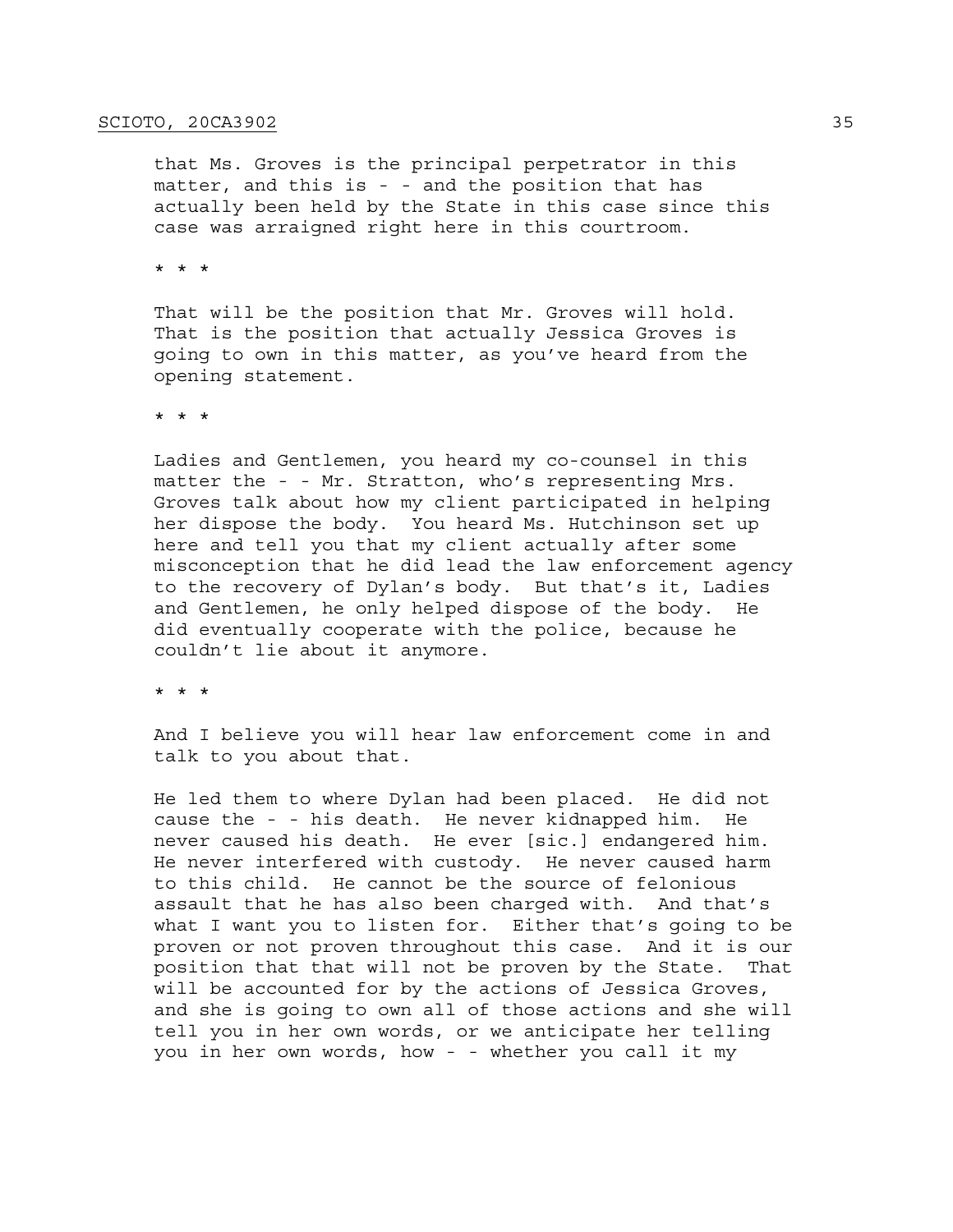client was blind, whether you call it that he was foolishly unaware as Mr. Stratton pointed out, he may have been, Ladies and Gentlemen, but he had no knowledge. He had no participation. And he was not the source of the injuries that resulted in Dylan's death.

**{¶64}** After appellant's co-defendant's counsel's opening statement and admission that appellant's co-defendant alone caused Dylan's death, and acknowledgment that appellant did not participate or cause Dylan's death, the following exchange occurred:

THE COURT: Ms. Groves, you've heard your lawyers opening statement in this matter; is that correct?

DEFENDANT J. GROVES: Yes, Your Honor.

THE COURT: All right. We had some discussions this morning about your ultimate defense strategy in this matter. Was that consistent with your strategy as you intend to present your defense in this matter?

DEFENDANT J. GROVES: Yes, Your Honor.

THE COURT: All right. Have you had plenty of opportunity to consult with him about this strategy?

DEFENDANT J. GROVES: Yes, I have, Your Honor.

THE COURT: You understand that the State still has to prove their case in this matter, regardless of his opening statement? But do you understand that potentially that - - at least in some respects in this - - Some count of this indictment could - - could harm your changes as to an ultimate outcome. Do you understand that?

DEFENDANT J. GROVES: Yes, sir.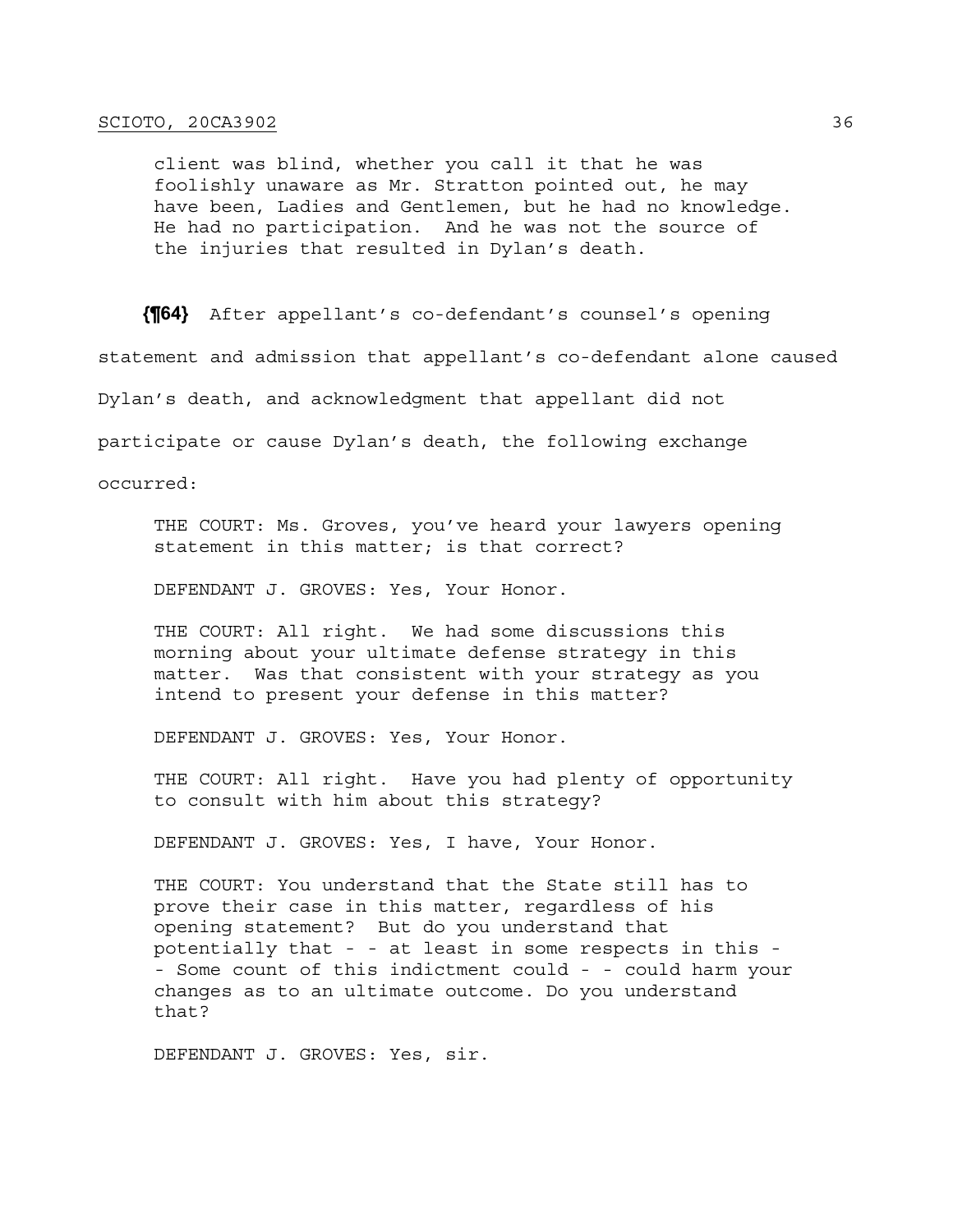THE COURT: And you've contemplated this before you've proceeded with this strategy; is that correct?

DEFENDANT J. GROVES: Yes, sir.

**{¶65}** As the appellee further points out, appellant concedes that his trial counsel used "a strategy asked for by the Groves for counsel to 'work together,'" but now, on appeal, appellant argues that the "work together" strategy caused him prejudice.

**{¶66}** Initially, we observe that in the case sub judice, the trial court openly, fully and repeatedly discussed this particular trial strategy with appellant and his co-defendant. The court questioned appellant and his co-defendant regarding their satisfaction with counsel, their ability to communicate with counsel, their opportunity to view discovery and the evidence against them, and their opportunity to discuss their cases with their counsel. In fact, the court addressed these issues multiple times at multiple pre-trial hearings on August 1, August 28, October 30, and December 18, 2019. Further, at the start of the trial, appellant's co-defendant's counsel stated, "My client has indicated to me that she intends to testify and that my opening statement and the statements through questioning will have to do with that testifying, and that she wants me to proceed accordingly." Once again, the trial court thoroughly discussed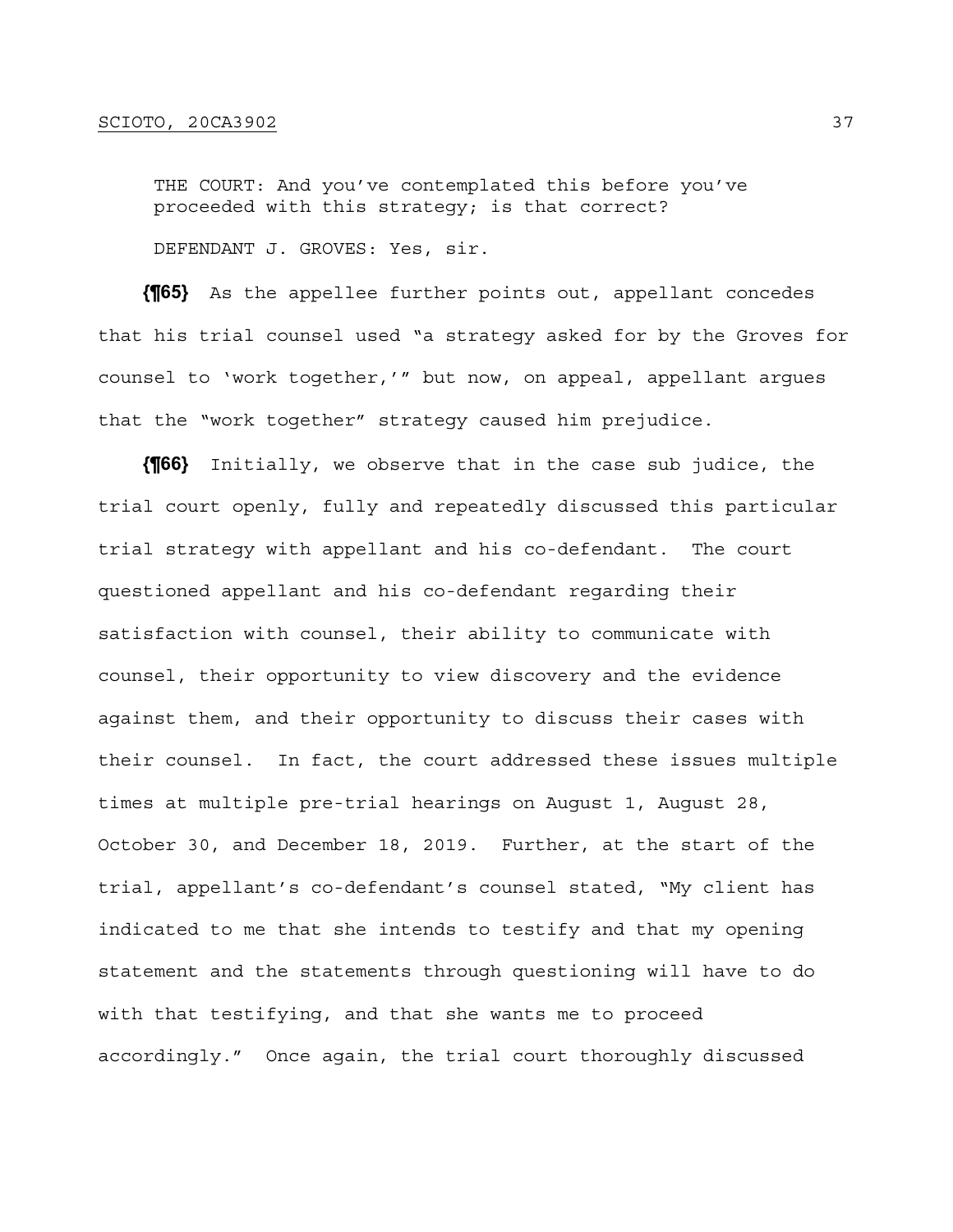with appellant and his co-defendant their decision to testify, including whether they understood their right to testify or not to testify, and their right to change their decision if they so desire.

**{¶67}** Moreover, before appellant's co-defendant took the stand, she again indicated that she understood the ramifications of her testimony. The trial court asked appellant's co-defendant if she recalled prior discussions about whether to try the cases together or separately, and the court referenced an earlier *Bruton* discussion and asked appellant's co-defendant:

Do you understand that if - - if you do testify in this matter, and I can tell you  $I - - I'm$  not trying to influence you one way or the other. This is solely your decision. But do you understand that if you do choose to testify then some of those statements that the State is indicating that they would not be using in this trial may then come into evidence? Do you understand that?

After appellant's co-defendant indicated that she did understand the ramifications of her decision, the trial court asked appellant if he understood these matters and that his prior conviction could be used at trial if he decided to testify. Appellant indicated that he did so understand. The court also reiterated that the codefendants could change their decision about whether to testify. The court also asked appellant's co-defendant if she believed that she had sufficient information to make her decision, to which she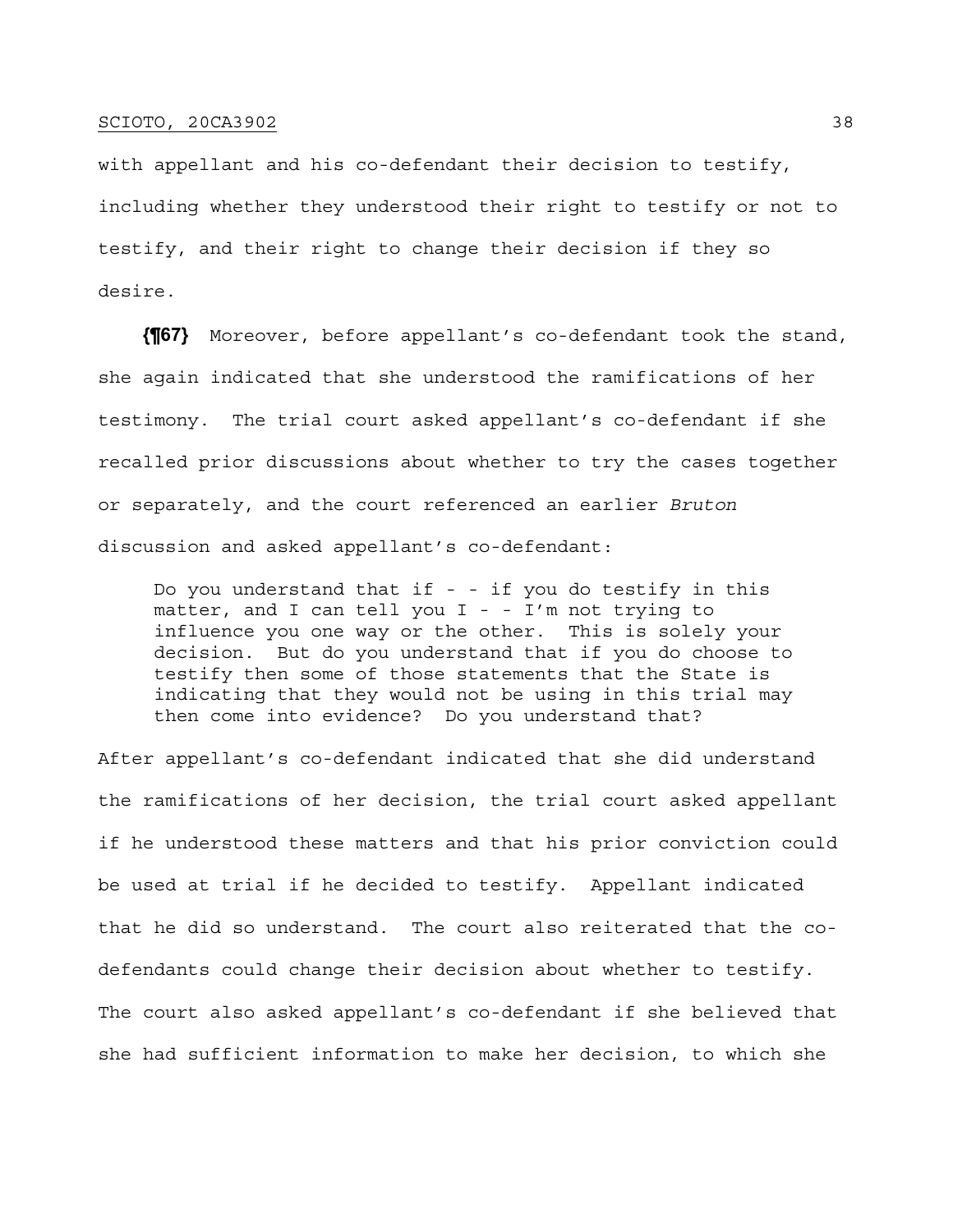replied that she did.

**{¶68}** Consequently, in the case sub judice appellant's trial counsel's strategic decision to agree with appellant's codefendant's counsel's strategic decision to have appellant's codefendant admit guilt in an attempt to exonerate appellant from the murder charge may arguably be viewed, in hindsight, as questionable, but counsel is, within reason, tasked with following his or her client's wishes. Generally, attorneys who defer to a client's wishes or directives do not render ineffective assistance. *State v. Reine*, 4th Dist. Scioto No. 06CA3102, 2007-Ohio-7221, citing *State v. Roberts*, 110 Ohio St.3d 71, 2005-Ohio-3665, 850 N.E.2d 1168, ¶ 148; *State v Monroe*, 105 Ohio St.3d 384, 2005-Ohio-2282, 827 N.E.2d 285, ¶ 100; *Cowans*, 87 Ohio St.3d at 81; *State v. Keith*, 79 Ohio St.3d 514, 536, 684 N.E.2d 47 (1997) (counsel defers to client's desire not to present mitigation evidence not ineffective assistance).

**{¶69}** The deficient performance portion of an ineffective assistance claim "is necessarily linked to the practice and expectations of the legal community: 'The proper measure of attorney performance remains simply reasonableness under prevailing professional norms.' " *Padilla v. Kentucky*, 559 U.S. 356, 366, 130 S.Ct. 1473, 176 L.Ed.2d 284 (2010), quoting *Stricklan*d, 466 U.S. at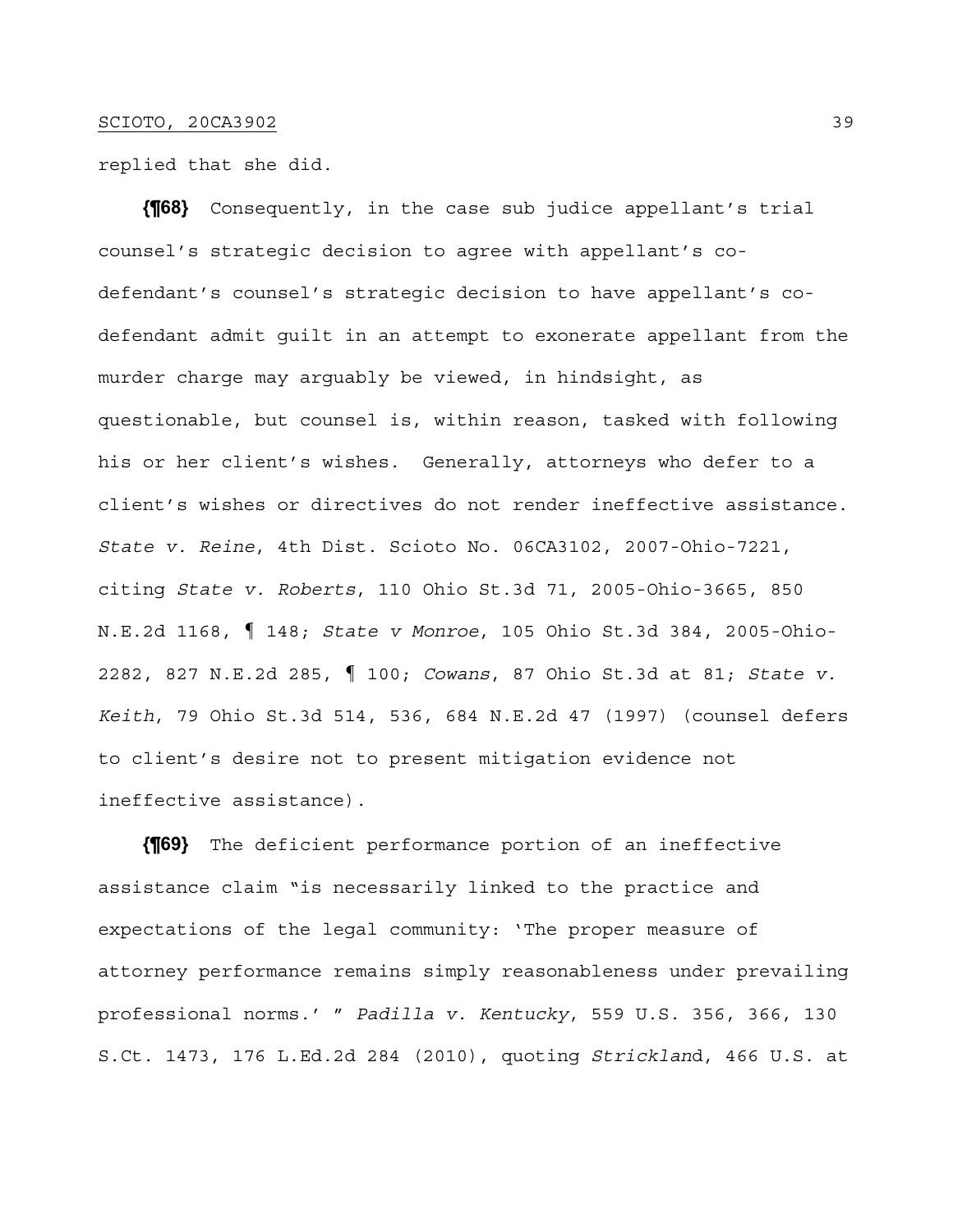688; accord *Hinton v. Alabama*, 571 U.S. 263, 272-273, 134 S.Ct. 1081, 188 L.Ed.2d 1 (2014*)*; accord *State v. Bradford,* 4th Dist. Adams No. 20CA1109, 2020-Ohio-4563*,* ¶ 18.Prevailing professional norms dictate that "a lawyer must have 'full authority to manage the conduct of the trial.' " *State v. Pasqualone*, 121 Ohio St.3d 186, 2009-Ohio-315, 903 N.E.2d 270, ¶ 24, quoting *Taylor v. Illinois*, 484 U.S. 400, 418, 108 S.Ct. 646, 98 L.Ed.2d 798 (1988).

**{¶70}** Appellant further argues that, although the trial court asked appellant's counsel if she had questions, the court did not ask whether *Bruton* issues existed concerning appellant and his codefendant's in-court confession. In *Bruton v. United States*, 391 U.S. 123, 88 S.Ct. 1620, 20 L.Ed.2d 476, a postal inspector testified regarding a non-testifying co-defendant's confession. The United States Supreme Court held that a defendant is deprived of Sixth Amendment's Confrontation Clause rights when a codefendant's incriminating confession is introduced at their joint trial, even if the jury is instructed to consider that confession only against the co-defendant. *Bruton*, 391 U.S. at 126.

**{¶71}** However, when a co-defendant testifies, *Bruton* does not usually apply because a defendant then has an opportunity to crossexamine the co-defendant on the accuracy of the statement, thereby removing the confrontation issue. *See Nelson v. O'Neil,* 402 U.S.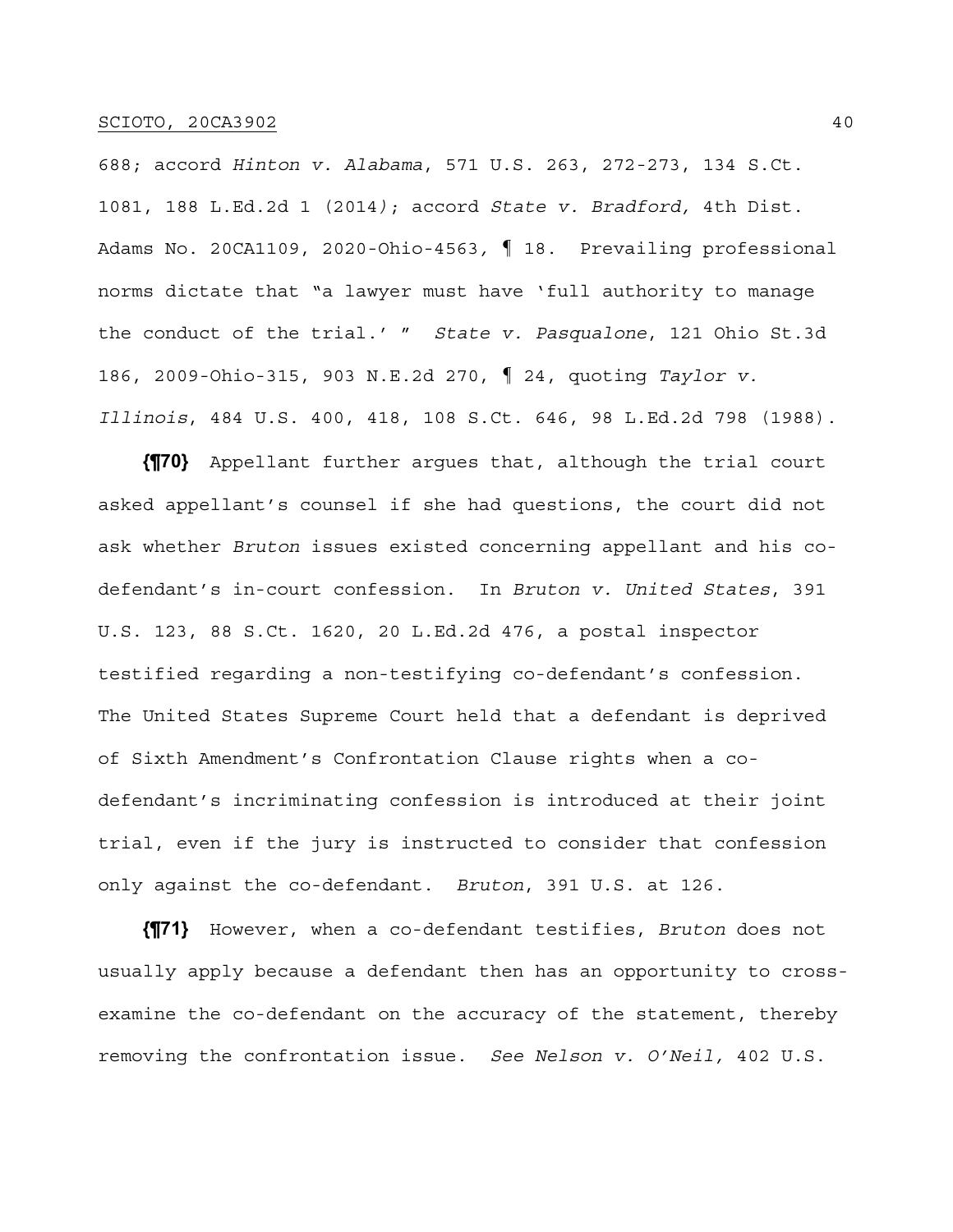622, 629-30, 91 S.Ct. 1723, 29 L.Ed.2d 222 (1971); *U.S. v. Chrismon*, 965 F.2d 1465 (7th Cir.1992) (ordinarily, Bruton problem avoided if maker of confession testifies at trial); *U.S. v. Myers*, 892 F.2d 642, 645 (7th Cir.1990)(if co-defendant testifies, defendant can confront him all he likes and no Sixth Amendment violation); *State v. Ramirez,* 5th Dist. Richland Nos. 16CA95, 16CA96, 2018-Ohio-595, ¶ 37 (underpinning of *Bruton* is inability to confront and cross-examine a non-testifying co-defendant); *State v. Doherty*, 56 Ohio App.2d 112, 381 N.E.2d 960 (1st Dist. 1978)(defendant given opportunity to cross-examine witness not denied Sixth Amendment confrontation right). Thus, in view of the foregoing, we do not believe that *Bruton* creates an issue in the case at bar.

**{¶72}** Also critical to this analysis is that, even if, for purposes of argument, we accept appellant's assertion that trial counsel rendered ineffective assistance, we could not conclude that, but for counsel's errors, the result of appellant's trial would have been different. Courts should not simply assume the existence of prejudice, but instead require that prejudice be affirmatively established. *Reine* at ¶ 41, citing *State v. Hairston*, 4th Dist. Scioto No. 06CA2089, 2007-Ohio-3707, citing *State v. Clark*, 4th Dist. Pike No. 02CA684, 2003-Ohio-1707, ¶ 22.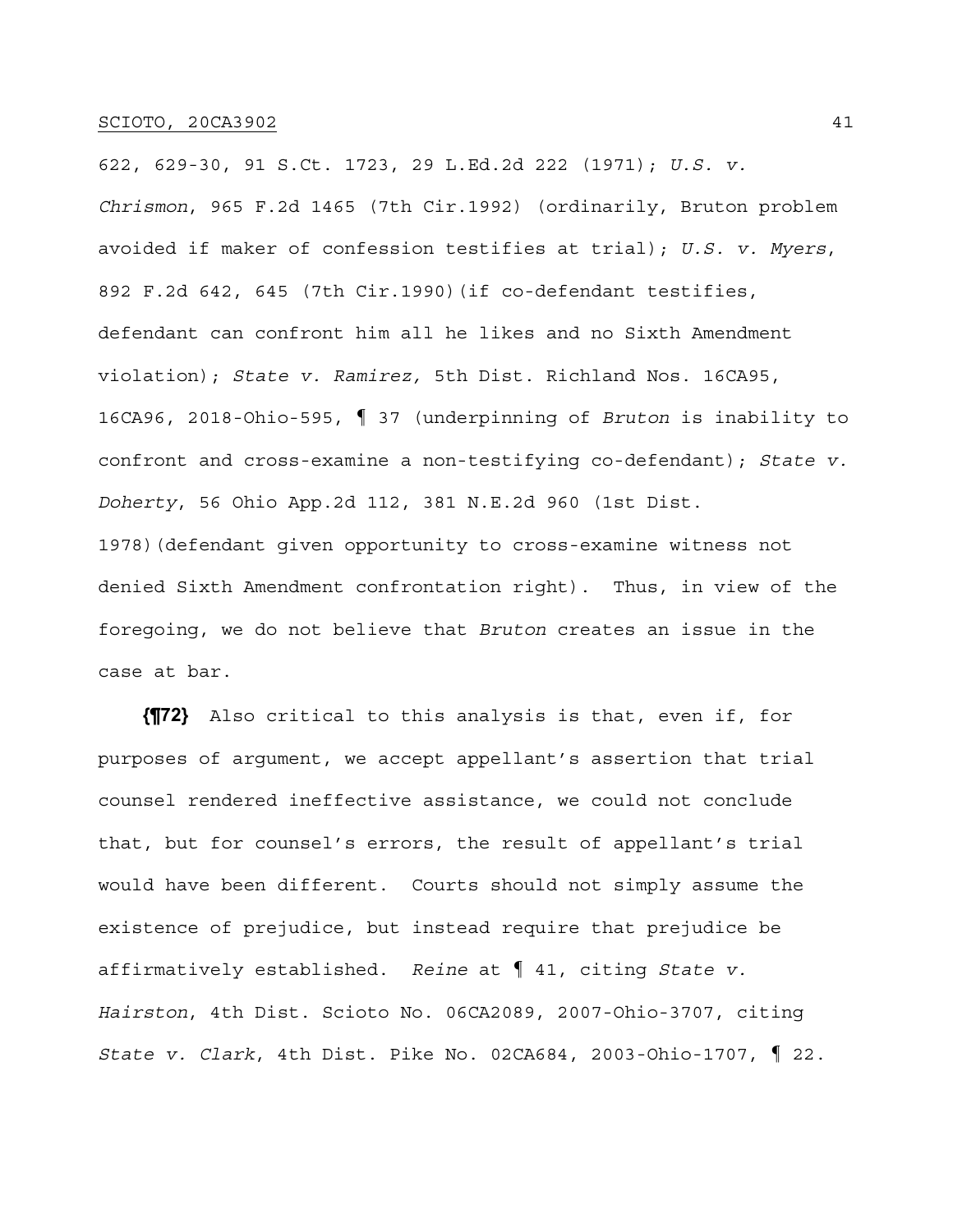Although trial counsel's strategy in the case sub judice, to allow appellant's co-defendant to admit that she caused Dylan's death and appellant to admit that he helped to conceal Dylan's body, may arguably, in hindsight, appear to be unwise, the second portion of the *Strickland* test requires appellant to establish prejudice. To do so, appellant must demonstrate that a reasonable probability exists that " 'but for counsel's errors, the result of the proceeding would have been different. A reasonable probability is a probability sufficient to undermine the outcome.' " *Hinton*, 571 U.S. at 275, quoting *Strickland*, 466 U.S. at 694; *Bradford,* 4th Dist. Adams No. 20CA1109, 2020-Ohio-4563, at ¶ 21; *State v. Short*, 129 Ohio St.3d 360, 2011-Ohio-3641, 952 N.E.2d 1121, ¶ 113; *State v. Bradley*, 42 Ohio St.3d 136, 538 N.E.2d 373 (1989), paragraph three of the syllabus; *accord State v. Spaulding*, 151 Ohio St.3d 378, 2016-Ohio-8126, 89 N.E.3d 554, ¶ 91 (prejudice component requires a "but for" analysis).

**{¶73}** Thus, " 'the question is whether there is a reasonable probability that, absent the errors, the factfinder would have had a reasonable doubt respecting guilt.' " *Hinton*, 571 U.S. at 275, quoting *Stricklan*d, 466 U.S. at 695. As noted above, courts ordinarily may not simply presume the existence of prejudice but, instead, must require a defendant to affirmatively establish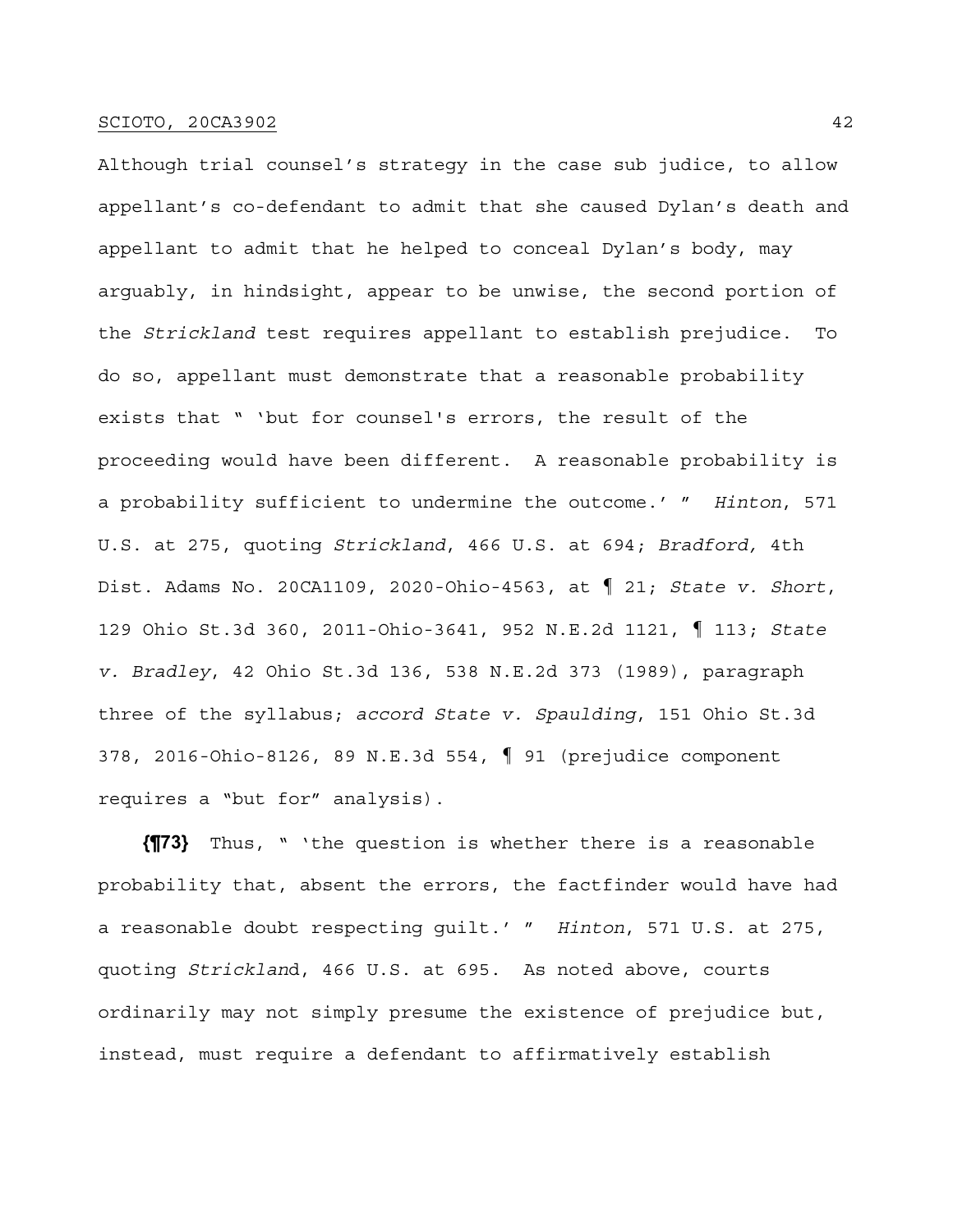prejudice. *Bradford* at ¶ 21; *State v. Clark*, 4th Dist. Pike No. 02CA684, 2003-Ohio-1707, ¶ 22; State v. Tucker, 4th Dist. Ross No. 01CA2592, 2002 WL 507529 (Apr. 2, 2002). As this court has previously recognized, speculation is insufficient to establish the prejudice component of an ineffective assistance of counsel claim. *Bradford, supra; State v. Tabor*, 4th Dist. Jackson No. 16CA9, 2017- Ohio-8656, ¶ 34; *State v. Jenkins*, 4th Dist. Ross No. 13CA3413, 2014-Ohio-3123, ¶ 22; *State v. Simmons*, 4th Dist. Highland No. 13CA4, 2013-Ohio-2890, ¶ 25; *State v. Halley*, 4th Dist. Gallia No. 10CA13, 2012-Ohio-1625, ¶ 25; *State v. Leonard*, 4th Dist. Athens No. 08CA24, 2009-Ohio-6191, ¶ 68; *accord State v. Powell*, 132 Ohio St.3d 233, 2012-Ohio-2577, 971 N.E.2d 865, ¶ 86 (purely speculative argument cannot serve as basis for ineffectiveness claim).

**{¶74}** In the case sub judice, our review reveals that at trial appellee presented 20 witnesses and 79 exhibits. The jury heard, inter alia, that appellant: (1) failed to maintain contact with SCCS, (2) failed to supervise his co-defendant, (3) served as Dylan's sole custodian at the time of his death, (4) admitted he observed his co-defendant physically injure Dylan and the cause of death was homicidal violence by blunt force trauma, (5) assisted his co-defendant to conceal Dylan's body, (6) repeatedly lied to SCCS and to other authorities, (7) knowingly misled authorities to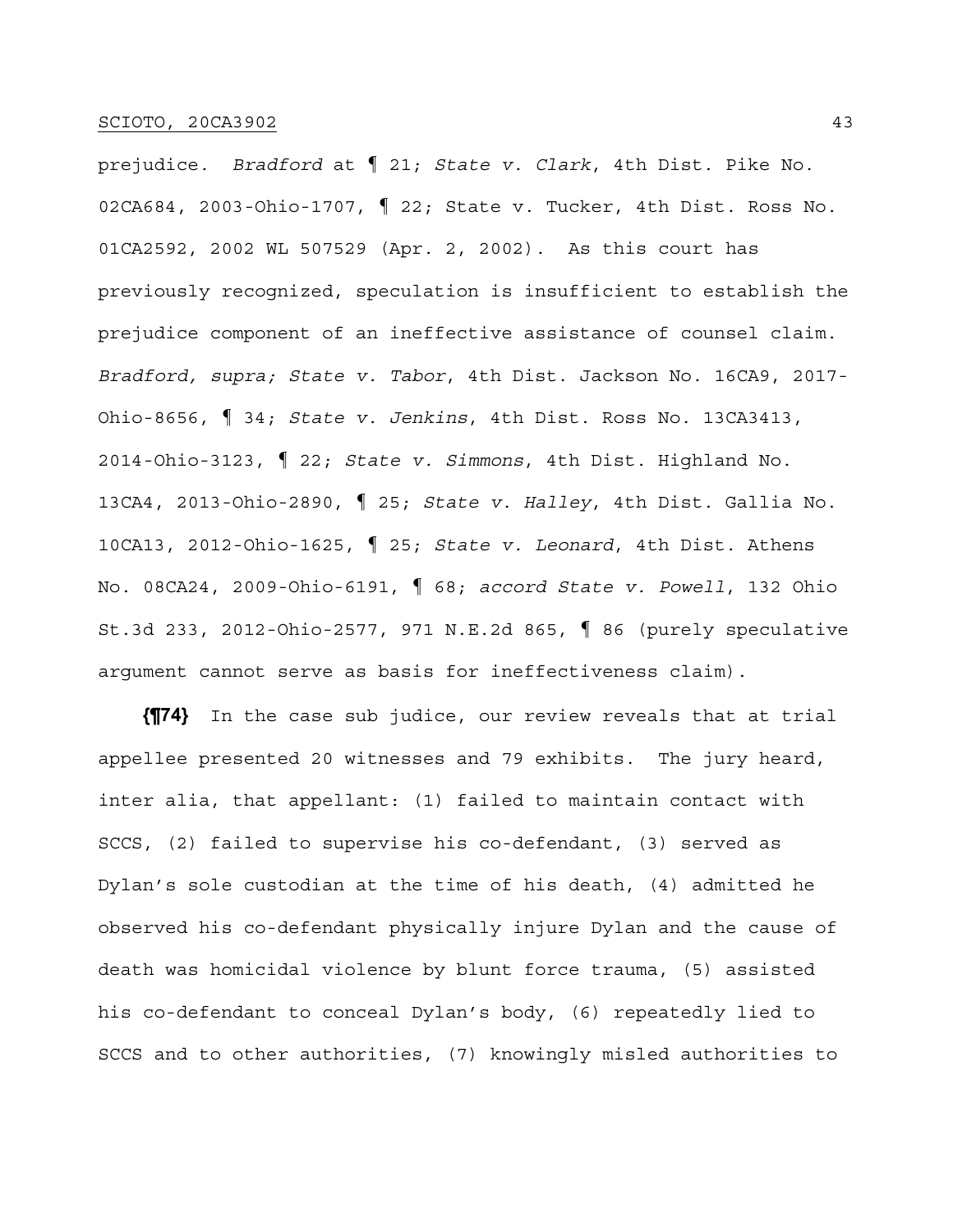the wrong location of Dylan's body, (8) led authorities to the actual location of Dylan's body, and (9) made jailhouse statements that revealed his knowledge of Dylan's injuries and, inter alia, his admission that he concealed Dylan's body.

**{¶75}** Therefore, we believe that appellee adduced overwhelming evidence at trial, including witness testimony and physical evidence, to prove the elements of the crimes beyond a reasonable doubt. Thus, we do not believe that appellant's trial counsel's performance prejudiced appellant and changed the outcome of his trial.

# B. Alleged Cumulative Failures

1. Failure to File a Written Motion for Change of Venue

**{¶76}** Appellant asserts that after *voir dire*, his trial counsel rendered ineffective assistance when she made an oral motion for a change of venue "unsupported by voluminous evidence of pervasive pretrial publicity." Appellant recognizes that, because almost all of the approximately 63 individuals questioned during voir dire expressed that they had either read, discussed or heard about this matter through some form of media or family discussion, appellant's trial counsel did, in fact, make an oral motion for a change of venue that the trial court denied. Nevertheless, appellant argues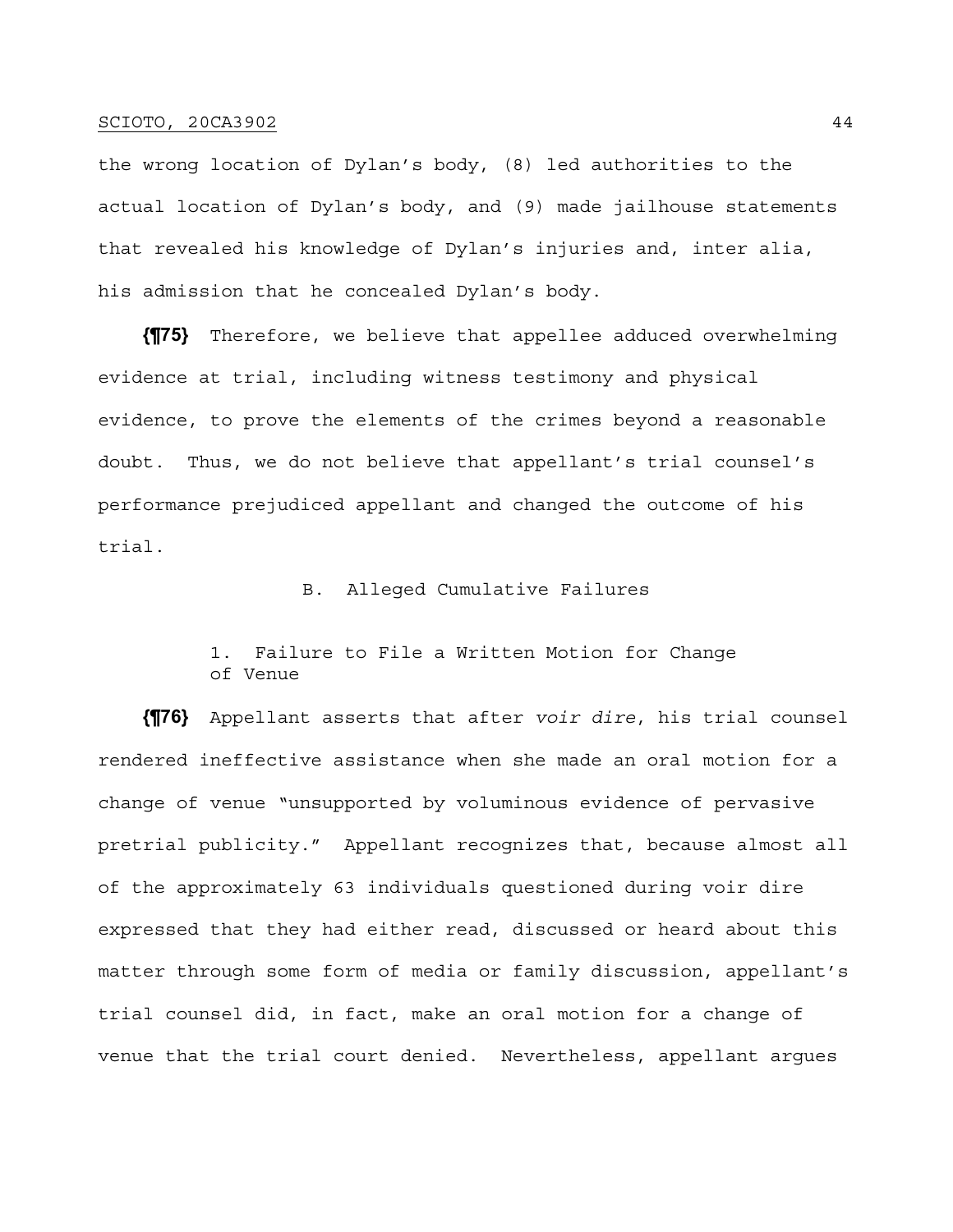that, in light of all the available information to support a change of venue, trial counsel should have formulated a more thorough, detailed written motion and included supporting materials to better attempt to persuade the court to change the trial's venue.

**{¶77}** Generally, the standard of review appellate courts use to review a trial court's denial of a motion to change venue is the abuse of discretion standard. *State v. Garvin*, 197 Ohio App.3d 453, 2011-Ohio-6617, 967 N.E.2d 1277 (4th Dist.), ¶ 34, citing *State v. Lynch*, 98 Ohio St.3d 514, 2003-Ohio-2284, 787 N.E.2d 1185, at ¶ 23. Thus, appellate courts should reverse trial court decisions regarding change of venue only upon a clear showing of an abuse of a trial court's discretion. *Id.*, citing *State v. Metz*, 4th Dist. Washington No. 96CA48, 1998 WL 199944 (Apr. 21, 1998), citing *State v. Gumm*, 73 Ohio St.3d 413, 430, 653 N.E.2d 253 (1995). The term abuse of discretion implies that a court's attitude is unreasonable, arbitrary or unconscionable. *Blakemore v. Blakemore*, 5 Ohio St.3d 217, 219, 450 N.E.2d 1140 (1983), quoting *State v. Adams,* 62 Ohio St.2d 151, 157, 404 N.E.2d 144 (1980).

**{¶78}** The Supreme Court of Ohio addressed the issue of pretrial publicity in *State v. Roberts*, 110 Ohio St.3d 71, 2006-Ohio-3665, 850 N.E.2d 1168. In *Roberts,* the defendant-wife and her lover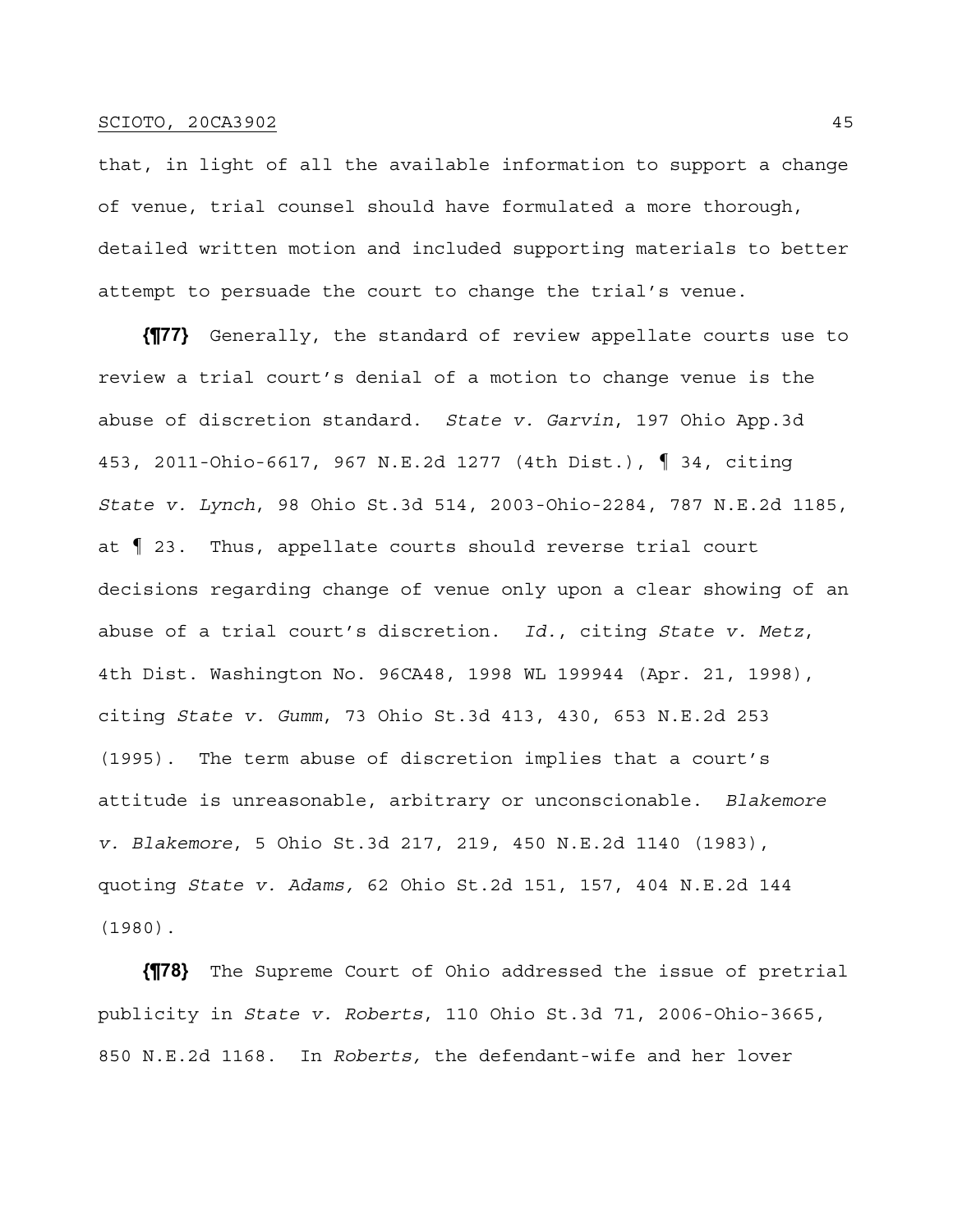plotted to kill the defendant's husband, and both were convicted of aggravated murder. The court noted that, although a great deal of publicity occurred in Trumbull County about the murder and the trial, the defendant nevertheless failed to show that media coverage "so saturated the county and influenced the potential venire that she was deprived of a fair trial." *Id.* at ¶ 115. "A defendant claiming that pretrial publicity denied her a fair trial must show that one or more jurors were actually biased." *State v. Treesh*, 90 Ohio St.3d 460, 464, 739 N.E.2d 749 (2001). Moreover, "[p]retrial publicity - even pervasive, adverse publicity - does not inevitably lead to an unfair trial." *Nebraska Press Assn. v. Stuart,* 427 U.S. 539, 554, 96 S.Ct. 2791, 49 L.Ed.2d 683. Only in rare cases is prejudice presumed. *Treesh,* 90 Ohio St.3d at 464, 739 N.E.2d 749.

**{¶79}** The United States Supreme Court has observed that "Prominence does not necessarily produce prejudice, and juror *impartiality* does not require *ignorance." Skilling v. U.S.*, 561 U.S. 358, 381, 130 S.Ct. 2896, 177 L.Ed.2d 619 (2010), citing *Irvin v. Dowd*, 366 U.S. 717, 722, 81 S.Ct. 1639, 6 L.Ed.2d 751 (1961) (Jurors not required to be "totally ignorant of facts and issues involved; scarcely any of those best qualified to serve as jurors will not have formed some impression or opinion as to the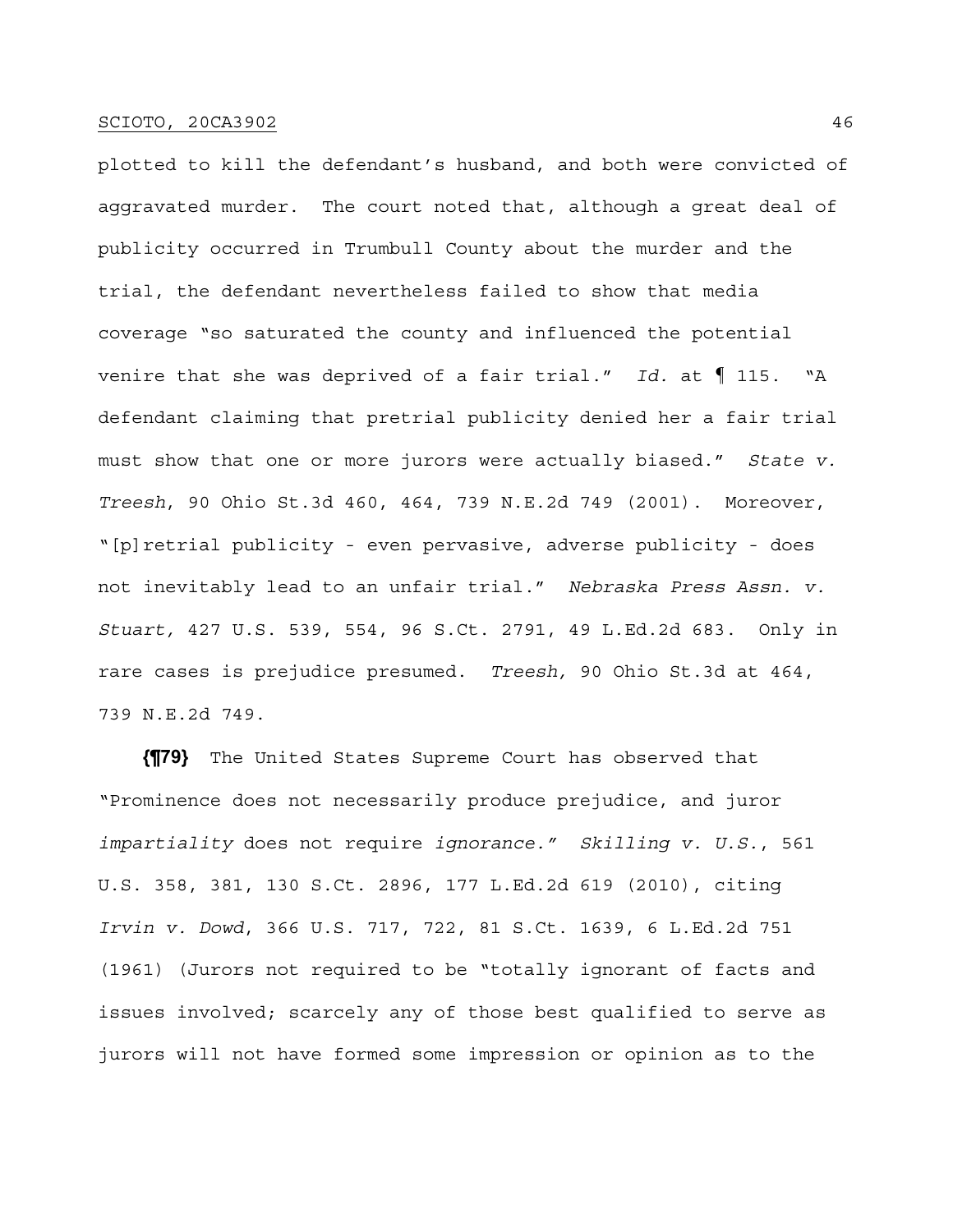merits of the case.); *Reynolds v. United States*, 98 U.S. 145, 155- 156, 25 L.Ed. 244 (1898)([E]very case of public interest is almost, as matter of necessity, brought to attention of intelligent people in the vicinity, and scarcely any one can be found among those best fitted for jurors who has not read or heard of it, and who has not some impression or some opinion in respect to its merits.).

**{¶80}** In the case sub judice, after trial counsel's oral motion for a change of venue, the trial court noted that, although most of the jurors indicated that they had heard something about the case, all prospective jurors indicated during voir dire that, if chosen, they "could base their decision solely on the evidence and testimony presented in the courtroom, put aside what they had learned, to whatever extend [sic.] that was to each individual juror, from other sources and that they would be fair and impartial to both sides, and they indicated that they could follow the law as instructed by the Court."

**{¶81}** While we recognize and acknowledge that the case sub judice generated an inordinate amount of publicity, both locally and nationally, after our review of the record, and in light of the trial court's questions posed to prospective jurors and their responses, we cannot conclude that appellant established that the trial court's decision to overrule the change of venue request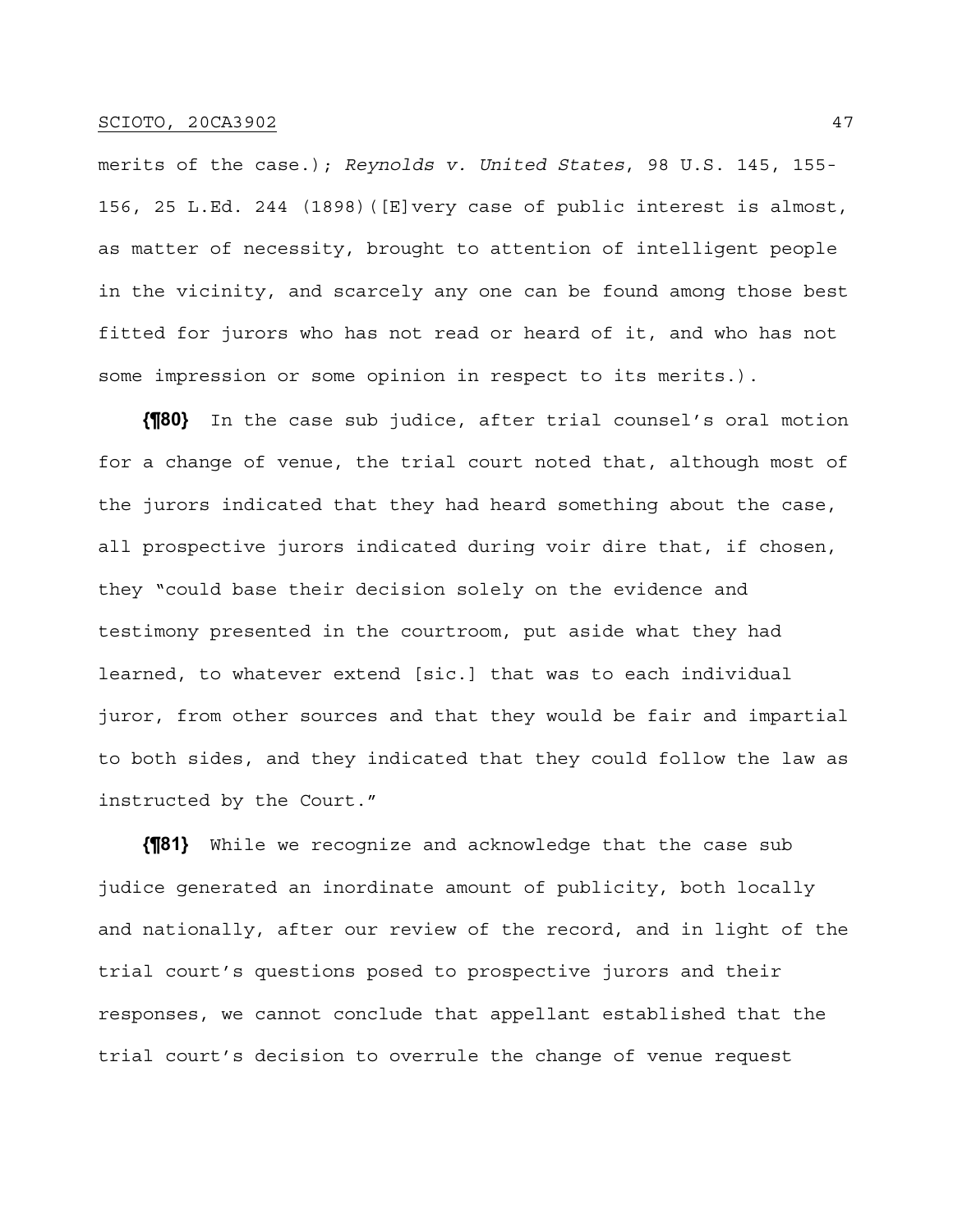constitutes an abuse of discretion, or that a more fully supported motion would have persuaded the court to change the trial's location. We find nothing in the record to support the claim that the jurors could not fairly and impartially consider the evidence and arrive at a fair and just verdict.

# 2. Failure to Move for a Separate Trial

**{¶82}** Appellant asserts that because he now believes that, in his view, his joint trial with his co-defendant constituted prejudicial joinder, his trial counsel's failure to request a separate trial amounts to ineffective assistance of counsel.

**{¶83}** This court wrote in *State v. Evans,* 4th Dist. Scioto No. 08CA3268, 2010-Ohio-2554, ¶ 41, that, as a general rule, the law favors joinder of defendants and the avoidance of multiple trials because it " 'conserves judicial and prosecutorial time, lessens the not inconsiderable expenses of multiple trials, diminishes inconvenience to witnesses, and minimizes the possibility of incongruous results in successive trials before different juries.' " *State v. Daniels*, 92 Ohio App.3d 473, 484, 636 N.E.2d 336 (1st Dist.1993), quoting *State v. Thomas*, 61 Ohio St.2d 223, 225, 400 N.E.2d 401 (1980); *see also State v. Goodner,* 195 Ohio App.3d 636,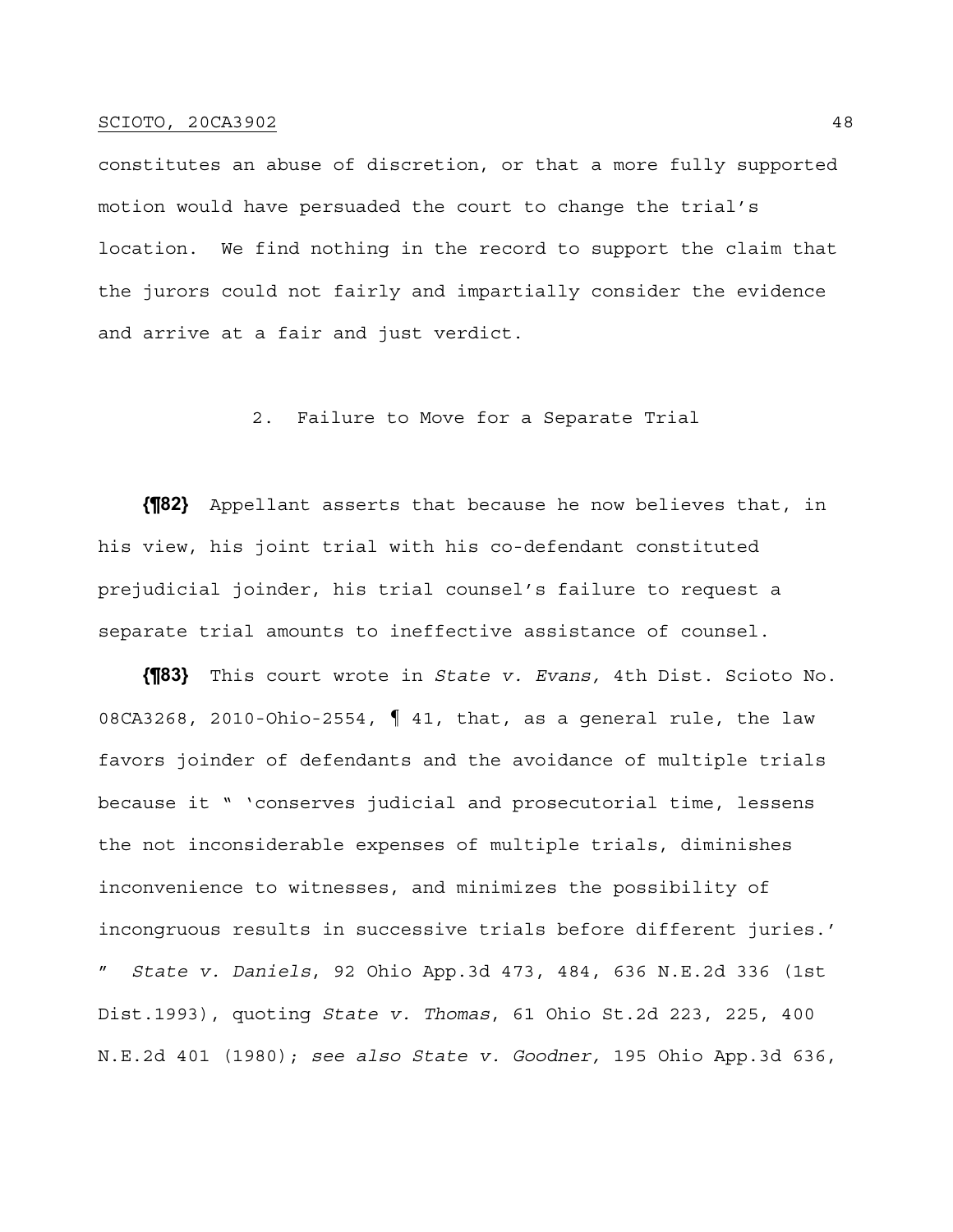2011-Ohio-5018, 961 N.E.2d 254, ¶ 39, citing *State v. Schaim*, 65 Ohio St.3d 51, 58, 600 N.E.2d 661 (1992); *State v. Torres*, 66 Ohio St.2d 340, 343, 421 N.E.2d 1288 (1981).

**{¶84}** To establish that a trial court's refusal to sever a trial constitutes prejudicial error, a defendant must establish: "(1) that his rights were prejudiced, (2) that at the time of the motion to sever, he provided the trial court with sufficient information so that it could weigh the considerations favoring joinder against the defendant's right to a fair trial, and (3) that given the information provided to the court, it abused its discretion in refusing to separate the charges for trial." *Schaim,*  65 Ohio St.3d at 59, citing *Torres,* 66 Ohio St.2d 340 at syllabus; *Evans* at ¶ 42. A trial court's refusal to grant a request for severance, when the prejudicial aspects of joinder are too general and too speculative, does not constitute an abuse of discretion. *Evans* at ¶ 42, citing *State v. Payne*, 10th Dist. Franklin No. 02AP– 723, 02AP-725, 2003–Ohio–4891. Once again, a trial court abuses its discretion when it acts unreasonably, arbitrarily, or unconscionably. *Adams, supra,* at 157.

**{¶85}** In the case sub judice, appellant asserts that his trial counsel ignored a plethora of case law regarding prejudicial joinder and that his co-defendant's confession created prejudice.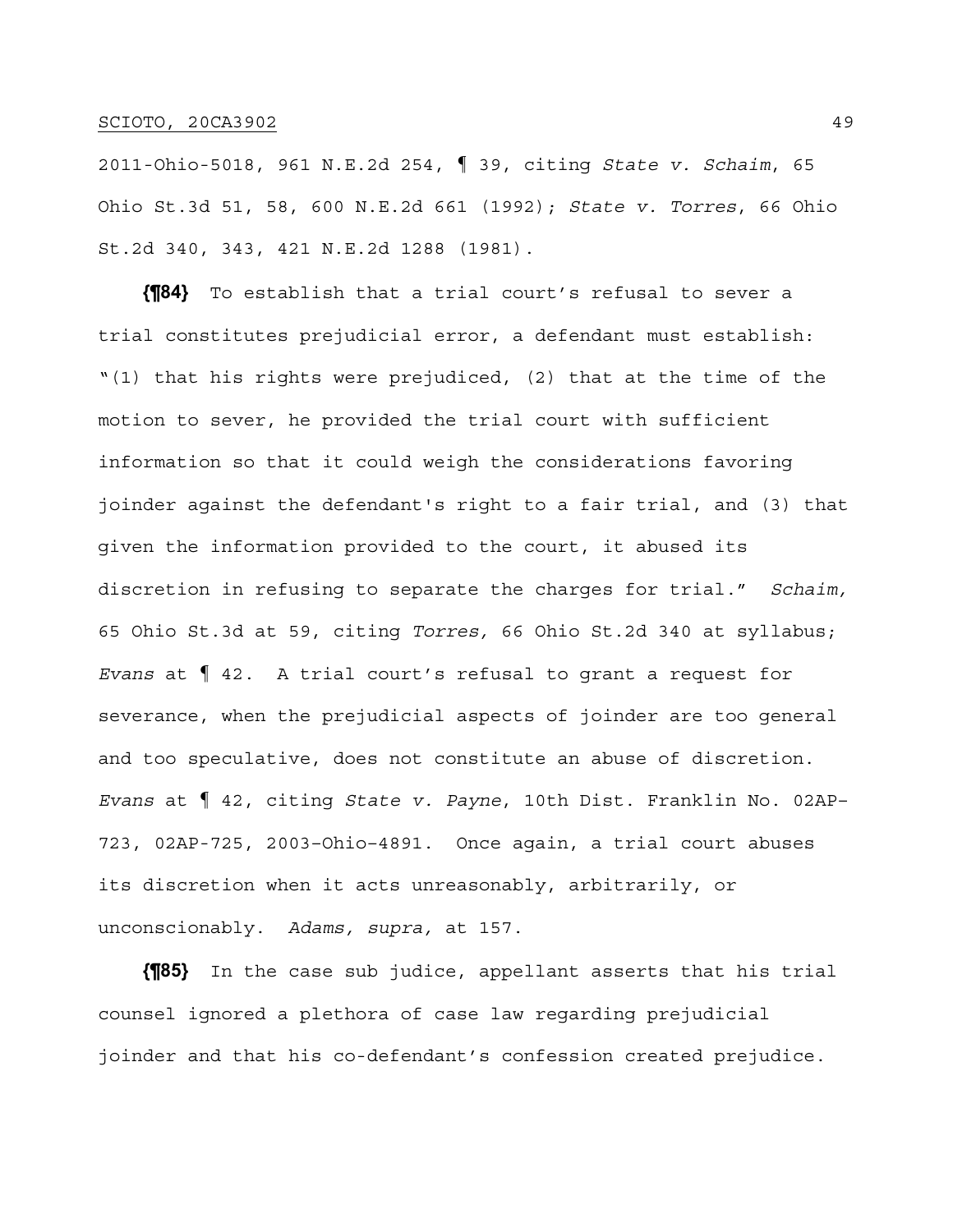One example of this contention that appellant cites is *State v. Rosen*, 151 Ohio St. 339, 86 N.E.2d 24 (1949). In *Rosen*, different counsel represented the defendants, but because they had antagonistic defenses, the court held that the refusal to permit cross-examination on rebuttal caused prejudice "[w]here it is disclosed, preceding the trial of co-defendants jointly charged with the commission of a felony, that a signed confession by one of the defendants, made in the absence of his co-defendants, will be put in evidence, which confession contains statements showing the guilt of a co-defendant, and based thereon an application for separate trial is duly made by that co-defendant, it is the duty of the trial court either to grant the application or to order the prejudicial matter withheld or deleted before admitting the confession in evidence." *Rosen* at syllabus.

**{¶86}** As noted above, however*, Rosen* involved defendants with mutually antagonistic defenses. Generally, defenses are mutually antagonistic when each defendant attempts to exculpate himself or herself and, instead, inculpate his or her co-defendant. *Daniels*, 92 Ohio App.3d at 486, 636 N.E.2d 336. In the case at bar, appellants did not maintain mutually antagonistic defenses. Rather, their defenses were congruous in that they agreed, as part of their trial strategy, that appellant's co-defendant would admit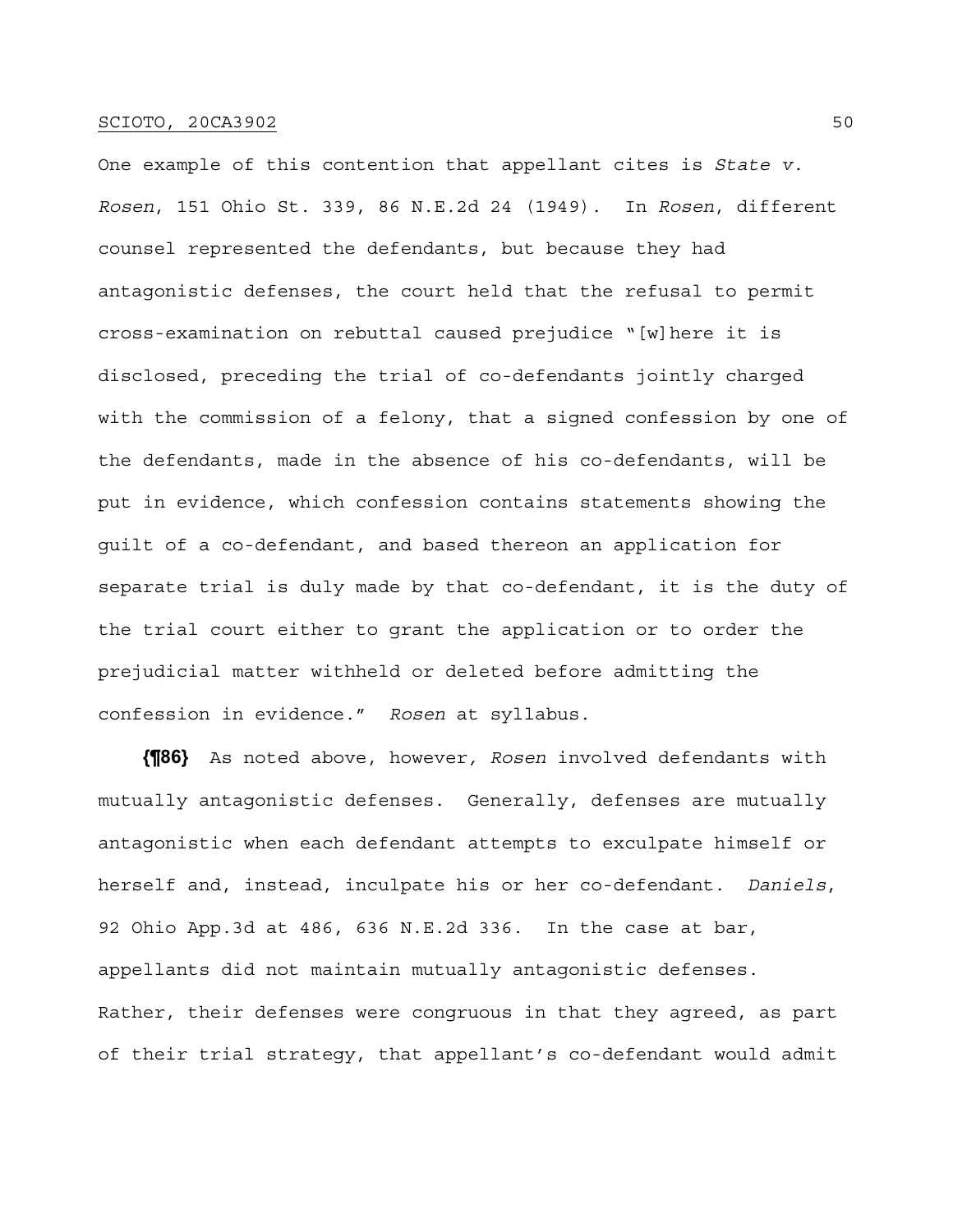that she alone caused Dylan's death and appellant would admit that he helped to dispose of Dylan's body.

**{¶87}** Furthermore, even assuming arguendo that appellant's and his co-defendant's defenses were mutually antagonistic, mutually antagonistic defenses are not prejudicial per se. *Evans,* 4th Dist. Scioto No. 08CA3268, 2010-Ohio-2554, ¶ 43, citing *Zafiro v. U.S.*  (1993), 506 U.S. 534, 538, 113 S.Ct. 933, 122 L.Ed.2d 317. To establish prejudice that results from mutually antagonistic defenses, "the defenses must be antagonistic to the point of being irreconcilable and mutually exclusive." *State v. Walters*, 10th Dist. Franklin No. 06AP–693, 2007–Ohio–5554, at ¶ 23, citing *U.S. v. Berkowitz*, 662 F.2d 1127, 1133 (5th Cir., 1981). In other words, the essence or core of the defenses must be in conflict, such that the jury, in order to believe the core of one defense, must necessarily disbelieve the core of the other. *Walters* at ¶ 23.

**{¶88}** In the case sub judice, both co-defendants testified at trial. The essence of their testimony---that appellant's codefendant alone caused Dylan's death and appellant assisted in disposing of Dylan's body---is not in conflict. Thus, we cannot conclude that counsel's failure to request to sever the cases constitutes ineffective performance. Moreover, as stated above,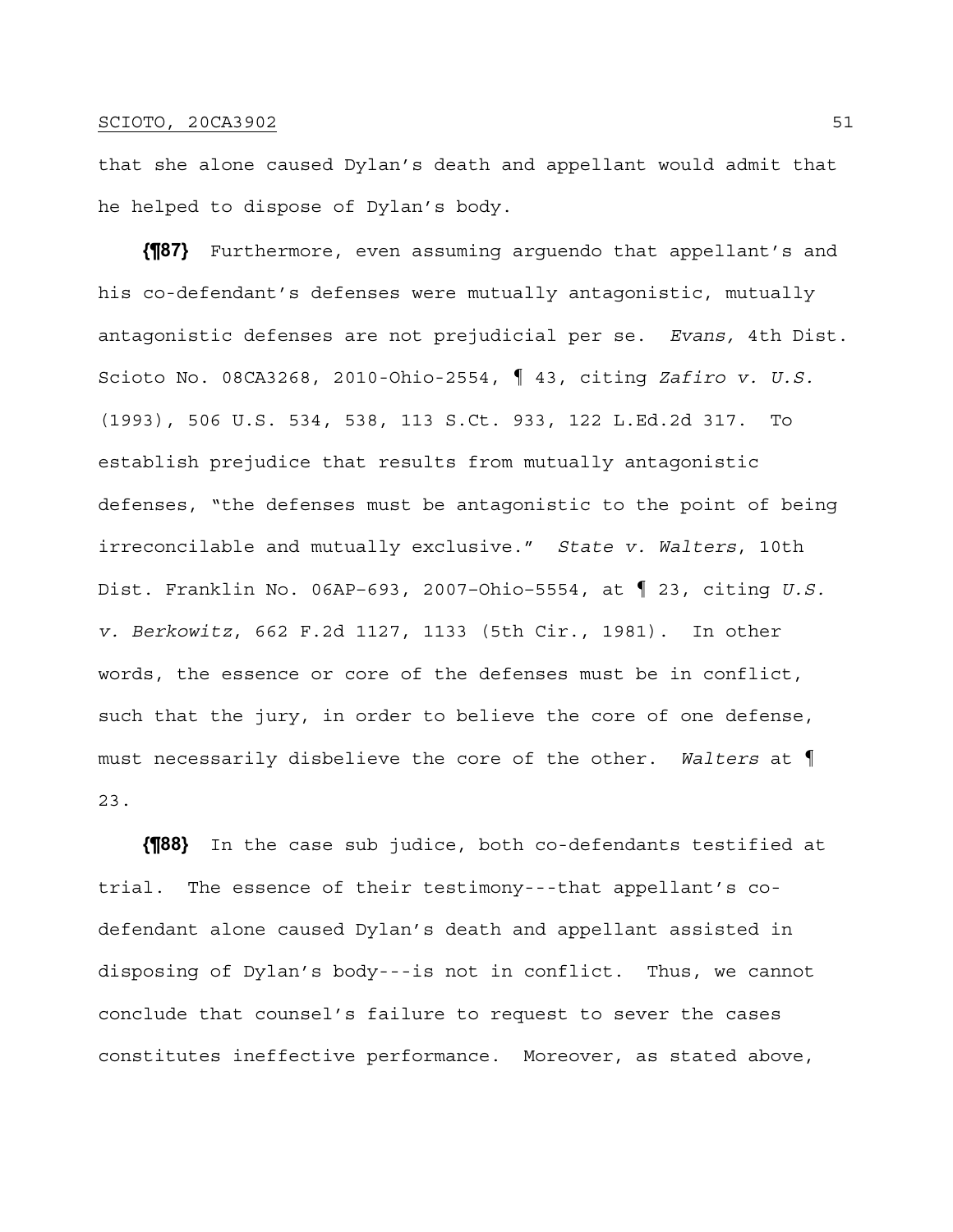the trial court thoroughly discussed this trial strategy with appellant and his co-defendant to ensure they understood all the ramifications of their plan. Although somewhat unusual, both counsel respected, and followed, their client's wishes.

**{¶89}** Moreover, we once again point out that, even without appellant's co-defendant's testimony, the jury would have heard testimony that appellant: (1) had sole custody of Dylan at the time of his death, (2) admitted he observed appellant physically injure Dylan and his cause of death was homicidal violence by blunt force trauma, (3) failed to maintain contact with SCCS, (4) failed to supervise his co-defendant, (5) assisted in concealing Dylan's body, (6) repeatedly lied to SCCS and to other authorities, (7) led authorities to a false location to recover Dylan's body, then led authorities to the actual location, and (8) most incriminating, made statements while incarcerated when he spoke with his codefendant:

When they took me out there yesterday - - wanted me to take them to where he was at, and I took them - - some bullshit place because - - don't tell them where he is because if they find his body - - \* \* \* and if they find out where he had a broken arm and shit, we're fucked.

**{¶90}** In view of all of the foregoing, after our review we conclude that appellant has not demonstrated that his trial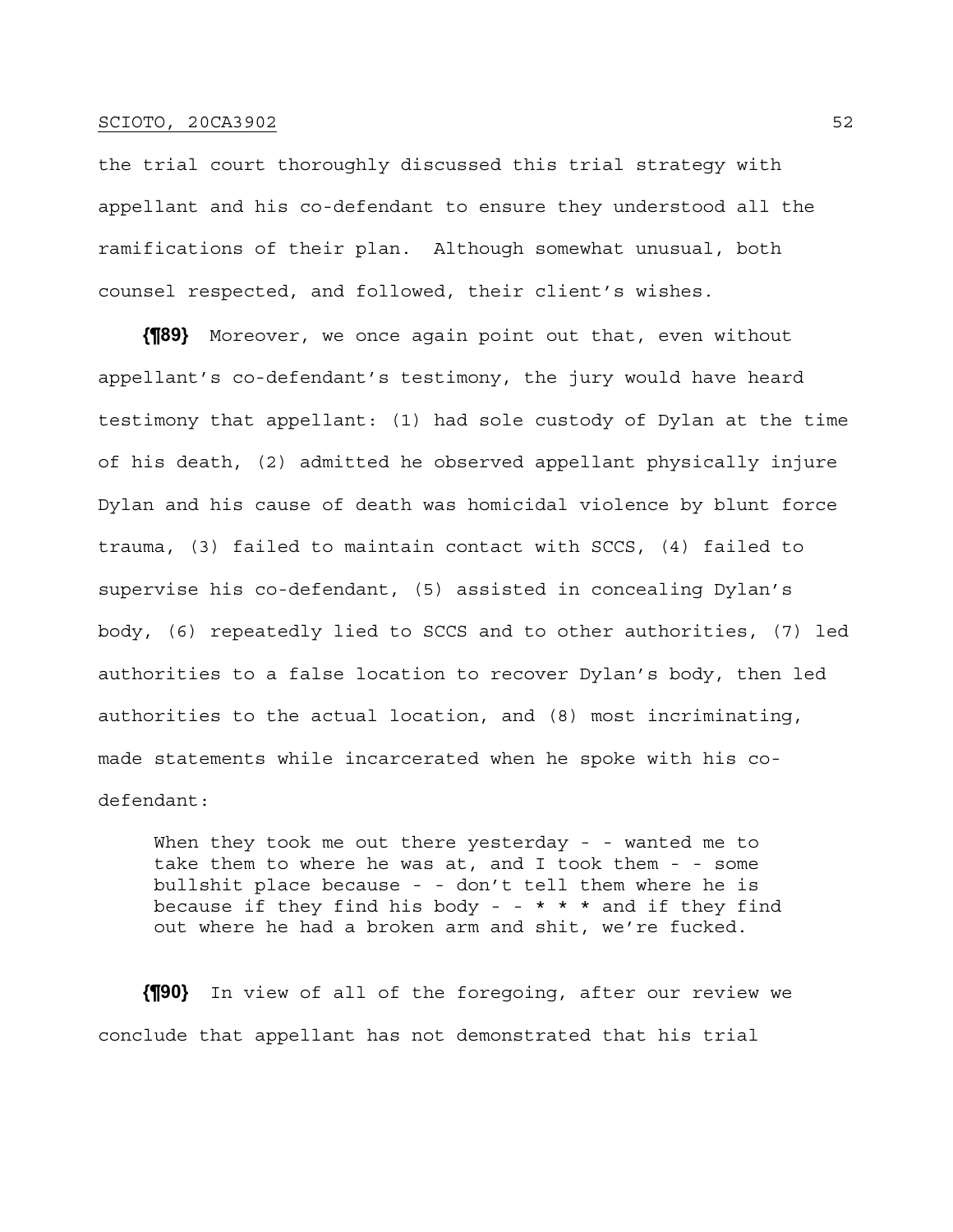counsel's failure to file a motion to sever his trial from his codefendant's trial prejudiced him.

3. Failing to File a Written Motion for a Separate Sentencing Hearing with Facts in Mitigation

**{¶91}** Appellant asserts that his trial counsel's failure to file a written motion for a separate sentencing hearing, along with including supporting facts in mitigation, constitutes ineffective assistance of counsel.

**{¶92}** As a preliminary matter, we point out that appellant does not provide any case authority regarding this issue. Our review, however, reveals that, in general, a trial counsel's decision to defer to a client's desire to not present mitigation evidence does not constitute ineffective assistance. The Supreme Court of Ohio has held that a defendant is entitled to decide what he or she wants to argue and present as mitigation. See, e.g., *Jenkins*, 15 Ohio St.3d at 189, 15 OBR 311, 473 N.E.2d 264, citing *Lockett v. Ohio* (1978), 438 U.S. 586, 604, 98 S.Ct. 2954, 57 L.Ed.2d 973. This includes the decision to present no evidence. *Roberts*, 110 Ohio St.3d 71, 2006-Ohio-3665, 850 N.E.2d 1168, ¶ 140. Thus, an attorney's decision to decline to present mitigation evidence, in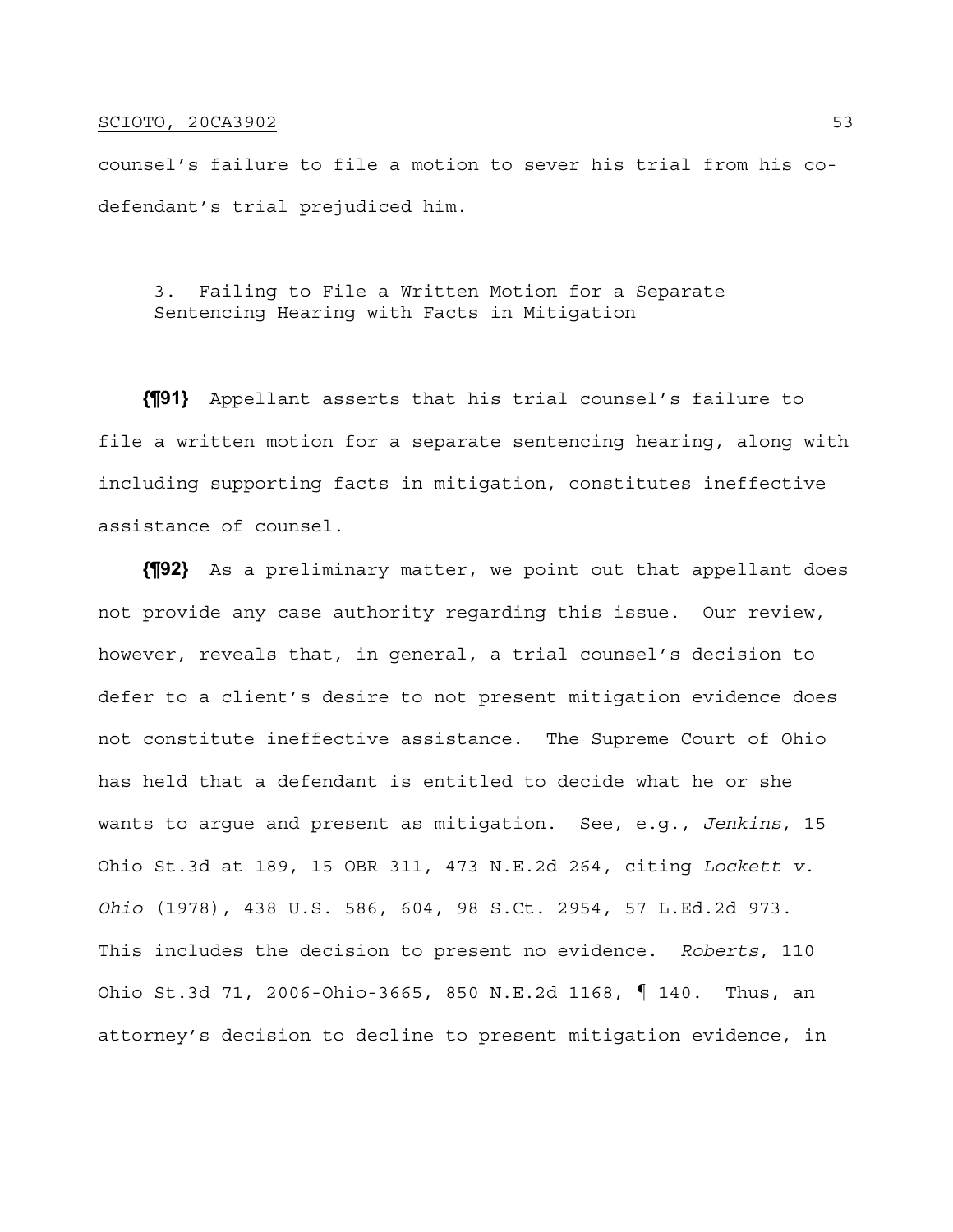deference to a client's desires, does not constitute ineffective legal assistance. *Id.* at ¶ 148, citing *State v. Monroe*, 105 Ohio St.3d 384, 2005-Ohio-2282, 827 N.E.2d 285, ¶ 100; *Cowans*, 87 Ohio St.3d 68, 81, 717 N.E.2d 298 (1999); *Keith*, 79 Ohio St.3d 514, 536, 684 N.E.2d 47 (1997). *See also State v. Armor*, 2017-Ohio-396, 84 N.E.3d 181 (10th Dist.) (defendant failed to show counsel's failure to properly investigate and present mitigating evidence prejudiced the defendant when record did not show what information counsel's investigation would have revealed and whether such information could have aided defendant).

**{¶93}** While we do not know from our review of the record what discussions may, or may not, have occurred between appellant and trial counsel regarding this issue, we believe that appellant did not establish prejudice arising from trial counsel's failure to present mitigating evidence at sentencing. Because we do not know what information may have been revealed after an investigation, and whether such information could have benefitted appellant, we may not simply engage in speculation in order to determine that appellant suffered prejudice.

> 4. Waiving Attendance at Jessica Groves' Competency Hearing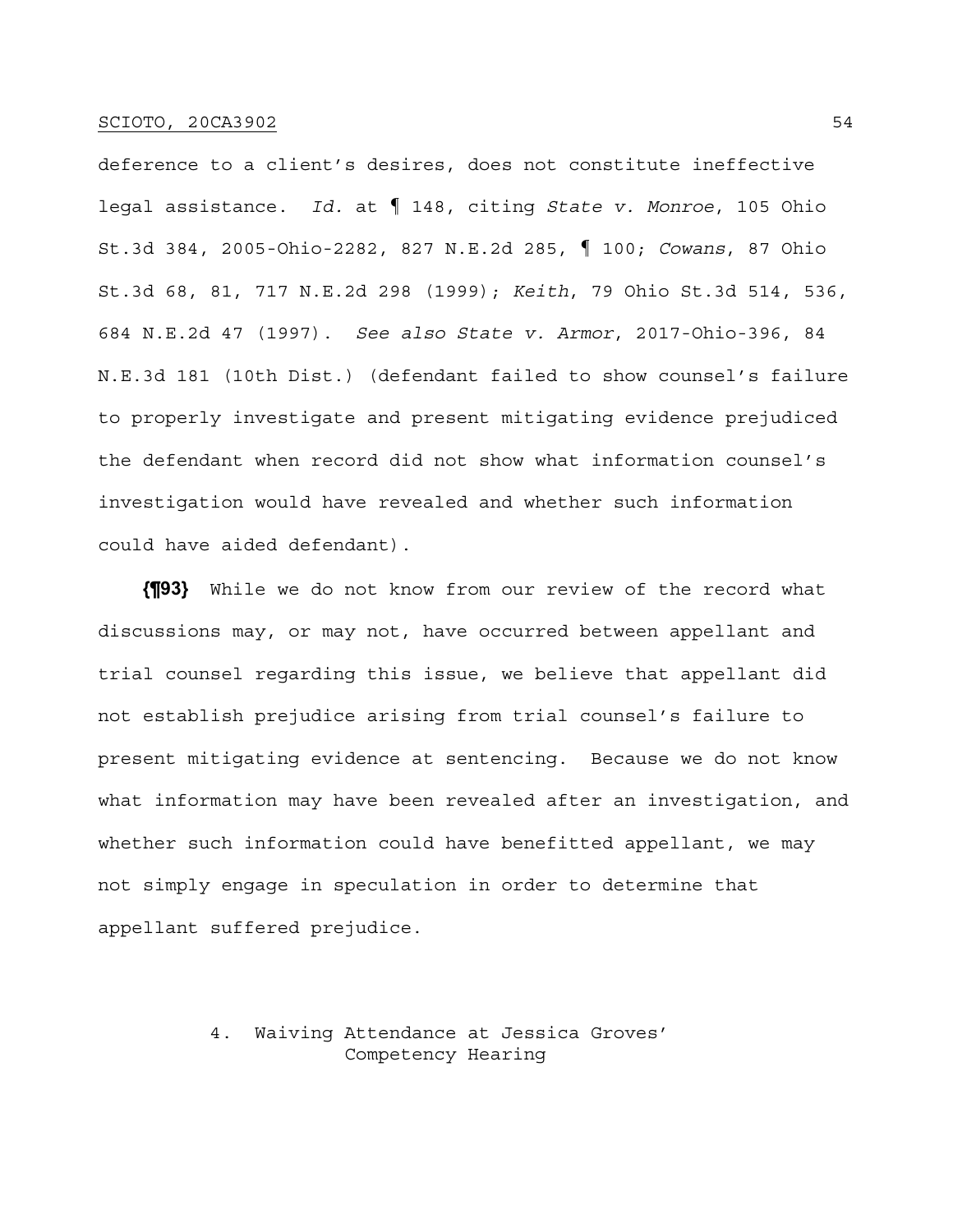**{¶94}** Appellant asserts that his counsel performed ineffectively when she (1) waived her attendance at appellant's codefendant's competency hearing, and (2) opted not to receive the results of appellant's co-defendant's competency evaluation. Appellant does not, however, present any additional facts or details about this argument, nor citations to authority for this proposition.

**{¶95}** In the case sub judice, after appellant's co-defendant's competency evaluation, the trial court found her competent to stand trial. We find nothing in the record to question the competency evaluation proceeding, or perceive any benefit that may have flowed to appellant. In *Cowans v. Bagley*, 639 F.3d 241,(6th Cir. 2011), the Sixth Circuit concluded that defense counsel's failure to request a competency hearing did not prejudice the defendant, and, therefore, did not amount to ineffective assistance of counsel when the results of the trial would not have changed. *Id.* at 250. If counsel's failure to request a competency hearing for his or her own client does not amount to ineffective assistance, it is difficult to conceive that counsel's waiver of appellant's attendance at his co-defendant's competency hearing, and a review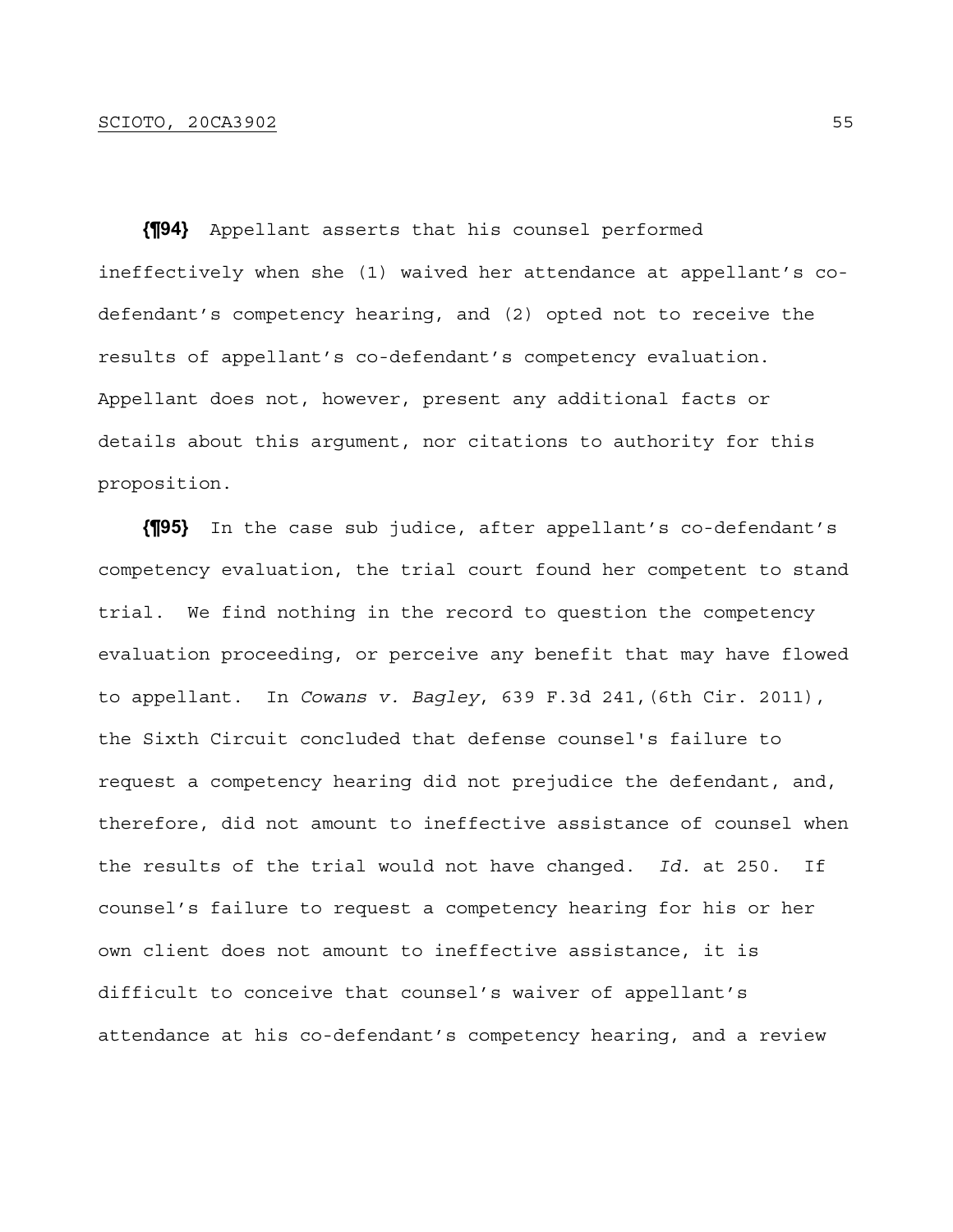of that competency evaluation, amounts to ineffective assistance of counsel. Consequently, this argument requires us to speculate about the information that could have been available to appellant and whether such information would have provided any benefit

**{¶96}** Therefore, we disagree with appellant's assertion that his trial counsel's failure to become involved in appellant's codefendant's competency evaluation constitutes ineffective assistance of counsel.

**{¶97}** Accordingly, based upon the foregoing reasons, we overrule appellant's first assignment of error.

#### II.

**{¶98}** In his second assignment of error, appellant asserts that the trial court's failure to provide the jury the R.C. 2923.03(D) cautionary instruction constitutes plain error. Appellant claims that, if the court had given the instruction, a different outcome would have occurred at trial.

**{¶99}** In particular, appellant argues that, after the trial court learned of appellant's co-defendant's intention to testify, the court at that point should have asked appellant if he wished to proceed with a joint trial, or if he had been counseled regarding his decision to go forward with a joint trial. Appellant further contends that, because his co-defendant could be viewed as his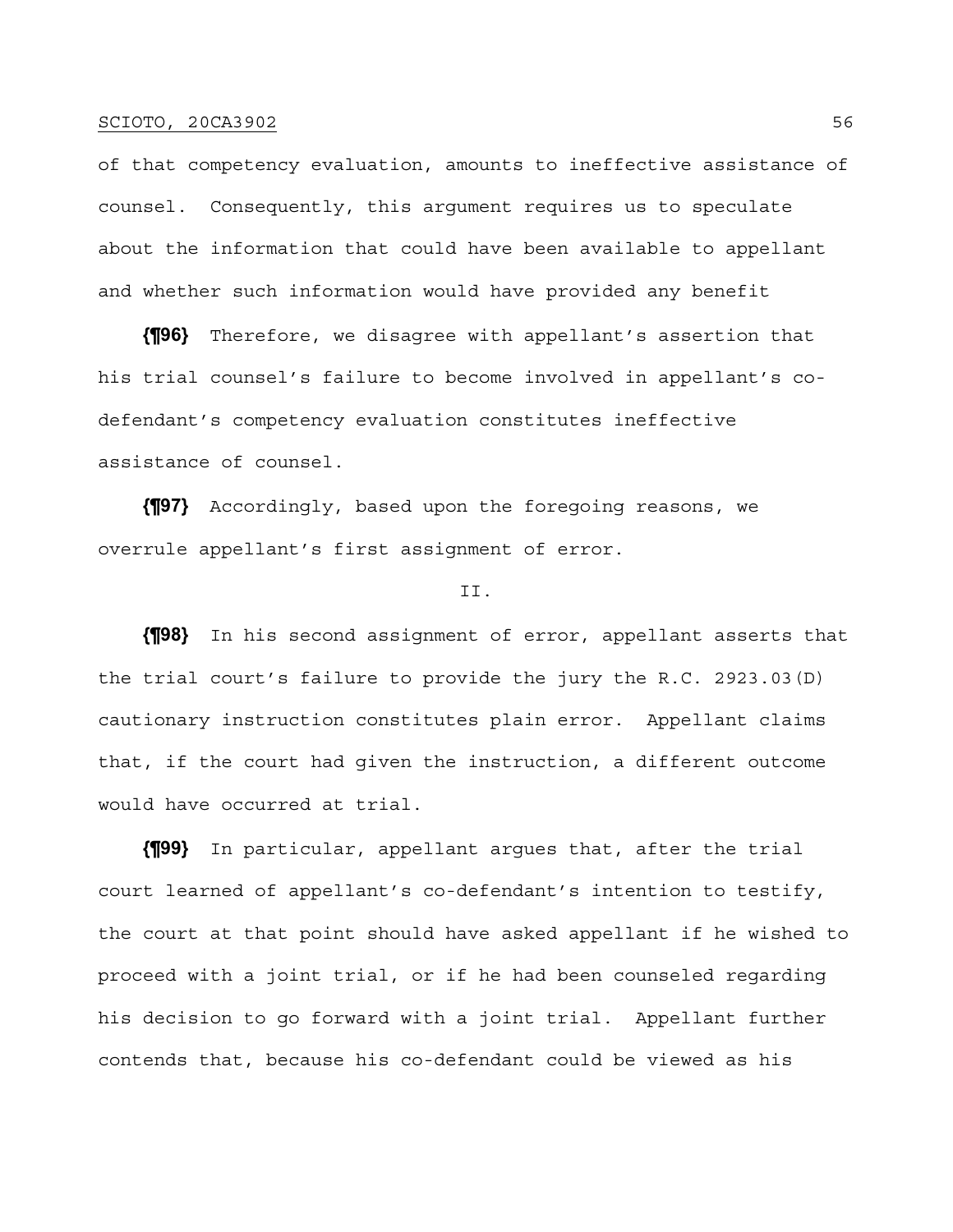accomplice and her testimony could be construed to be damaging to appellant, his co-defendant's trial testimony also required the court to charge the jury with the R.C. 2923.03(D) cautionary instruction.

**{¶100}** First, we point out that, as we addressed in our discussion under appellant's first assignment of error, appellant's co-defendant's counsel's opening statement fully acknowledged appellant's co-defendant's guilt and her intention to take sole responsibility for the acts that led to Dylan's death. Appellant, however, argues that in actuality his co-defendant did not, in fact, do so, but instead argues that her testimony is a mix of blame shifting, denial, and, "by any standard antagonistic to Appellant's defense." Thus, appellant claims, the trial court's failure to give the jury the R.C. 2923.03(D) instruction constitutes plain error.

**{¶101}** As appellant correctly observes, appellant's trial counsel did not request the trial court to give a cautionary jury instruction on the issue of accomplice testimony. Consequently, all but plain error has been waived. *State v. Hunt*, 4th Dist. Scioto No. 17CA3811, 2018-Ohio-4183, ¶ 67, citing *State v. Steele*, 138 Ohio St.3d 1, 2013-Ohio-2470, 3 N.E.3d 135, ¶ 29; *State v. Mockbee*, 2013-Ohio-5504, 5 N.E.3d 50, ¶ 24 (4th Dist.); Crim.R.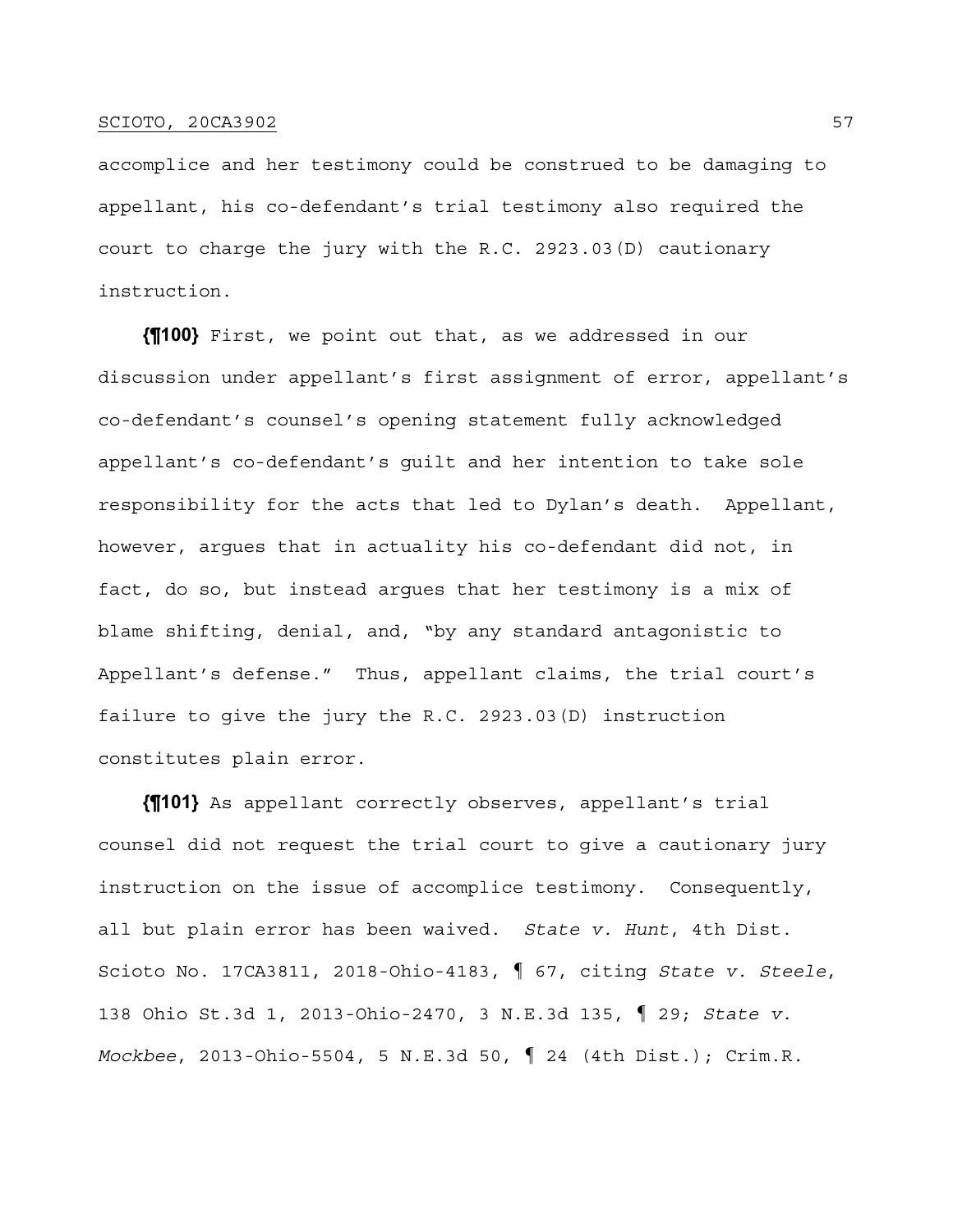52(B). "To constitute plain error, a reviewing court must find (1) an error in the proceedings, (2) the error must be a plain, obvious or clear defect in the trial proceedings, and (3) the error must have affected 'substantial rights' (i.e., error must have affected the trial's outcome)." *State v. Dickens*, 174 Ohio App.3d 658, 2008-Ohio-39, 884 N.E.2d 92, ¶ 31 (4th Dist.), citing *State v. Hill*, 92 Ohio St.3d 191, 749 N.E.2d 274 (2001), and *State v. Barnes*, 94 Ohio St.3d 21, 27, 2002-Ohio-68, 759 N.E.2d 1240. "Furthermore, notice of plain error must be taken with the utmost caution, under exceptional circumstances, and only to prevent a manifest miscarriage of justice." *Id.*, citing *State v. Landrum*, 53 Ohio St.3d 107, 111, 559 N.E.2d 710 (1990), and *State v. Long*, 53 Ohio St.2d 91, 372 N.E.2d 804 (1978), paragraph three of the syllabus. "A reviewing court should notice plain error only if the error seriously affects the fairness, integrity, or public reputation of judicial proceedings." *Id. Accord State v. Lewis,*  4th Dist. Ross No. 14CA3467, 2015-Ohio-4303, ¶ 9.

**{¶102}** In the case sub judice, it is undisputed that appellant and his co-defendant functioned as accomplices. Also undisputed is the fact that the trial court (1) did not give the R.C. 2923.03 (D)<sup>4</sup>

<sup>4</sup> R.C. 2923.03(D) provides:

If an alleged accomplice of the defendant testifies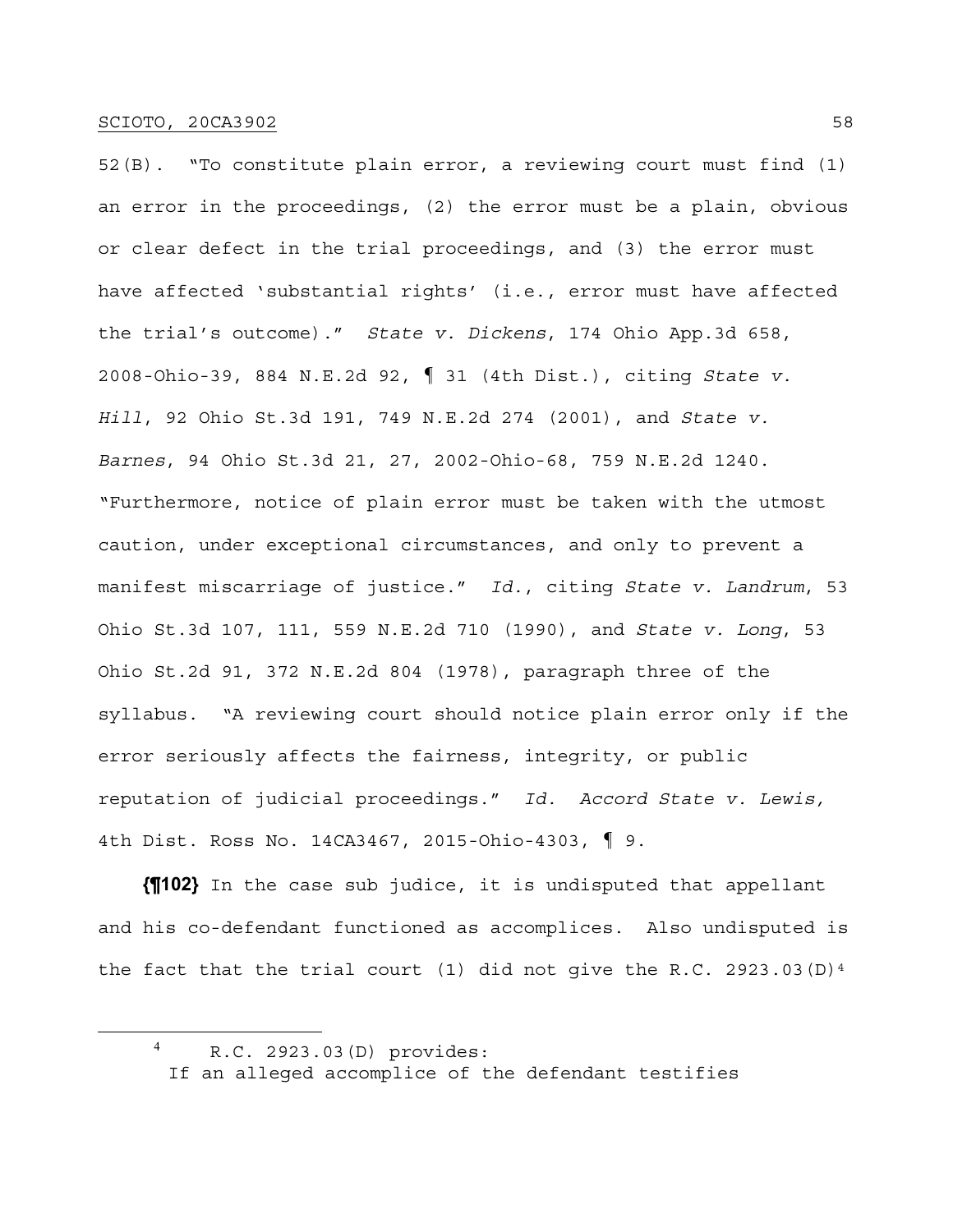accomplice jury instruction, and (2) neither counsel requested the trial court to give the accomplice jury instruction.

**{¶103}** " 'Ohio courts generally look to three factors to determine whether a trial court's failure to give the accomplice instruction constitutes plain error: (1) whether the accomplice's testimony was corroborated by other evidence introduced at trial; (2) whether the jury was aware from the accomplice's testimony that [he/she] benefitted from agreeing to testify against the defendant; and/or (3) whether the jury was instructed generally regarding its jury to evaluate the credibility of the witnesses and its province to determine what testimony is worthy of belief.' " *State v.* 

against the defendant in a case in which the defendant is charged with complicity in the commission of or an attempt to commit an offense, an attempt to commit an offense, or an offense, the court, when it charges the jury, shall state substantially the following:

"The testimony of an accomplice does not become inadmissible because of his complicity, moral turpitude, or selfinterest, but the admitted or claimed complicity of a witness may affect his credibility and make his testimony subject to grave suspicion, and require that it be weighed with great caution.

It is for you, as jurors in all the light of all facts presented to you from the witness stand, to evaluate such testimony and to determine its quality and worth or its lack of quality and worth."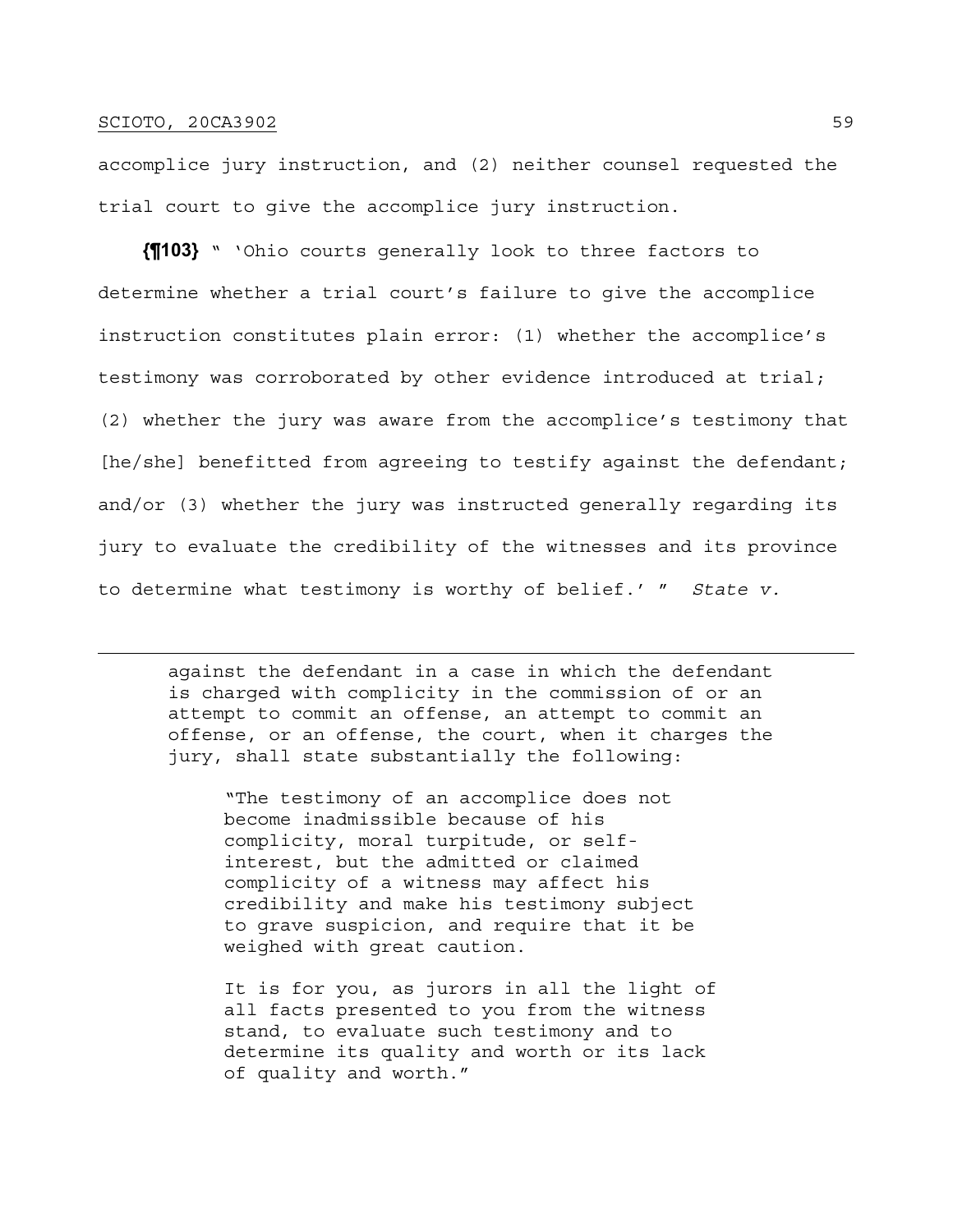*Bentley*, 11th Dist. Portage No. 2004-P-0053, 2005-Ohio-4648, ¶ 58, quoting *State v. Woodson*, 10th Dist. Franklin No. 03AP-736, 2004- Ohio-5713, ¶ 18. "[I]f the first factor and one other factor are present, the absence of the accomplice instruction will not affect the outcome of the case." *Woodson* at ¶ 18.

**{¶104}** Concerning the first factor in interpreting a previous version of R.C. 2923.03, Ohio courts have held that corroborative evidence need only be some evidence, independent of the accomplice's statement, that tends to connect the defendant with the crime charged. It appears that this "other evidence" need not necessarily be of sufficient strength, by itself, to constitute proof beyond a reasonable doubt, but must directly, or by reasonable inference, connect the defendant with the crime. *State v. Allsup*, 67 Ohio App.2d 131, 135-136, 426 N.E.2d 499 (3d Dist.1980); *State v. Johnson*, 4th Dist. Vinton No. 06CA650, 2007- Ohio-2176, ¶ 39.

**{¶105}** In the case at bar, we believe that ample evidence adduced at trial corroborated appellant's co-defendant's testimony. As we indicated above, 20 prosecution witnesses testified concerning the facts in this case, including appellant's lack of interest in Dylan at the hospital, his failure to supervise Dylan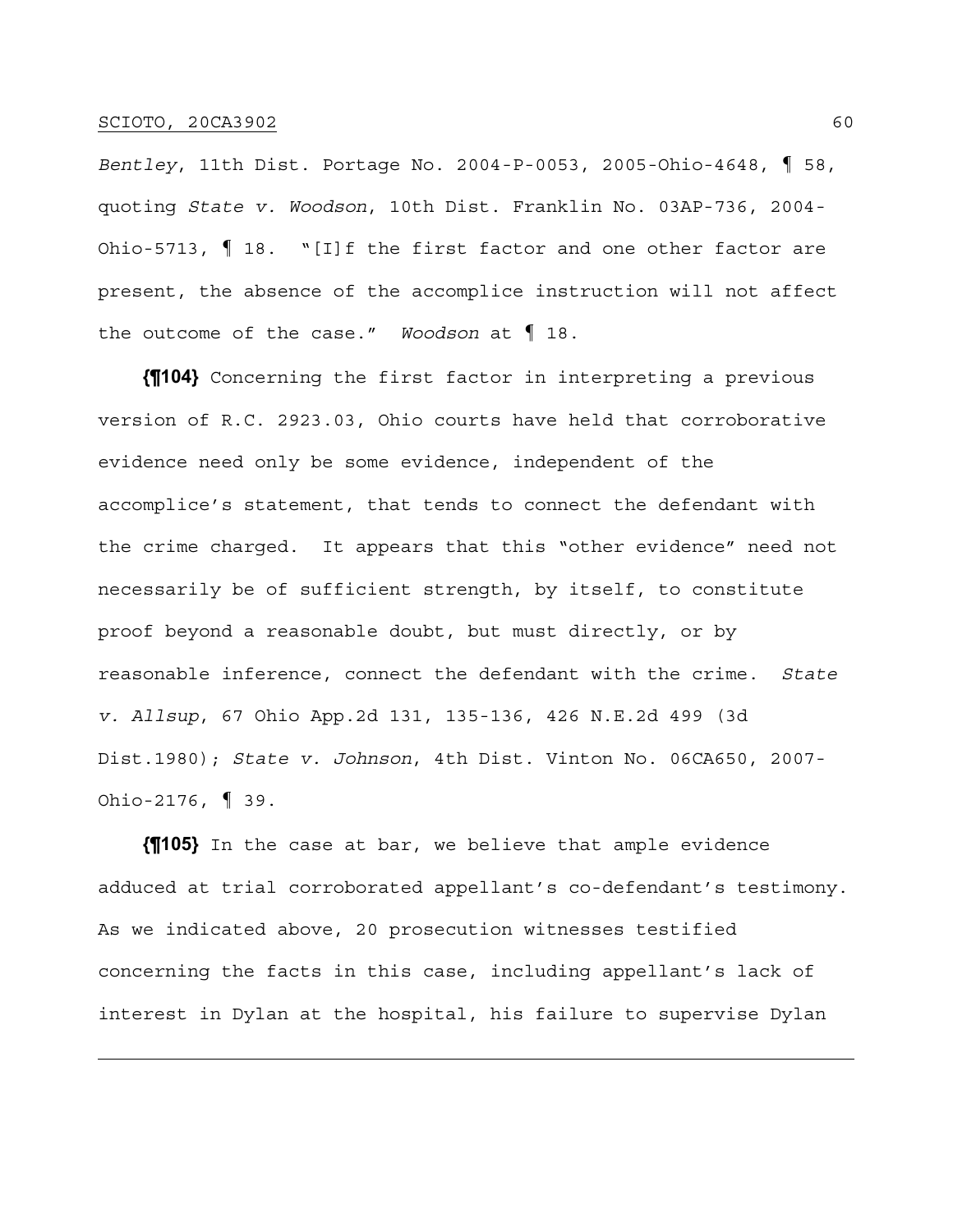at home, his flight from law enforcement, his lies to investigators, his decision to eventually lead authorities to Dylan's body, and ultimately, his admission about his role in the crimes. Consequently, because ample evidence corroborated appellant's co-defendant's testimony, we conclude that the first factor has been satisfied.

**{¶106}** With regard to the second factor, we first point out that appellant's co-defendant did not testify *against* appellant. Rather, she testified:

Q [Jessica's Counsel Mr. Stratton]: Jessica, did you, and you only, cause the death of your son, Dylan Groves?

A: Yes.

Q: Did Daniel Groves participate in the killing of Dylan?

A: No.

Q: Was Daniel Groves aware of any of the injuries that you caused Dylan that may have led to his death?

A: No.

Q: Did you hide all the injuries that you caused Dylan from your husband?

A: Yes.

\* \* \*

Q: Jessica Groves, the injuries that Dylan sustained happened on what date?

A: On March 27th.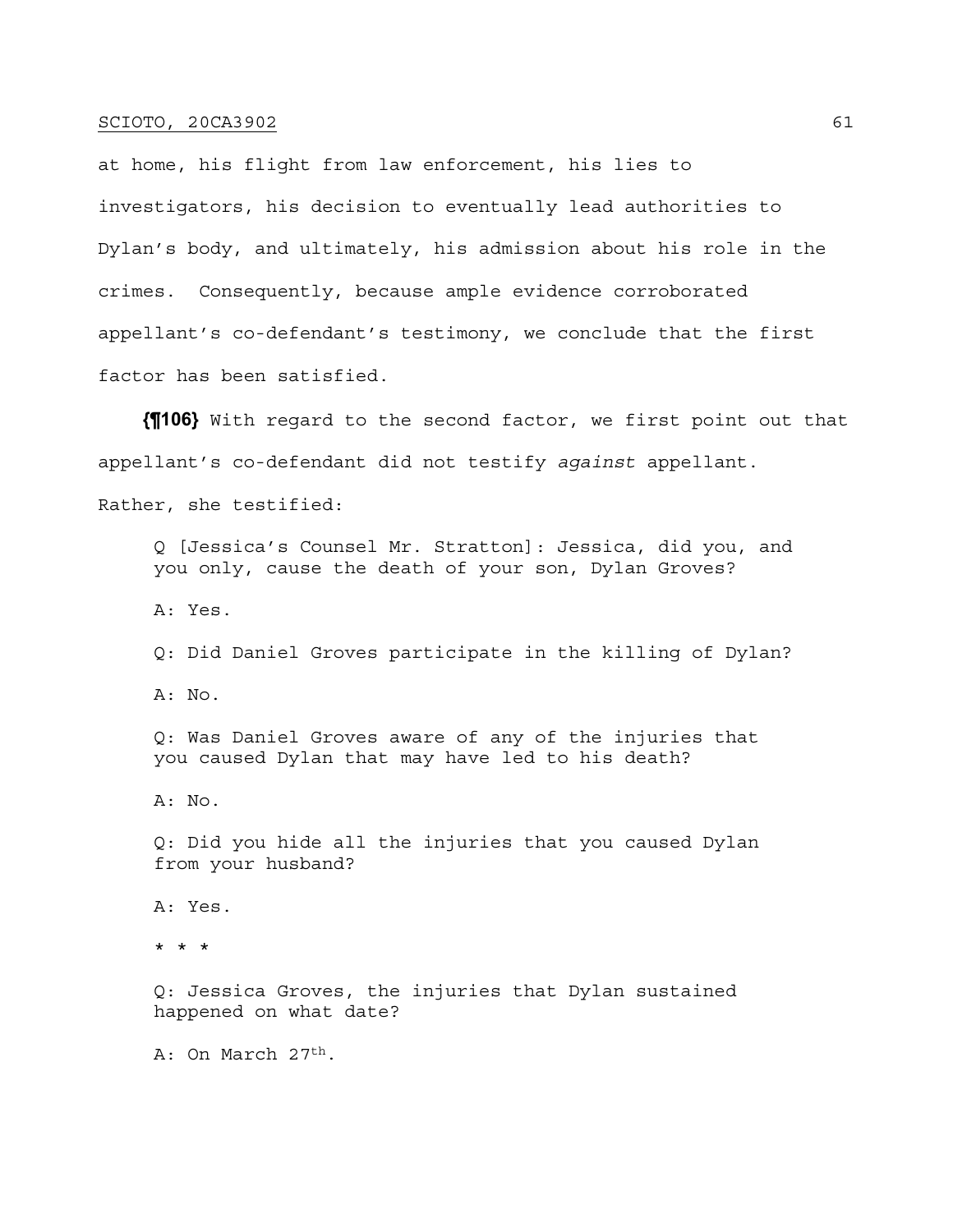Q: Dylan died on what date? A: March 28th. \* \* \* Q: Where did you take Dylan after he died? A: He was at our house for a couple days. Q: And then where did you take him? A: To the well. Q: Did you murder Dylan Groves?

A: Not intentionally.

**{¶107}** On cross-examination, appellee inquired about how appellant's co-defendant caused Dylan's death, to which his codefendant replied, "[i]t was an accident." When asked about details concerning the rib fractures, she replied, "by dropping him." When asked about the skull fractures, she said "I don't remember. \* \* \* It had to be from dropping him." When asked about the upper arm fracture, she replied "Nothing that I ever did was intentional.  $* * I$  have to live with this for the rest of my life." When asked for details about how she caused Dylan's death, she told the prosecutor, "I've admitted to my guilt. \* \* \* And I have to live without - - my children.  $* * * I'm$  done talking to you." When admonished that she must submit to cross-examination or her testimony would be stricken, she then responded to most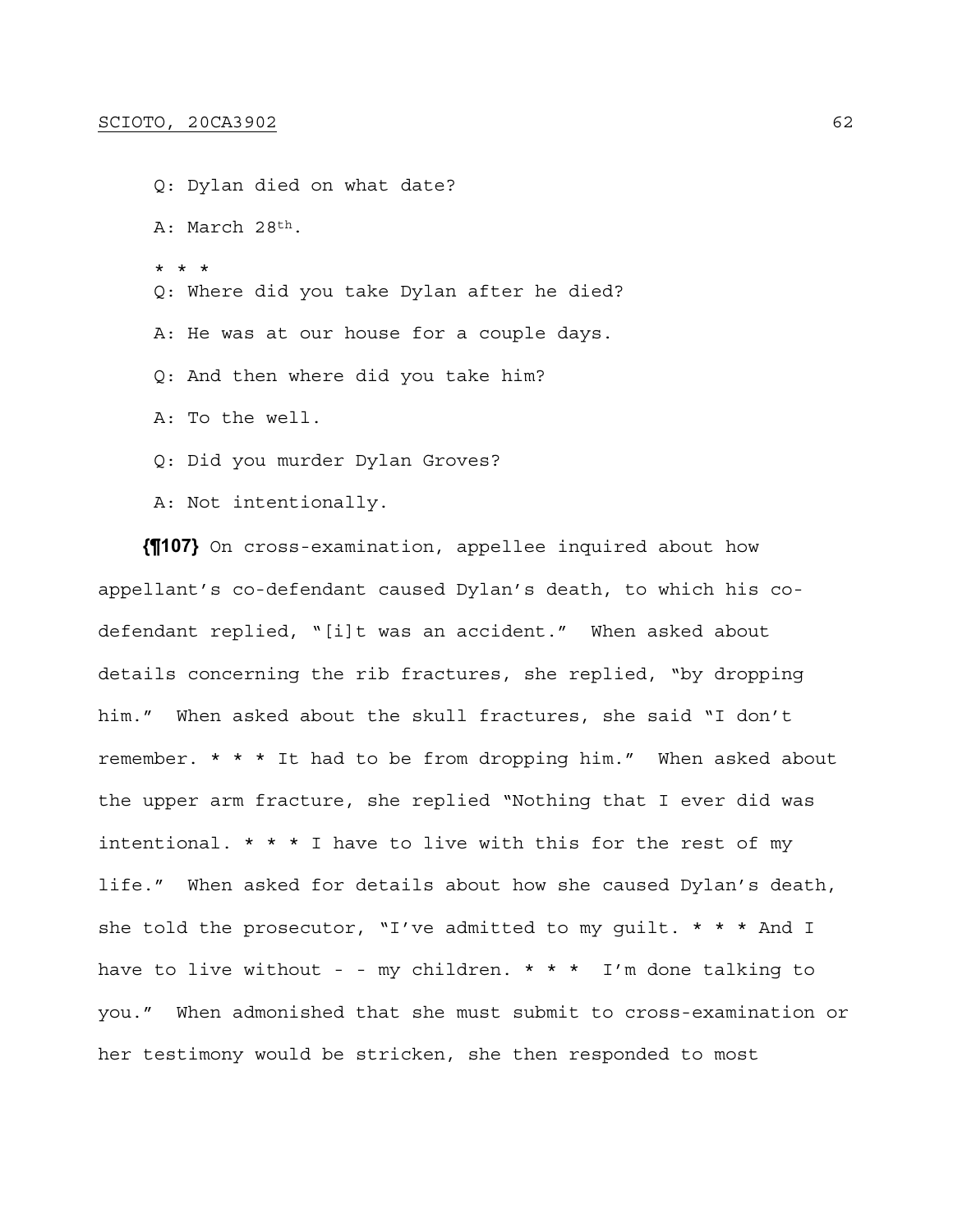questions, "I don't remember." Eventually, she stated that she did not have a clear mind "because of drugs." However, she did, in fact, testify that appellant, her husband co-defendant, did not assist with or cause Dylan's death, but did participate in the preparation and concealment of Dylan's body. Further, on crossexamination appellant's co-defendant testified:

Q: Who wrapped this baby's body in six layers of plastic and duct tape? Who did that?

A: I did.

Q: You did? Daniel Groves didn't help you with that?

A: Yes, he did.

Q: Tell them what happened. Tell them about that concealment.

A: I wanted to be able to go back and get my baby.

\* \* \*

Q: Who drove Baby Dylan out to that well?

A: We both did.

Q: Tell the jury how that happened and what you did.

A: We took him out to the well . . . We put him in the well and we sit in the field and cried.

**{¶108}** As appellee points out, the only testimony that appellant's co-defendant provided implicated appellant in the crimes of tampering with evidence and gross abuse of a corpse,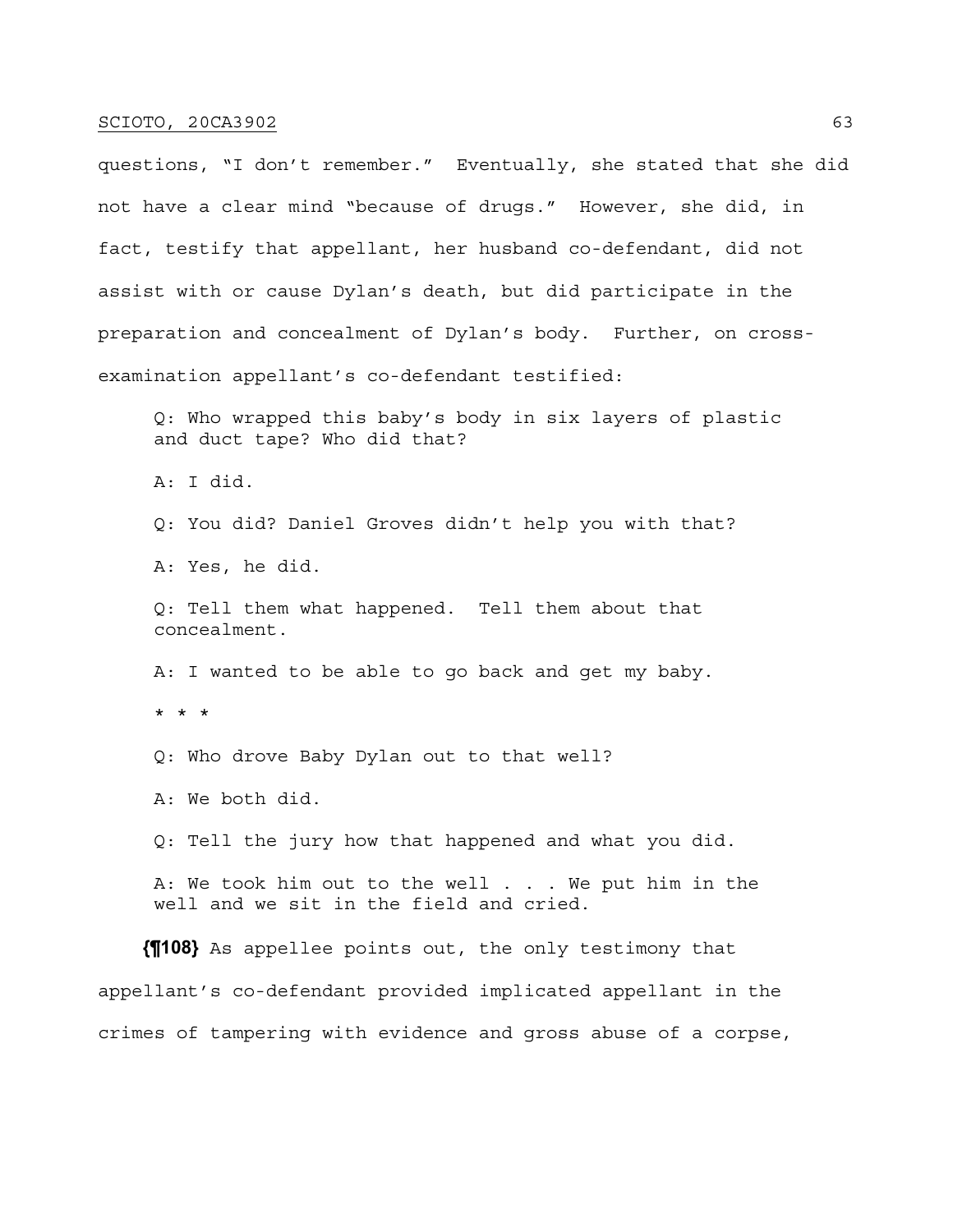crimes that appellant actually admitted. Here, we agree with appellee that this is not testimony *against* appellant, when one considers all of the evidence presented. Furthermore, as appellee indicates, the trial court's jury instructions in the case sub judice thoroughly defined the terms complicity, aiding and abetting, how complicity may be proven, the intent required, and the knowledge that another was committing an offense.

**{¶109}** Although we also recognize that appellant's co-defendant did not offer many details about the precise manner of Dylan's death, she did clearly testify that appellant did not participate in Dylan's death, but instead, participated only in preparing Dylan's body to be concealed in the well, then helping to carry-out that plan. Consequently, we do not believe that appellant's codefendant testified "against" appellant. Moreover, we recognize that the trial court also instructed the jury generally regarding the jury's duty to evaluate witness credibility.

**{¶110}** Thus, after our review, we believe that the trial court satisfied the third factor. Consequently, we cannot say that the trial court's failure to give the accomplice instruction would have altered the trial's outcome. After our review of all of the evidence presented at trial, and the trial court's general credibility instruction, we cannot conclude that the absence of a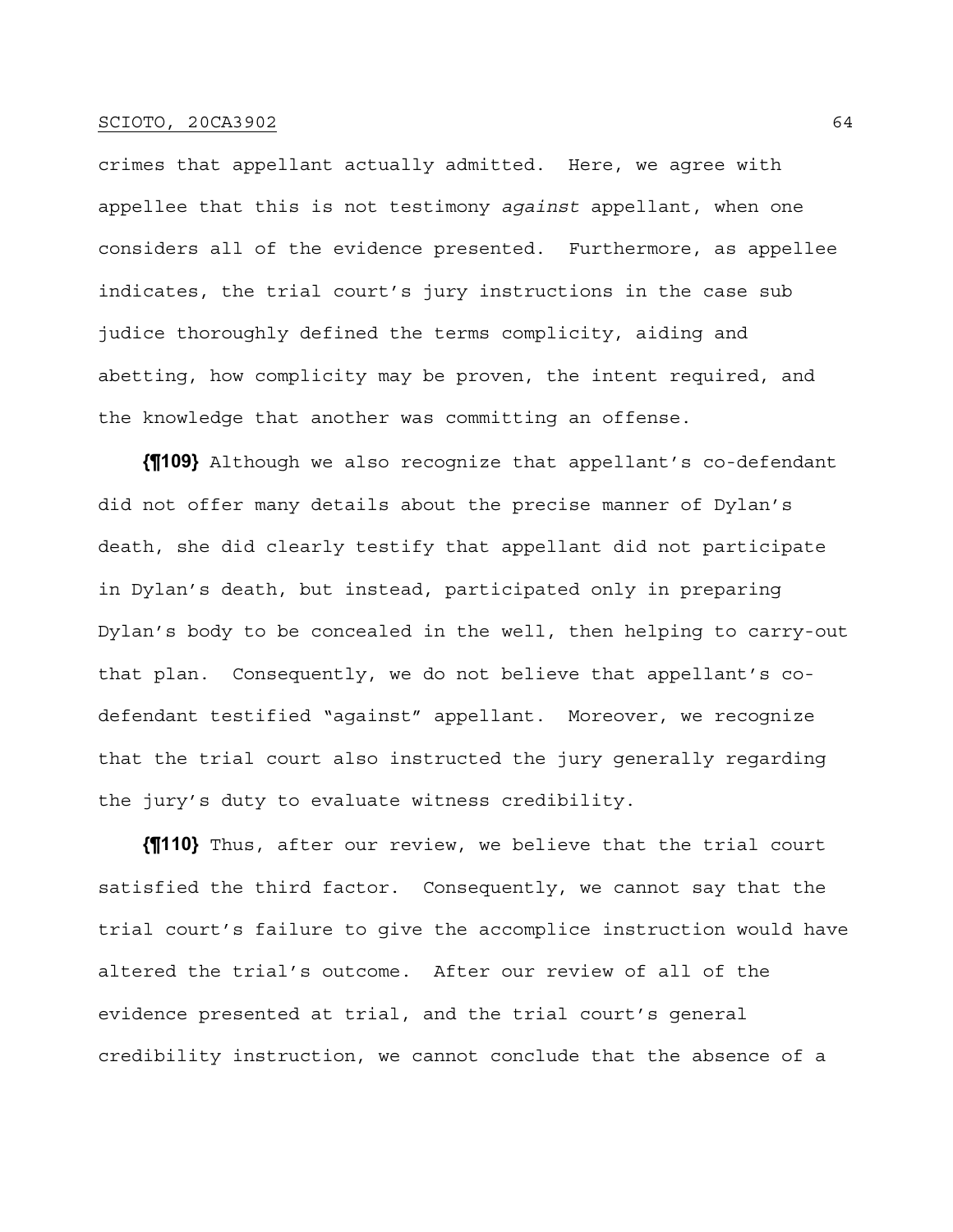R.C. 29323.03(D) instruction constitutes plain error.

**{¶111}** Appellant further asserts that his trial counsel's failure to either request the R.C. 2923.03(D) jury instruction, or object to its omission, constitutes ineffective assistance of counsel. However, as we point out above, even if appellant's trial counsel's performance was arguably deficient or unreasonable under the circumstances, we nevertheless conclude that appellant's claim must fail. Here, appellant cannot demonstrate a reasonable probability exists that, but for trial counsel's arguable errors, the result of appellant's trial would have been different.

**{¶112}** In the case at bar, SCCS released Dylan to appellant. From the start, appellant failed to maintain contact with SCCS as required, lied about his employment, and failed to supervise his co-defendant's visitation. When law enforcement, armed with a search warrant, visited appellant's home to look for Dylan, appellant failed to comply with their request to exit the home and, when questioned, lied and said that SCCS had taken the child. Moreover, after appellant initially lied to law enforcement about the location of Dylan's body, appellant eventually led officers to the actual location of Dylan's body. Appellant also admitted that he observed his co-defendant "hit [Dylan] probably four times." Most important, as we indicated above, during their jailhouse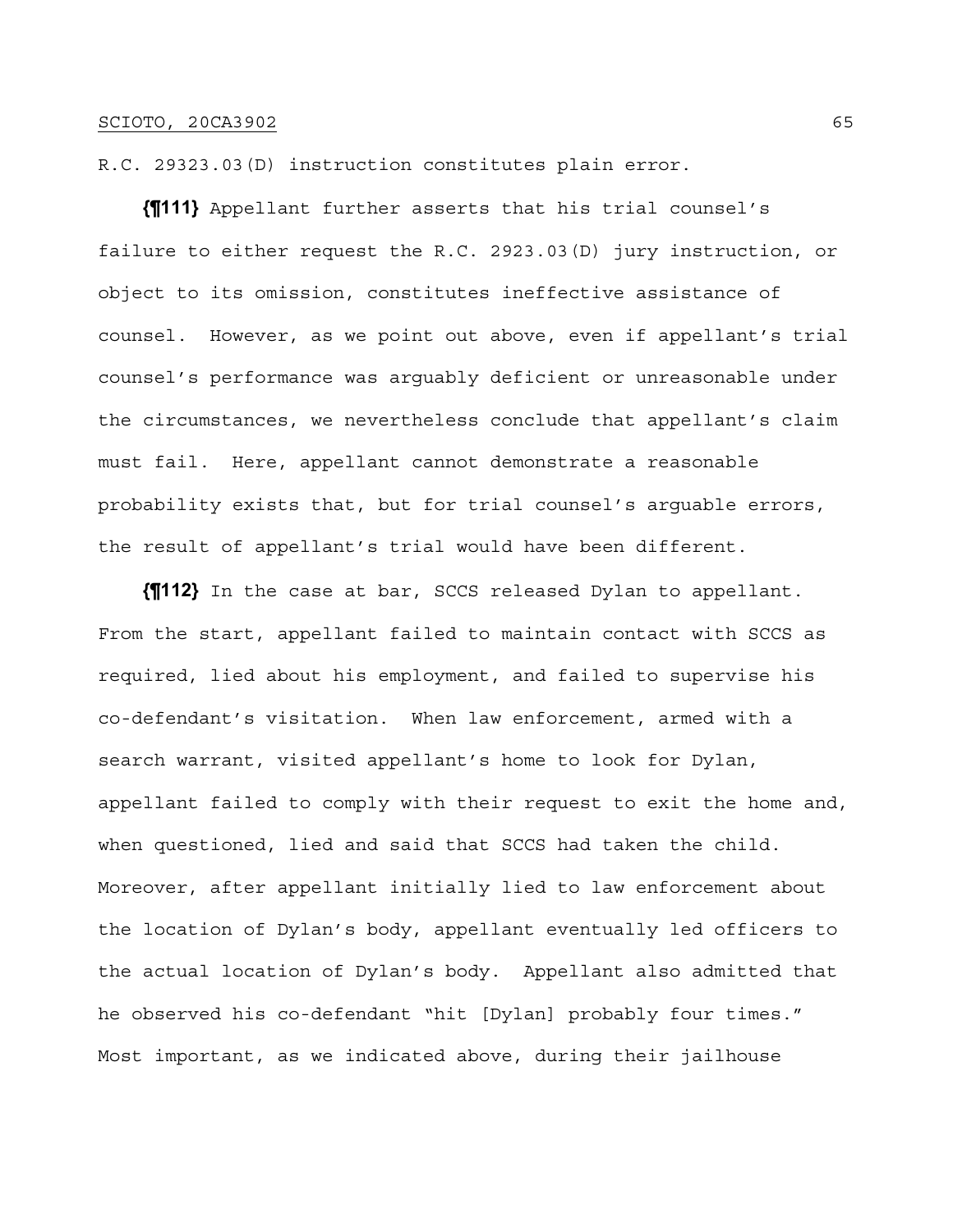discussion appellant told his co-defendant, "If they find his body and if they find out where he had a broken arm and shit, we're fucked. It don't matter." Consequently, after our review, we conclude that the trial court's failure to provide a R.C. 2923.03(D) cautionary instruction does not constitute plain error.

**{¶113}** Accordingly, based upon the foregoing reasons, we overrule appellant's second assignment of error and affirm the trial court's judgment.

# JUDGMENT AFFIRMED.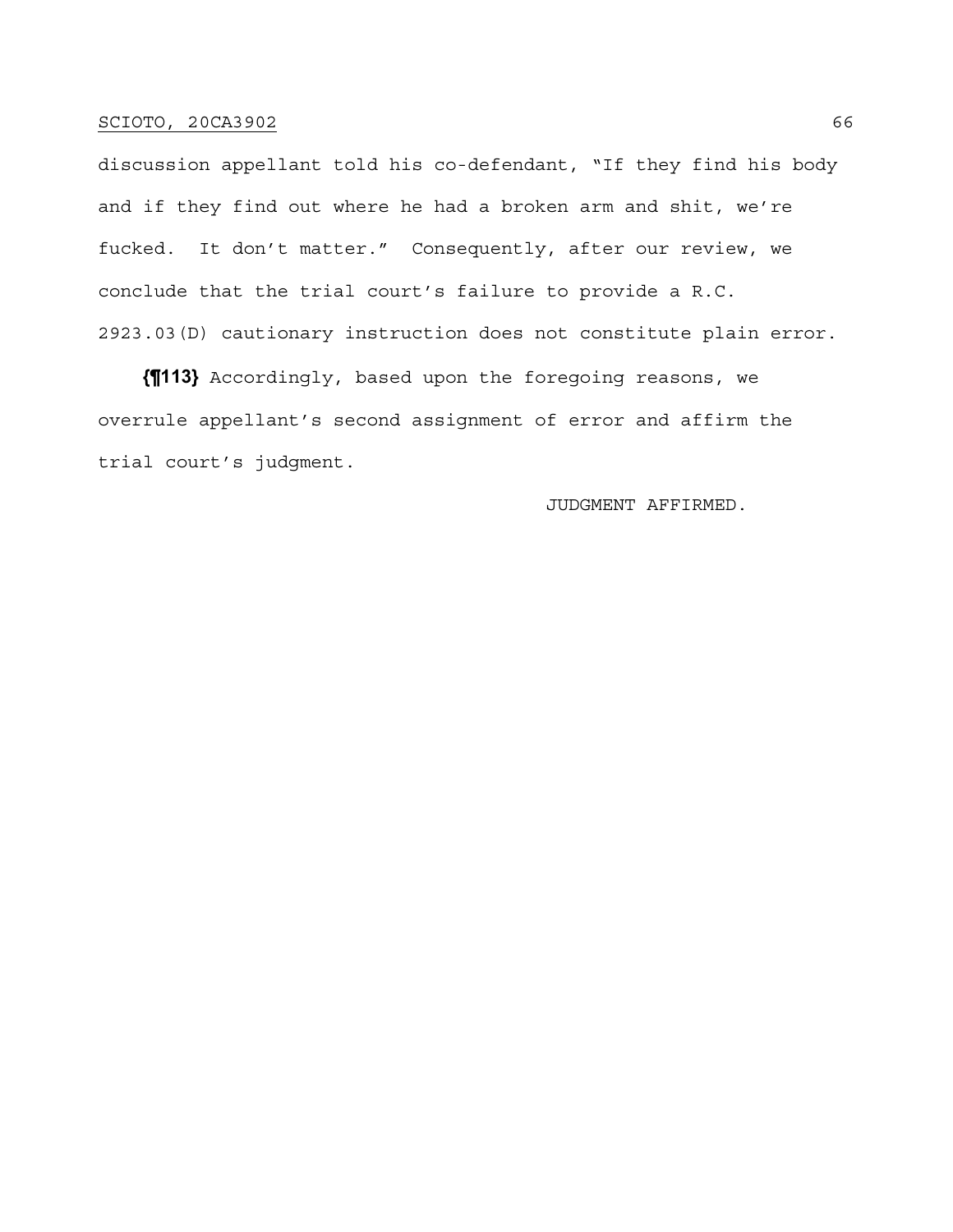# SCIOTO, 20CA3902

67